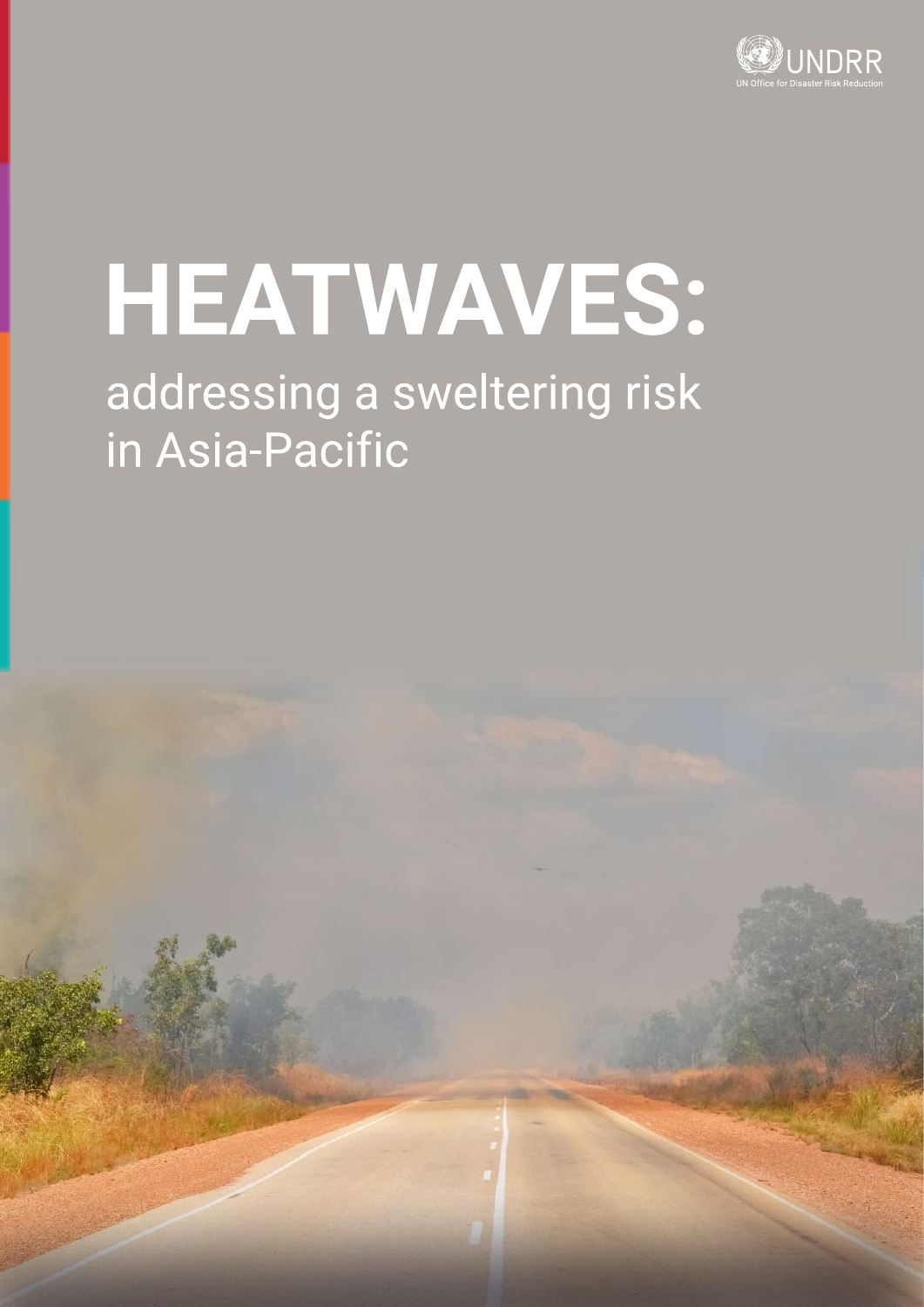### TABLE OF CONTENTS

#### **EXECUTIVE SUMMARY**

**CHAPTER 1. HEAT WAVES: PREPARING FOR AN GROWING THREAT** 

**CHAPTER 2. OVERARCHING ISSUES** 

**2.1. Heat waves: Choosing priorities**

**2.2. Global and regional patterns of heat waves**

**2.3. Heat wave preparedness and response**

**2.4. Challenges with measuring populationlevel impacts**

**CHAPTER 3. INDIVIDUAL AND COMMUNITY LEVEL RISKS: DRILLING DOWN** 

**3.1. Focusing on highrisk subgroups** 

**3.2. Urbanisation: managing heat through built environment and urban design**

**3.3. Heat and infectious disease**

**CHAPTER 4. SOCIAL CONTEXT OF HEAT WAVES: SPECIAL FOCUS ON LABOUR AND GENDER** 

**CHAPTER 5. IMPACT DATA: MIND THE GAP** **CHAPTER 6. POLICY AND RESEARCH: LOW HANGING FRUITS FOR URGENT NEEDS**

**ACKNOWLEDGEMENTS**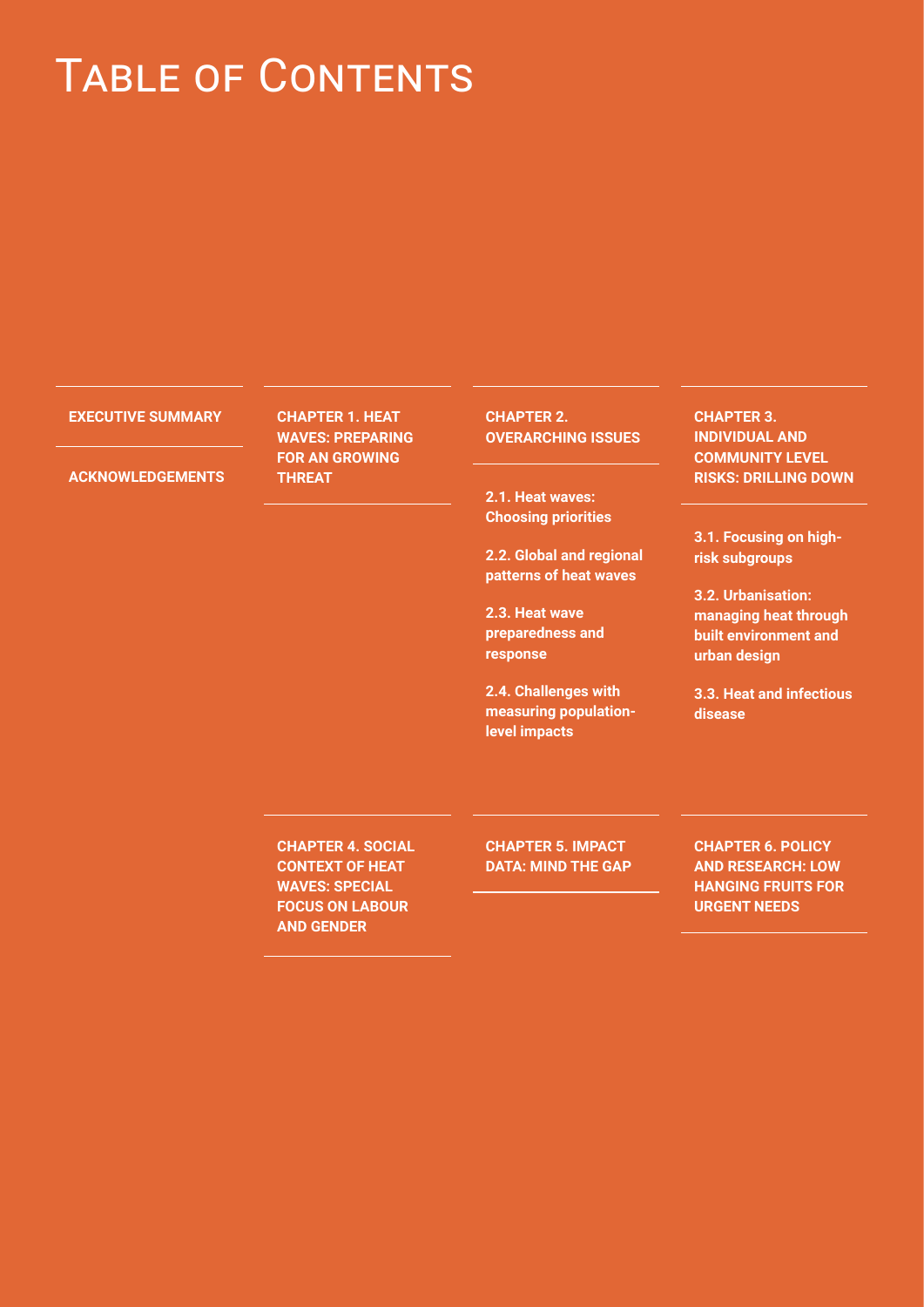# EXECUTIVE SUMMARY

The last decade was the warmest on record, and leading organisations on climate change indicate that warmer temperatures are not a potential threat but a surety. In this report, we take the assumption of the UN's Intergovernmental Panel on Climate Change's climate projections. This report considers ways in which disaster risk reduction (DRR), climate change adaptation (CCA), and related scientifc communities can rise to data challenges in order to provide policymakers with the evidence needed to set priorities and make decisions. Given the sizeable threat posed by extreme heat events, we detail the human impacts of heat waves, ranging from individual and community health to the built environment.

The purpose of this report is to 1) explore the drivers of increased risk and socioeconomic impact of extreme heat and 2) identify and propose priority risk management policies for reducing vulnerability and human impact of extreme heat events. This report should inform and help focus strategic directions for local governments, frontline agencies, and policy makers responsible for climate and disaster risk management, urban development, and health and social protection. We hope this report will open doors to debate and new thinking at regional and global levels.

This report focuses on the Asia-Pacifc region with further attention given to the urban poor. It reviews the current knowledge about human impact of heat waves. The discussion is enriched by the expertise and practice shared by key informants from a range of felds, including but not limited to public health, meteorology, medicine, and disaster risk management.

The report briefy covers global and regional patterns of heat waves and main challenges for measuring effects of extreme heat at individual and community levels. It discusses some of the signifcant direct and indirect effects of heat and socio-economic factors which negatively impact population health and wellbeing. The report also addresses the paucity of data related to heat waves and suggests some potential approaches for closing data gaps.

The report concludes with policy recommendations drawing on its content including valuable inputs from key informants and incorporating illustrative exemplary boxes throughout the report. The recommendations are applicable at varying administrative levels and offers practical and scalable options. They focus on improving data quality, reducing impact in populations most at-risk for negative outcomes, encouraging innovative adaptations in urban planning, creating meaningful and enforceable regulatory protections, and developing and utilizing heat action plans.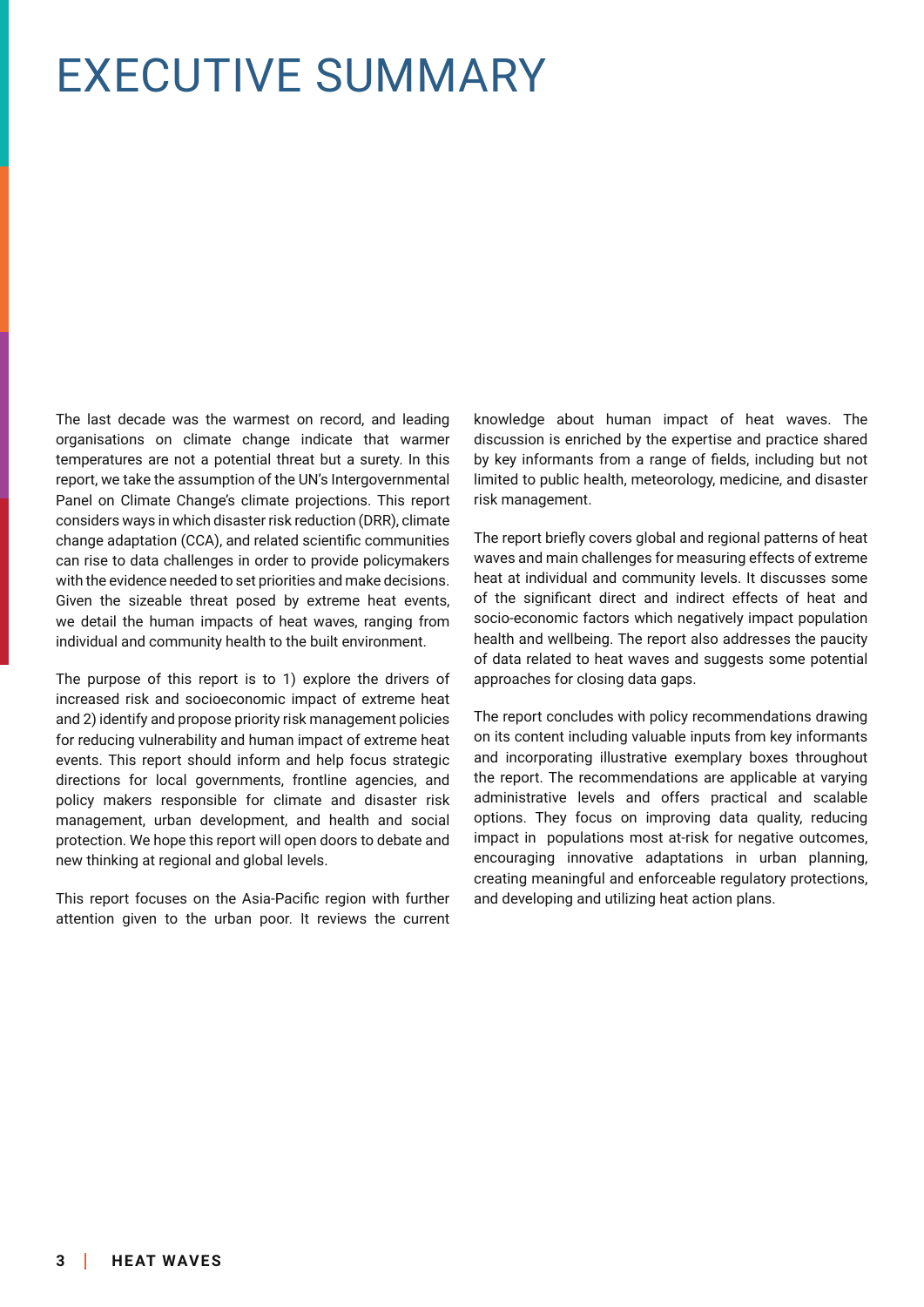# ACKNOWLEDGEMENTS

This report would not be possible without the collaboration and unwavering support of Animesh Kumar, Iria Touzon Calle, and Omar Hussein Amach from United Nations Office for Disaster Risk Reduction. We would also like to thank Cyrille Honoré (WMO), Jerome Faucet (IFRC), Joy Shumake-Guillemot (WHO-CH), and Madhurima Sarkar-Swaisgood (ESCAP) for their perseverance, patience, and detailed comments. Boxes were contributed by Matthew Chesnais (Australia), Tomoko Takeda (Japan), Anshu Sharma and Meghna Chawla (SEEDS-India), and Saini Yang (China). We thank Sharon Linog (Philippines), Anup Kumar Srivastava (India), Jason Lee Kai Wei (Singapore), Elspeth Oppermann (Germany) and Priya Dutta and Dileep Mavanlankar (India) for their valuable insights and expertise, all of which are incorporated in this report.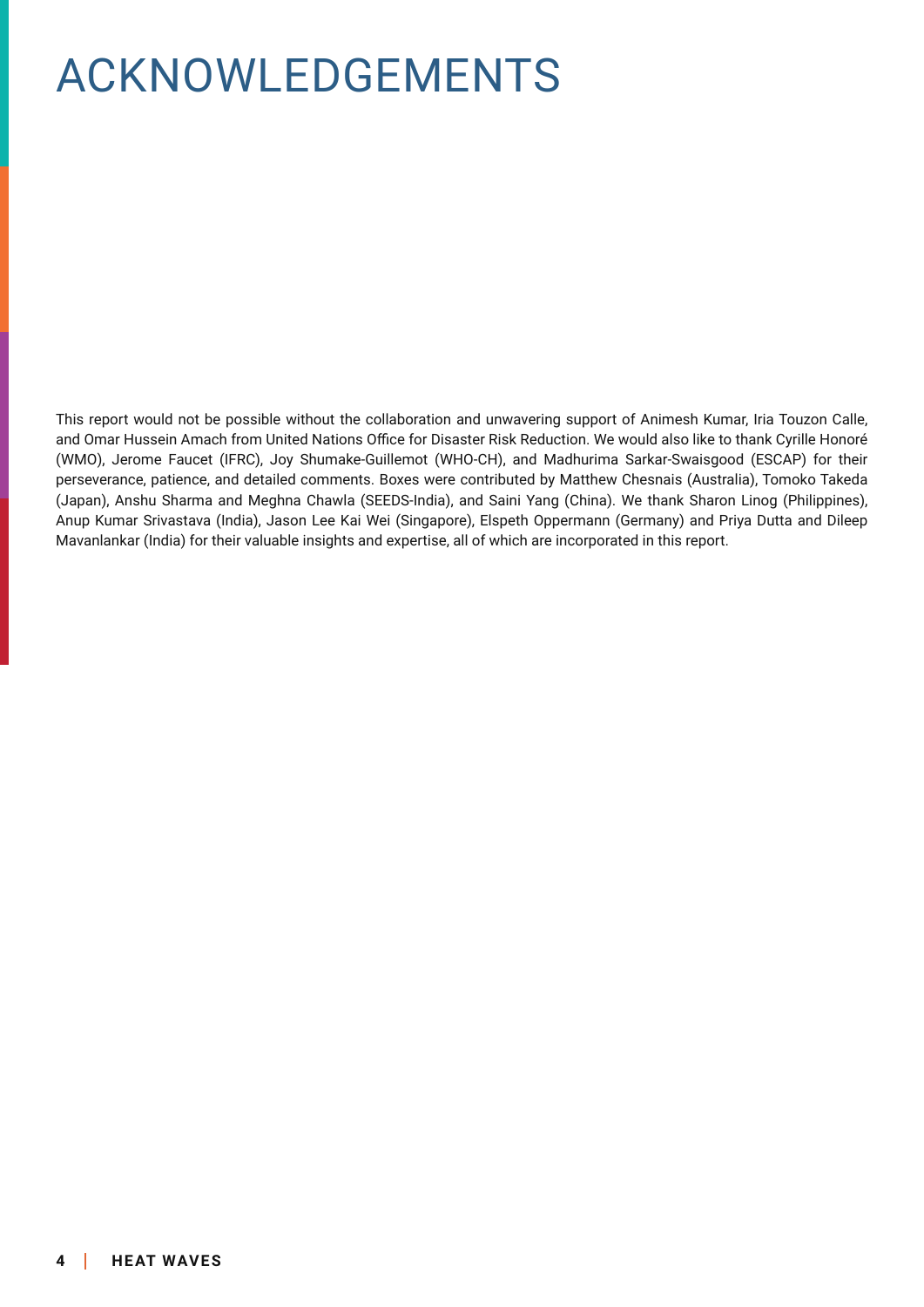# CHAPTER 1. HEAT WAVES: PREPARING FOR A GROWING THREAT

Nearly a decade ago climate change was recognised as "the biggest global health threat of the 21st century," placing the "lives and wellbeing of billions of people at increased risk" (1– 3) and presenting a "potentially catastrophic risk to human health" (4). According to the World Health Organization (WHO) regions exhibiting the poorest health systems were the least able to adapt, prepare, and respond to the variety of increased health risks likely to occur in a changing climate.

Climate extremes such as cyclones, droughts, foods, have grown in frequency and severity, and global attention has been forced toward mitigation and adaptation of these events. However, a number of these climate events remain under a cloud of uncertainty, posing major methodological and measurement challenges to capture impact and losses accurately. Moreover, the pathways and mechanisms by which they actually impact people, settlements, and social organisation are badly understood, and evidence is poor. In consequence, policies to respond to these events are based often on assumptions and anecdotal understanding of feld level impacts. Managing heat waves is particularly prone to these challenges, and this report focuses on this growing threat.

In 2015, WHO and WMO issued joint statements underscoring the urgent need to plan to act against heat waves. As a result of human-induced changes to the climate, global mean surface air temperatures show a rising trend over the last 100 years (5) and globally, increasing frequency, intensity, and duration of extreme heat events is widely acknowledged at all levels.

Heat-related policies, studies, and analyses have generally focused on systems-based approaches and are undertaken from large-scale perspectives. Associated risk reduction objectives are often set for decades, requiring adherence by large populations, and necessitating the development and execution of broad policies to promote prevention of impacts through behaviour change efforts with vulnerable population. While these systems-based policies and programmes are fundamental components to reduce human-heat impacts, there is also not only a place but a necessity for personand community-centred policies. Changing behaviour or reorienting policies at local levels are not easy undertakings, and more focused attention on the perspectives of individuals, households, and communities can fll the gaps large-scale approaches miss. Public health successes like the eradication of polio or improving maternal nutrition have revealed the importance of well-identifed objectives with actionable, targeted activities for bringing about substantive change. Step-by-step goals and using person-centred policies, in addition to broad, systems-based approaches, can lead to transformative, longitudinal change.

The purpose of this report is to 1) explore the drivers of increased risk and socioeconomic impact of extreme heat and 2) identify and propose priority risk management policies for reducing vulnerability and human impact of extreme heat events.

The report focuses on the Asia-Pacifc region and examines inequities and the disproportionate impact of extreme heat events on vulnerable communities, particularly the urban poor. We review and discuss the current knowledge about heat waves – from individual, to household, to community perspectives. This discussion is enriched by the expertise and practice shared by key informants from a range of felds, including but not limited to public health, meteorology, medicine, and disaster management.

First, we describe the global and regional patterns of heat waves before setting out some of the main challenges for measuring effects of extreme heat at individual and community levels. We discuss some of the signifcant direct and indirect effects of heat and socio-economic factors which play a negative role on population health and wellbeing. We round this discussion on the paucity of data related human impacts of heat waves and suggest some potential approaches for closing data gaps.

We conclude with policy recommendations drawing on the report content including valuable inputs from our key informants and incorporating illustrative exemplary boxes throughout the report. Our recommendations are applicable at varying administrative levels and are practical and scalable options. They focus on improving data quality; reducing risk in urban areas and for vulnerable populations; encouraging innovative adaptations in urban planning; creating meaningful and enforceable regulatory protections; and developing and utilizing heat action plans, early warning systems, anticipatory action schema, and impact assessments.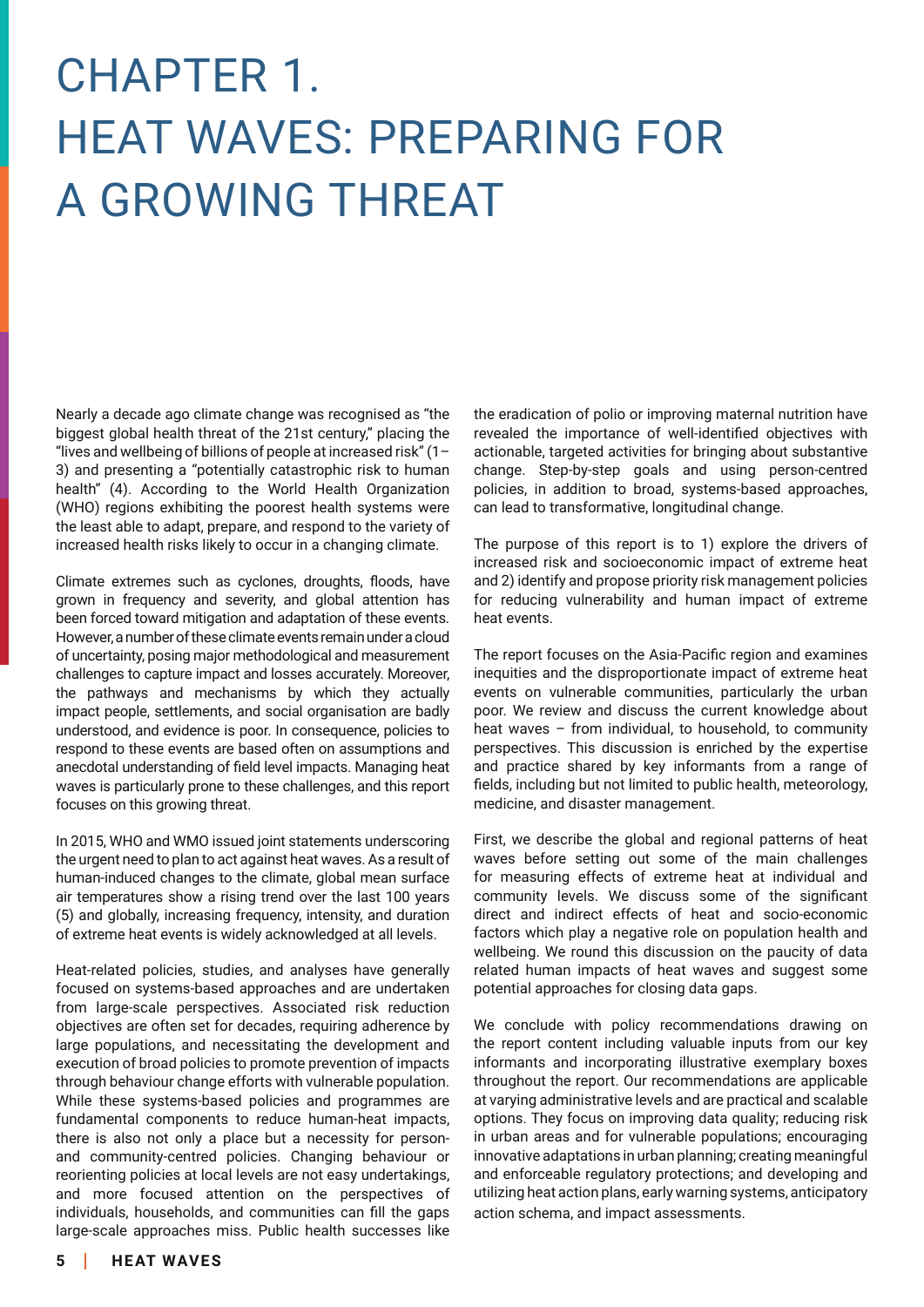### CHAPTER 2. OVERARCHING ISSUES

### 2.1. HEAT WAVES: CHOOSING PRIORITIES

In the last four decades, extreme weather events have increased substantially, affecting more people as years go by.1 The numbers of climatological and meteorological disasters increased by 87% in 2010 – 2019 compared to decade 1980 – 1989. Population affected by these disasters has increased by nearly 40% with the impact disproportionately felt by those most at risk such as women and girls, people living with disabilities, elderly and children, migrants and refugees, and people living in poverty. From current available evidence, trends in violent storms, destructive foods, and extreme heat are likely to continue for years, regardless of global, regional, and national policies. The UN's Intergovernmental Panel on Climate Change (IPCC) concludes that increases in the global mean surface temperature of less than 1oC would seriously impact severity

of heat wave risk, a temperature threshold reached in 2017 and now exceeded (6).

The IPCC scientists now project that the number of exceptionally hot days and extreme heat waves will increase most rapidly in the tropics, with a high-confdence prediction that extreme heat events will become widespread in these regions at 1.5 oC of global warming (7). They further indicated that "limiting global warming to 1.5°C instead of 2°C could result in around 420 million fewer people being frequently exposed to extreme heat events, and about 65 million fewer people being exposed to exceptional heat waves." Unfortunately, the results of measures for global warming control have not been encouraging. As broader climate change processes continue to worsen despite global efforts, we need to focus on practical adaptation and mitigation as the main strategies for containing the effects of climate change.

### 2.2. GLOBAL AND REGIONAL PATTERNS OF HEAT WAVES

Amongst the major natural hazards with signifcant human impact, heat waves have increased faster than all other types of climate-related disasters in the last two decades. This report relies on EMDAT data, but there are other useful data sources such as NATCAT (Munich reinsurance), SIGMA (Suisse reinsurance), DesInventar (UNDRR) CATDAT (Karlsruhe University), all of them with advantages and disadvantage like those of EMDAT. They all have different defnitions, methodologies and approaches that makes

difficult to combine different sources, and we have chosen to use EMDAT to maintain comparability across time and geographic location. Box 0 below describes the thresholds, inclusion criteria, defnitions, and considerations relevant to data used in this report.

<sup>1</sup> Data from EM-DAT. Available for download at https://public.emdat. be. Downloaded May 2020.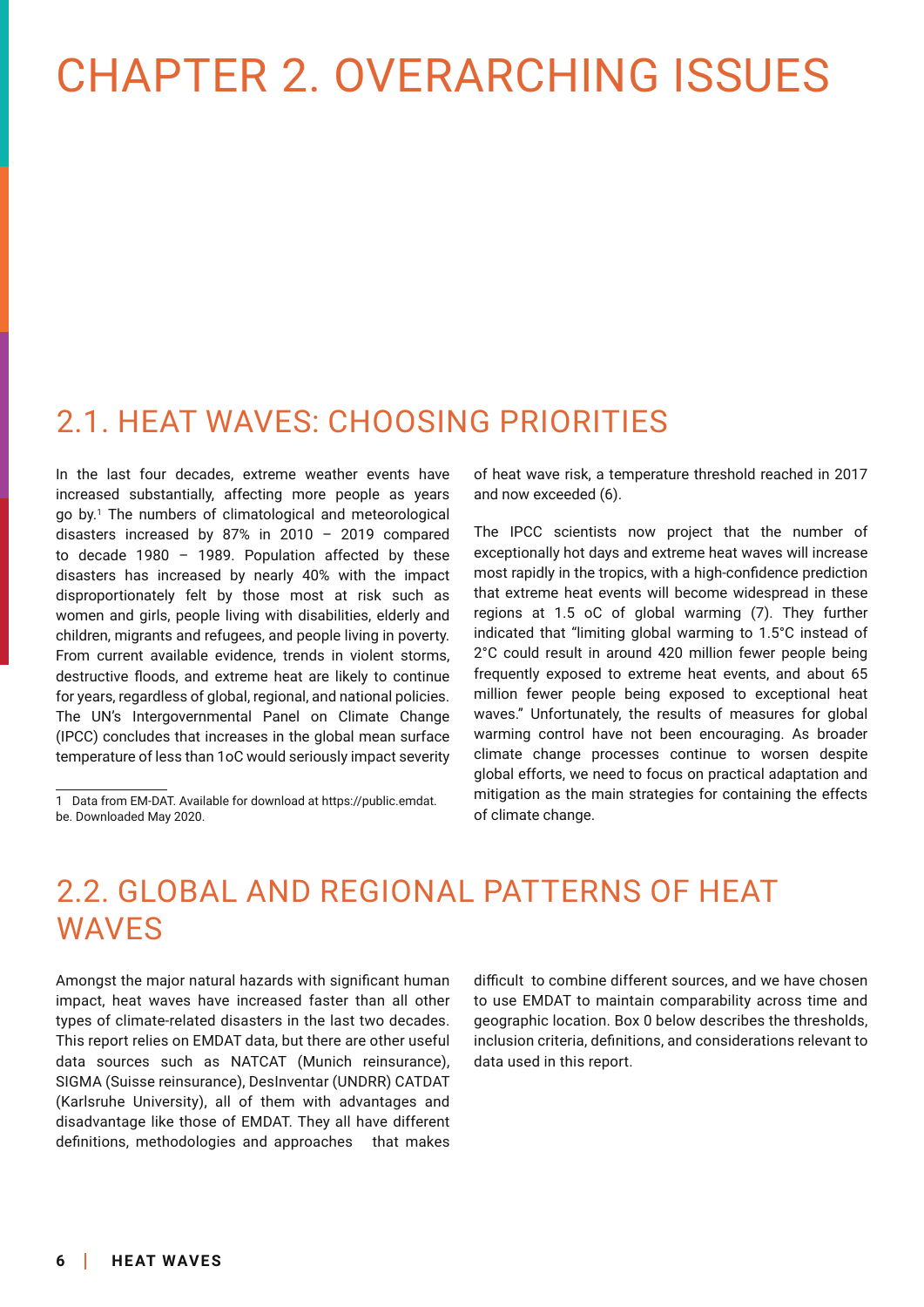#### BOX 0. DATA USED IN THIS REPORT

Data in this report is pulled from EM-DAT due to the database's compatibility across time and location. In order to avoid issues related to comparability across databases – many of which have different methods for collection and utilise different defnitions – we have selected to use EM-DAT as the sole source in this report. However, there are a number of high-quality databases that collect and report disaster data, including heat waves, that contribute information and data points to the EM-DAT database. Defnitions and reporting terminology are established by the individual countries and often differ between them, so it is difcult to aggregate data across countries and regions.

#### WHAT IS EM-DAT?

CRED's Emergency Events Database (EM-DAT) contains the world's most comprehensive data on the occurrence and effects of more than 24,000 technological and natural hazard-related disasters from 1900 to the present day. Originally created with the support of the WHO and the Belgian government, the main objective of EM-DAT is to inform humanitarian action at the national and international levels in order to improve decision-making in disaster preparedness, provide objective data for assessing communities' vulnerability to disasters and to help policymakers set priorities. It has received funding from USAID since 1999. Since 2014, EM-DAT also georeferences disasters, adding geographical values to numeric data which is essential for deeper analysis. Details on EMDAT's methodology & partner organizations can be found on our website www.emdat.be.

All data entries into EM-DAT must have one of the following criteria: 1) ten or more people reported killed, 2) one hundred or more people reported affected, 3) a declaration of a state of emergency, or 4) a call for international assistance. EM-DAT broadly defnes heat waves as "a period of abnormally hot and/or unusually humid weather." Heat wave events in EMDAT typically rely on declarations of heat waves by State authorities, accepting that temperatures experienced during these events will vary over time and place. For historic reasons, emergencies declared by the authorities as wildfres or other emergencies caused by extreme heat are recorded separately. This effectively defates the total number of heat waves on record in EMDAT.

EMDAT data suggests that compared to storms or foods, heat waves increased over 230% globally between the decades 2000 – 2019 and 1980 – 1999 (EMDAT, 2019). In the former decade, more than 150,000 deaths were attributed to heat waves, a vast underestimate of the true toll of extreme heat on affected populations. These fgures can be misleading and better efforts (e.g., modelled estimates or excess death estimates) must be made for more plausible figures. Among the regions most affected, both in terms of occurrences and severity of impact, South and West Europe, followed by East, South, and West Asia (Figure 2) have been hit hardest, although it is important to note challenges with comprehensive data reporting which will be addressed later in this report.



FIGURE 1. HEAT WAVES BY UN REGIONS2 OVER TWO PERIODS: 1980-1999 & 2000-2019<sup>3</sup>.

<sup>2</sup> Refers to the region a given country belong. In EM-DAT, a country name is automatically linked to the UN regional division classifcation as described here: www.unstats.un.org.

<sup>3</sup> Since 1980, there have been cheap telecommunications, and non-reporting bias is low for acute disasters. However, heat waves are events that are poorly defned, often resulting in heat waves going unreported. The authors of this report, together with Prof Shakor Hajat of the London School of Hygeine and Tropical Medicine are currently undertaking a study to estimate the non-reporting bias through a case study in India. Please contact the authors for more information.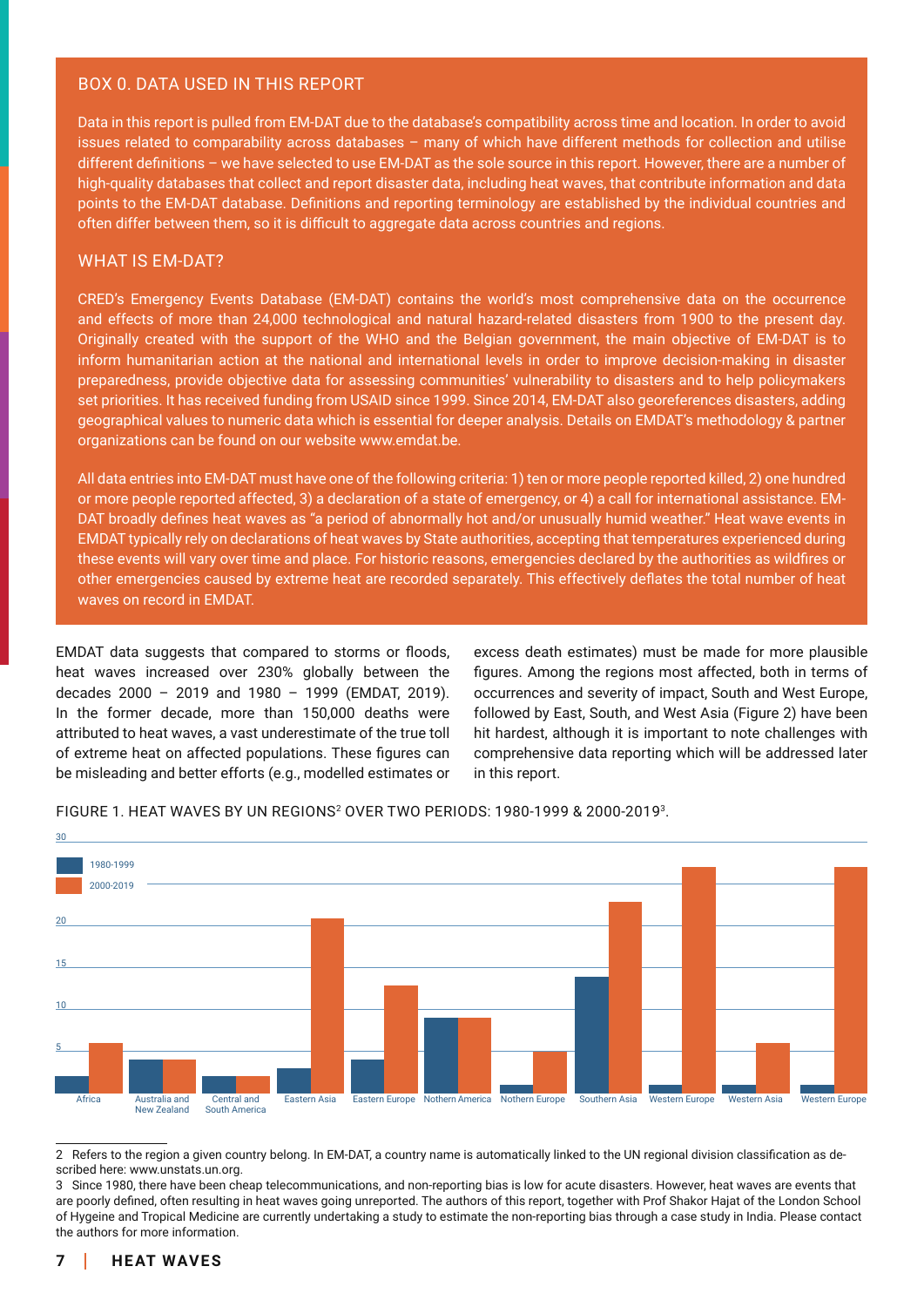Regional response and indeed reporting differ widely. Europe, especially Western Europe, has been highly sensitised to the vulnerability of its population following the severe consequences of the 2003 and 2006 heat waves. As a result, preparedness, early warning, and early action mechanisms have improved signifcantly. More than 70,000 deaths were attributed to the heat wave of 2003 in Europe (15 EU countries and Switzerland), sending shockwaves through the civil society and political structures. Ministers resigned and the state authorities of most of these countries scrambled to recover. Detailed and well-designed preparedness plans were then put in place with reserved resources for emergency services. Temperature thresholds were set, above which all workplaces had to allow their staff to return home, nursing homes and senior residents' homes received special training and resources for high heat days. Since then, most of the European Union countries have put in place specifc policy measures to foresee imminent heat spells and mechanisms to avert the human impact of extreme heat in both residential and work settings. Many European countries have also implemented heat action plans as part of the climate change adaptation policies such as the French Heat Health Watch Warning System installed months after the devastating heat wave (2003) (8).

Asia has also witnessed a substantial increase in heat waves. This region presents a diverse profle as the region includes both advanced economies, such as Japan and South Korea and developing and highly populated countries such as India and Indonesia. The infuential Report of The Lancet's Countdown on Health and Climate Change, specifcally points to elderly populations in India, China, and Japan as particularly vulnerable to heat exposure (9). These and other countries in the region have growing populations in densely crowded, peri-urban settlements where household level resources do not always permit effective protective conditions such as cooled interiors, easy access to potable water and green spaces. Working and living conditions in many cities of this region are particularly hazardous in high heat conditions.

### 2.3. HEAT WAVE PREPAREDNESS AND RESPONSE

Similar to the European case described above, examples of post heat wave planning from the Asia region also stand out as best practices with worthwhile lessons. Examples from India, Pakistan, and Australia are highlighted in Box 1, Box 2, and Box 3 below.

#### BOX 1. BRINGING DOWN HEAT IMPACT IN AHMEDABAD.

Ahmedabad's Heat Action Plan (AHAP) is particularly strong given its multi-level approach for reaching individuals by leveraging the power of not only individuals but also community groups and media platforms. Home to roughly 8 million people and growing at a rate of 2.5% annually, Ahmedabad is a rapidly urbanising municipality. However, preparedness for extreme heat events occurs year-round in the form of trainings, capacity building, and publicity campaigns. Another strength of the AHAP is that it includes people "on the ground," who have high exposure to heat like traffic police, midday rush delivery workers, and street vendors. A "stoplight" colour-coded early warning scheme is used for promulgating awareness about heat events and associated risks – with yellow indicating hot days, orange indicating heat alerts, and red indicating extreme heat alerts. Heat alerts trigger the activation of cooling centres, water conservation measures, SMS and WhatsApp notifcations, and hospital preparations. After-action reports, urban planning initiatives, and epidemiological profling and studies are conducted in the post heat-season. The iterative evaluation of the performance of the Ahmedabad's heat action plan has proven to reduce heat-mortality. For example, in 2015, over 2,300 Indians died in a heat wave of historic magnitude with vast geographic spread, but Ahmedabad, where temperatures exceeded 45 C, claimed fewer than 20 of heat-related deaths. The success of the Ahmedabad Heat Action Plan sets the standard for other cities and municipalities to develop effective strategies for heat-related adverse event mitigation.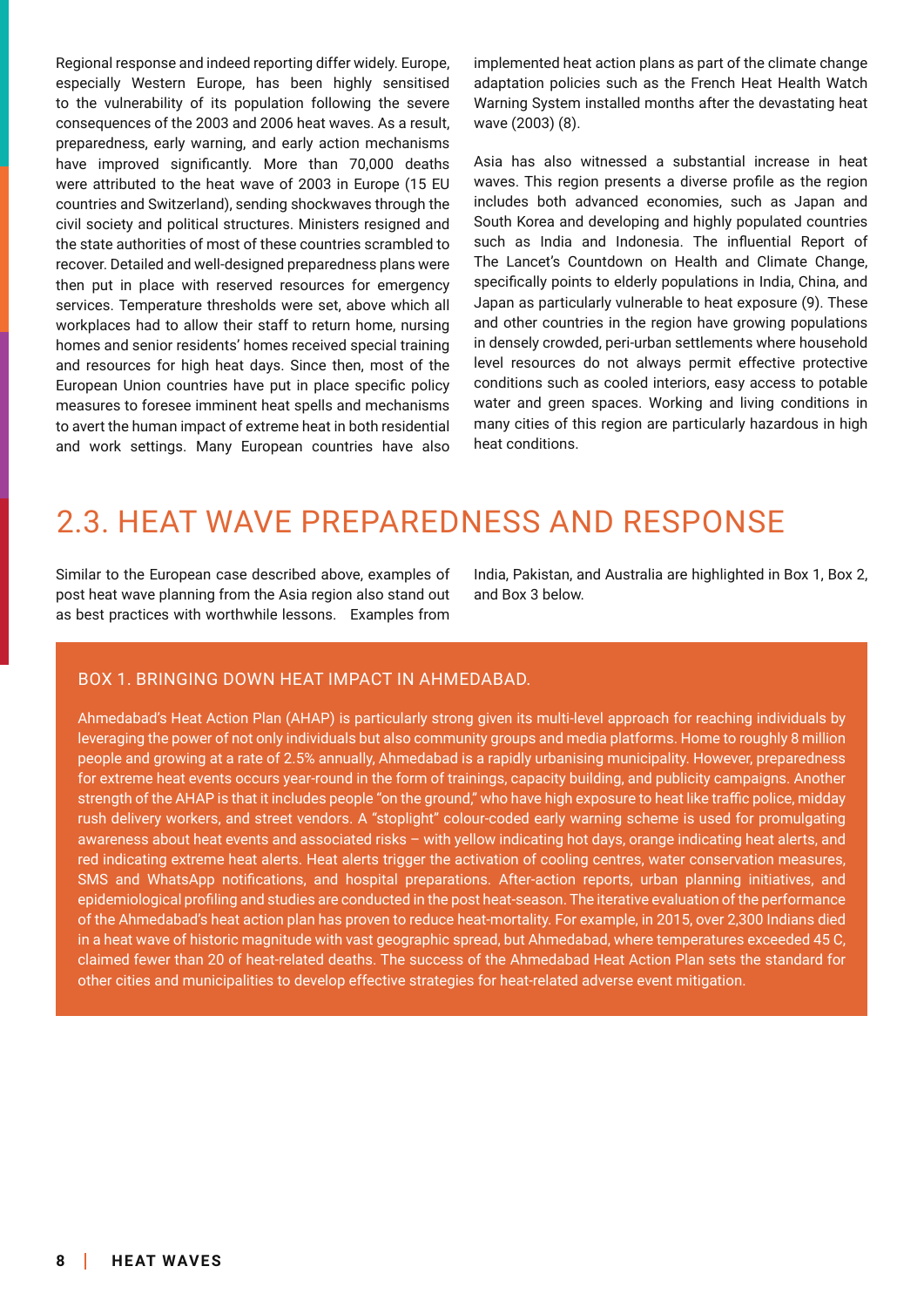#### BOX 2. HEAT MANAGEMENT PLAN: SUCCESS STORY FROM KARACHI.

The intent of the Karachi Heat Management Plan (HMP) is to reduce heat-related morbidity and mortality through three foundational strategies (10). First, Karachi's HMP calls for the targeted dissemination of timely information throughout the course of an extreme heat event. A strength of the HMP is its use of a three-tiered alert system. This system uses a yellow, orange, and red colour scheme to convey easily identifable and interpretable threat levels to the population. Furthermore, community networks are mobilized to increase awareness of best practices at the community level. Second, following the 2015 heat wave that spanned India and Pakistan and killed more than 1,000 people in Karachi alone, the city recognised limited interagency collaboration as a key shortcoming of the city's response. Therefore, substantive changes were made to defne a command structure by integrating the response capacities of disaster, public health, education, meteorology, and social sectors. Finally, Karachi's HMP calls for particular attention to data monitoring amongst the most at risk, including nomads, internally displaced persons, those living below the poverty line, those living in an informal settlement, pregnant women, malnourished children, and the elderly.

#### BOX 3. BEATING THE HEAT: HOW QUEENSLAND DID IT.

The strength of Queensland's Heatwave Management Sub-Plan lies in its clear structure for risk assessment, response, and public communication (11). Similar to Ahmedabad's HAP, Queensland uses a white, yellow, orange, red, scheme to code heat waves as no heat wave, low intensity, severe, and extreme. Assessments of likelihood of impact consider area size, population, number of vulnerable groups, and forecasted duration. These assessments are used to trigger the response system, which is detailed throughout the plan with risk matrices for determining appropriate actions to be carried out by given actors. Further, the plan clearly delimits the agencies in charge of the complete spectrum of heat wave response. For example, Queensland Health; the Department of Housing and Public Works; the Department of Communities, Disability Services and Seniors; and the Queensland Fire and Emergency Services, amongst others, are cooperatively involved in response functions. Severe and extreme heat waves have the highest attributable mortality of any natural hazard impacting Australia in the last 200 years. Given the grave health implications of these events, Queensland's plan bullets potential health impacts ranging from direct effects such as heat illness to indirect effects, such as deterioration of mental health.

The non-clinical health impacts of heat waves further underlie the importance of heat wave management at a population-level. For example, increased demand for water, damage to crops, and infrastructural stress can have longitudinal impacts on the health and wellbeing of communities. These considerations are addressed throughout the plan, focusing on actionable risk mitigation measures at the government and population levels. In addition to cooperative management from multi-sectorial agencies, the plan uses simple messaging by encouraging the public to 1) have a plan, 2) stay hydrated, 3) stay out of the sun, 4) keep cool, and 5) check on and look after others. By articulating concise, actionable steps for all parties, the Queensland Heatwave Management Sub-Plan empowers governmental organisations, community groups, and individuals to reduce the potential negative health impacts of exposure in heat waves.

Ahmedabad (India), Karachi (Pakistan), and Queensland (Australia) heat action plans offer well-executed examples that can inform other efforts in the region. While these programmes are emblematic of key progress in heat wave preparedness, many countries in Asia and the Pacific are working to develop fnancially and culturally pragmatic heat preparedness plans, especially in highly populated urban areas where the phenomenon is the most detrimental (12).

**Essentially, the severity of the heat events in many countries, the scope of the population that it affects, and the slow recognition of the potential economic downturns and sociopolitical discontent is drawing attention of both civil society organisation and public authorities.**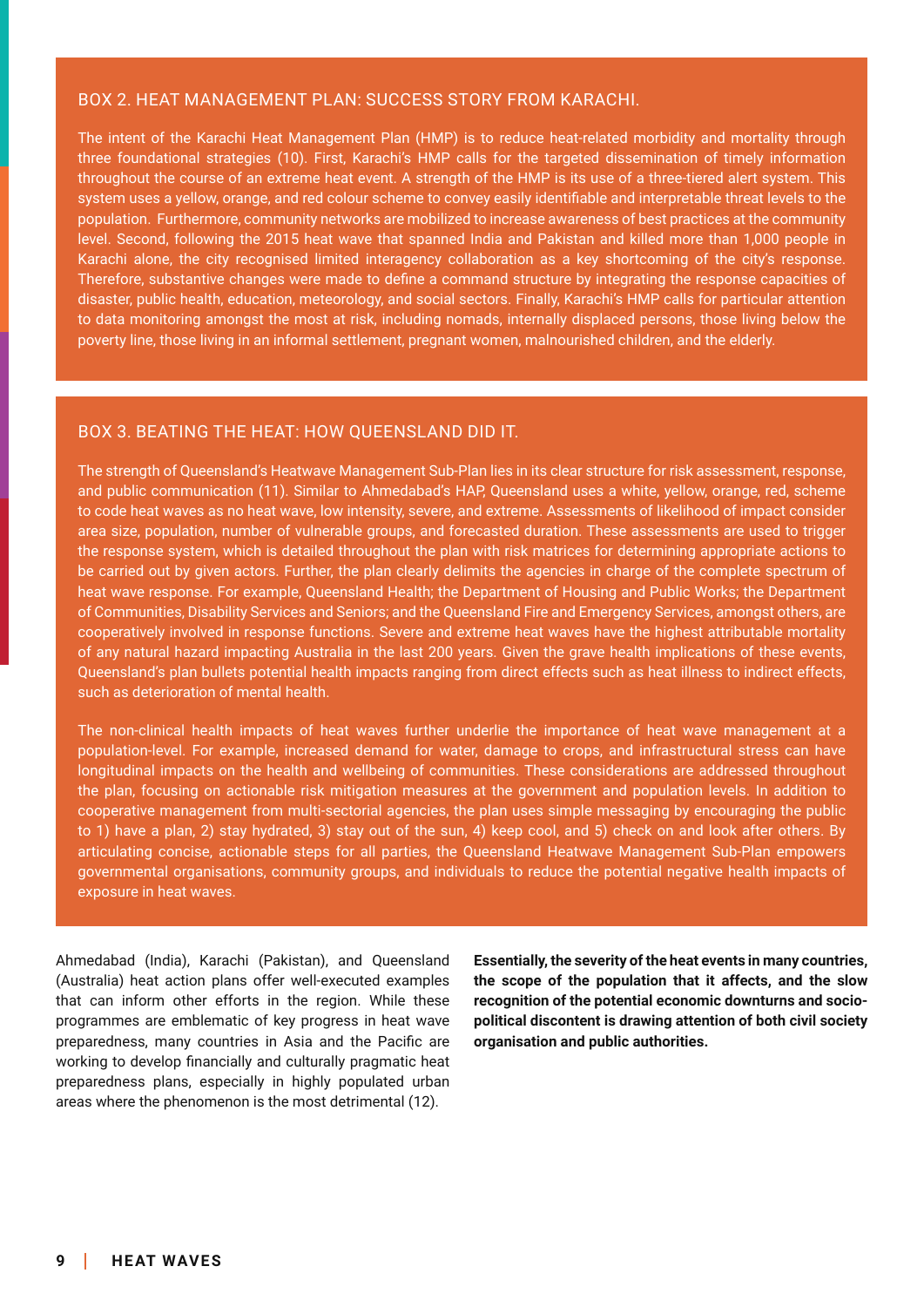### 2.4. CHALLENGES WITH MEASURING POPULATION-LEVEL IMPACTS

Indicators of heat wave severity and cost are often more syndromic in nature, making the timely linkage between detection and attribution challenging to the three main components of disaster risk reduction (DRR) - prevention, risk mitigation, preparedness, and response. Two important barriers upstream to DRR is data collection and operational research. One particular challenge is the **need for an operational defnition at national or sub-national levels, of what constitutes a 'heat wave'** (Box 4). While a precise defnition does not need global consensus, defnitions need precision at national and local levels that trigger response or early prevention. For example, without a clear start and end date of a heat wave event, it is hard to defne the "emergency" period of a heat wave "event" during which death tolls or other impacts can be measured. Without agreed, fxed, localespecific temperature baselines, it is difficult to calculate losses, illnesses, or attribute deaths to a given heat wave. Lack of defnition of a heat wave event is also problematic for administrative action that would trigger relief or other mitigating actions.

Some promising and innovative work has been undertaken to address these issues. For example, the START Network in Pakistan uses hazard prediction modelling during heat wave season to give lead-time warnings of events in key population centres a minimum of 10 days in advance. An alert triggered the system in May 2020, allowing for the deployment of funds, resources, and targeted messaging, covering over 4.5 million people in Karachi for the duration of the high heat risk interval. Similarly, the Vietnam Red Cross has implemented a forecastbased funding scheme for heat wave anticipatory response in Hanoi, where past heat waves were responsible for a 20% jump in all-cause hospitalisation and an over 45% jump in respiratory-related hospitalisations (13–16). The forecasting program allows for early action when heat indices over a 2-day period are higher than the 99th percentile-based value (derived form daily heat indices of summer months from 2007 – 2018) trigger the release of funds and resources (17). Such programs help mitigate the health impact of extreme heat events by targeting high-vulnerability populations such as the elderly and outdoor workers.

#### BOX 4. WHAT IS A HEAT WAVE?

There is no universally accepted defnition of a heatw ave amongst scientists. Rather, different regions measure heat events based on an appropriate historical baseline. The IPCC defnes a heat wave as, "a period of abnormally hot weather" (18). EM-DAT defnes a heat wave broadly in order to cover global reports: "a period of abnormally hot and/or unusually humid weather." Further, a heat wave lasts for two or more days, and the exact temperature criteria for what constitutes a heat wave varies by location. The Red Cross offers a similar defnition: "a prolonged period of excessive heat, often combined with excessive humidity." The defnition is further contextualized, saying: "generally temperatures are 10 degrees or more above the average high temperature for the region during summer months, last for a long period of time and occur with high humidity as well."

In the face of climate change, many scientists argue that it is more important to take action to mitigate the risks of hea twaves than to try to establish what local temperatures determine whether a number of very hot days amounts to a heat wave. They also point out that factors other than heat are critical to impacts on human health, including humidity, the sun's strength, the duration of an individual's exposure to extreme heat, and the absence of a signifcant cooling period overnight. Forecasting of heat events has begun to move from focusing solely on maximum temperatures to incorporating impact on health by using heat index to better encompass heat exposure for impacted populations. However, thresholds for heat events in areas that frequently experience extreme heat do not fully capture the dimensions impacted by such exposure (19). Scientific studies on heat waves often define the event for their specific purposes. For example, a study on pregnancy outcomes and extreme heat in the USA defned "extreme heat" as temperatures above the 95th percentile of each county-specifc temperature distribution.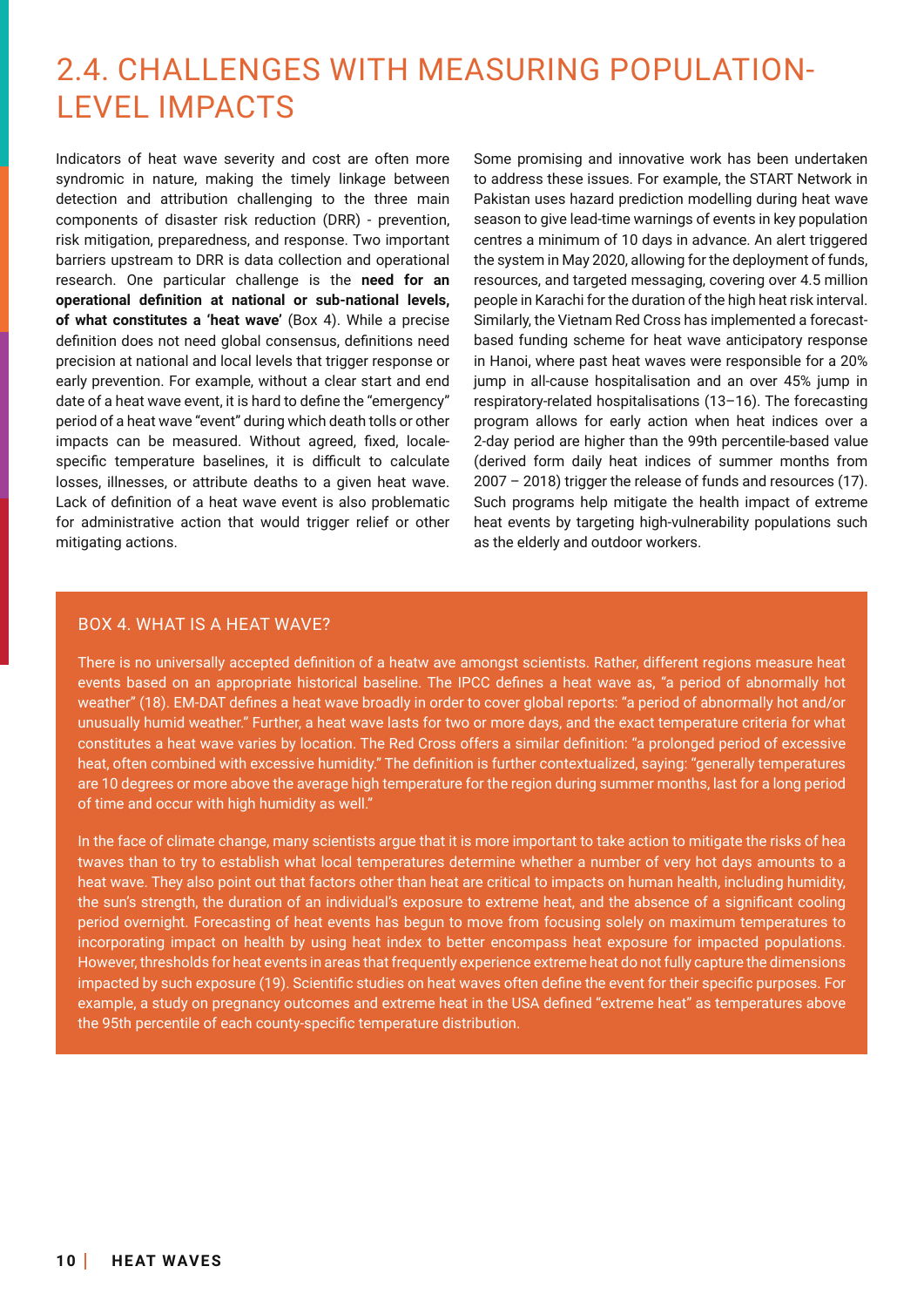#### MEASURING POPULATION-LEVEL IMPACT IN TERMS OF MORBIDITY AND MORTALITY

Effective plans require estimation of the numbers of people who may be affected, but estimating populations affected by disasters is an exercise open to uncertainties. In most other acute events such as floods or storms, affected populations are estimated by the numbers of people who are injured, homeless or need humanitarian aid. In heat waves, **the characterisation of affected populations is signifcantly more problematic and hence more often than not, it is simply not done.** Well thought out and evidence-based heat action plans, forecasting models, and anticipatory action schemes can serve as critical tools for characterising affected populations and sectors, including but not limited to manufacturing and construction workers, street vendors, and delivery services and gig economy workers.

Estimating deaths due to heat stress has been an almost insurmountable barrier – mostly due to a lack of feldtested methods. **The causal link between deaths on hot**  days and heat exposure can be difficult to establish, and deaths attributable to heat-related causes may therefore be underestimated. Heat exposure can exacerbate a range of other medical conditions other than heat-stroke and hyperthermia – conditions typically associated to extreme heat by the medical profession. Thus deaths from many other causes, including but not limited to cerebrovascular, cardiovascular, and respiratory diseases, certain infectious diseases are major contributory factors for deaths due to heat waves but do not get captured during hot weather as they do for other disasters such as storms or floods (20).

Notwithstanding the fact that **vital registration and death certifcates** are not uniformly maintained in many developing countries, counting death tolls from heat waves is particularly challenging. In addition to institutional gaps in systematic registration of death tolls, there is an added obstacle of **diagnostic clarity**  on what would constitute a heat related death. Development of operational defnitions by the appropriate mechanisms of the national medical profession of conditions that constitute a heat related death would be very helpful for young practitioners and incorporated in the medical curricula.

These two weaknesses reduce the comparability of analyses across countries or even across time in the same country (2). EM-DAT, for example, records that Europe accounted for 88% of heat wave deaths worldwide over the past 20 years (2000 – 2019) (Figure 1) whereas they are implausibly low in countries where the heat waves are the severest and most intense. The statistics from Europe refects the concerted efforts by well-established public health authorities in these countries to quantify the tolls in 2003 and 2006 heat waves using the methodological approach of "excess deaths estimation". This method is used to estimate how many individuals may have died due to a particular event or process (in this case heat waves) compared to how many would have died without it. (Box 5). In other words, it is the consideration of the counterfactual which is an estimation of the consequence if the event did not occur. The method of excess death calculation is gaining in popularity in public health and epidemiology and has been shown to be most useful for wide impact events such as deaths from severe insecurity or armed unrest.

#### BOX 5. EXCESS DEATHS

Excess deaths refer to the number of deaths above the baseline, or benchmark, number of deaths from a comparator year.

Many studies use excess mortality to characterise the population-level heat impacts of heat exposure (21). While excess mortality is not the most encompassing measure of the full population impact of heat exposure, this measure is useful for pattern analysis and can be indicative of underlying mechanisms that garner attention.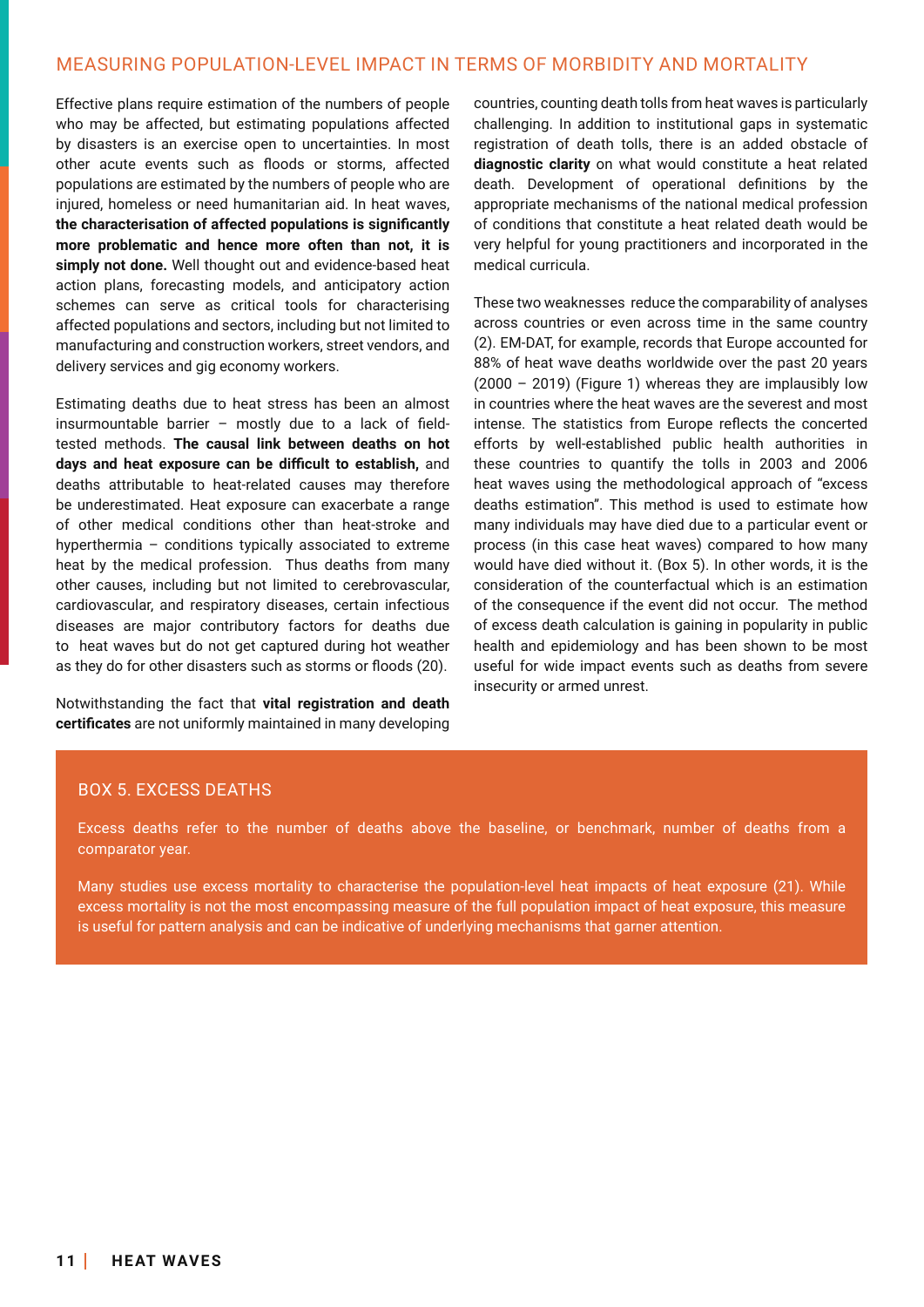#### CHALLENGES WITH MEASURING AND ENUMERATING POPULATION EXPOSURE

The numbers available for those affected by heat waves are extremely small for low and middle-income countries (LMICs) and understanding of the pathways to extreme heat exposure very poor. In addition to simply undercounting the victims of heat waves, sound scientifc studies from poor, vulnerable settings that explore evidence from feld studies are quite rare, making for a **weak evidence base for policy change.** (22). Reviewing epidemiological evidence of the impact of heat in LMICs, Green and colleagues found that that poor sub-groups, are not only at increased risk of heat related morbidity and mortality but have a lower capacity to protect themselves or adapt to high temperatures. They noted in conclusion that development of effective policy and countermeasures are hobbled by lack of studies and data on heat and its impact on people.

Lowering risks for the highly exposed poorer communities will need a deeper understanding of local risk factors and hence inform evidence-led policymaking. In the following sections, the report details how these risk factors operate in high-stress heat environments and propose policies for risk mitigation. Furthermore, cascading effects of certain disasters such as heat waves and heightened pollution are matters of signifcant concern. They need focused attention to develop methodological techniques that measure the full human impact of a disaster in order to ring stronger evidence to drive policy at local levels.

On an encouraging note, despite these challenges, there is undoubtedly, an emergence of research on heat waves in Asia and Australia, often focusing on climatological and meteorological questions (2). The knowledge gap on the infuence of persistent high heat on human health and socioeconomic factors, as well as risks at the community level for households or individuals, is still wide.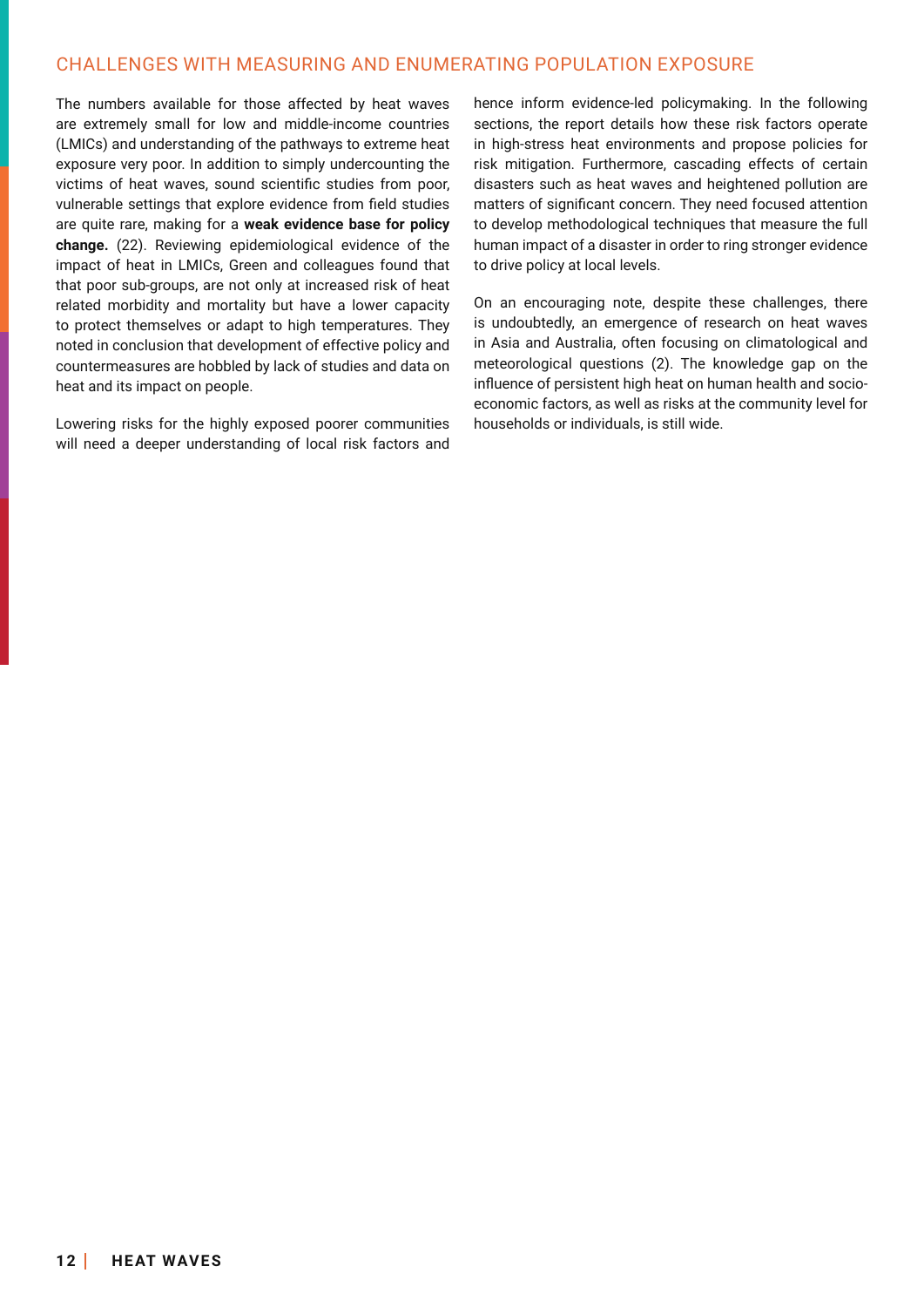# CHAPTER 3. INDIVIDUAL AND COMMUNITY LEVEL IMPACTS: DRILLING DOWN

The intersection of health and heat exposure is wide ranging. This section describes the nature of three of these relationships: 1) heat and vulnerable populations, 2) heat, urbanisation, and built environment, and 3) heat and infectious disease risks.

The primary interface between an individual and extreme heat is physiological and describes ways in which this phenomenon affects the human body and its response. The biological response of the body to excessive heat is wideranging and often presents as non-specifc symptoms such as chronic fatigue, pain, or fever without a known cause. Direct impacts of heat can result in physiological changes, leading to heat illness, hospitalisation for exacerbating preexisting health conditions and accelerated death. The primary physical manifestations of heat exposure are summarised in Table 1. Beyond these direct impacts, indirect impacts of heat can generate major ripple effects in the social and economic systems that underpin families and livelihoods, as illustrated in Figure 2.

#### TABLE 1. HEAT-RELATED ILLNESSES AND ASSOCIATED PHYSICAL PRESENTATIONS. \*

| <b>HEAT STROKE</b>     | body<br>High<br>temperature<br>(39oC/103oF)<br>Hot, red, dry, or damp skin<br>Fast, strong pulse<br>Headache | <b>Dizziness</b><br><b>Nausea</b><br>Confusion<br>Losing consciousness, fainting,<br>or passing out        |
|------------------------|--------------------------------------------------------------------------------------------------------------|------------------------------------------------------------------------------------------------------------|
| <b>HEAT EXHAUSTION</b> | Heavy sweating<br>Cold, pale, and clammy skin<br>Fast, weak pulse<br>Nausea and vomiting<br>Muscle cramps    | Tiredness or weakness<br><b>Dizziness</b><br>Headache<br>Losing consciousness, fainting,<br>or passing out |
| <b>HEAT CRAMPS</b>     | Heavy sweating during intense exercise<br>Muscle plain or spasms                                             |                                                                                                            |
| <b>SUNBURN</b>         | Painful, red, and warm skin<br>Blisters on the skin                                                          |                                                                                                            |
| <b>HEAT RASH</b>       | Red clusters of small blisters, usually on the neck chest, groin, and<br>elbow creases                       |                                                                                                            |

\*Adapted from the US Centres for Disease Control and Prevention (23).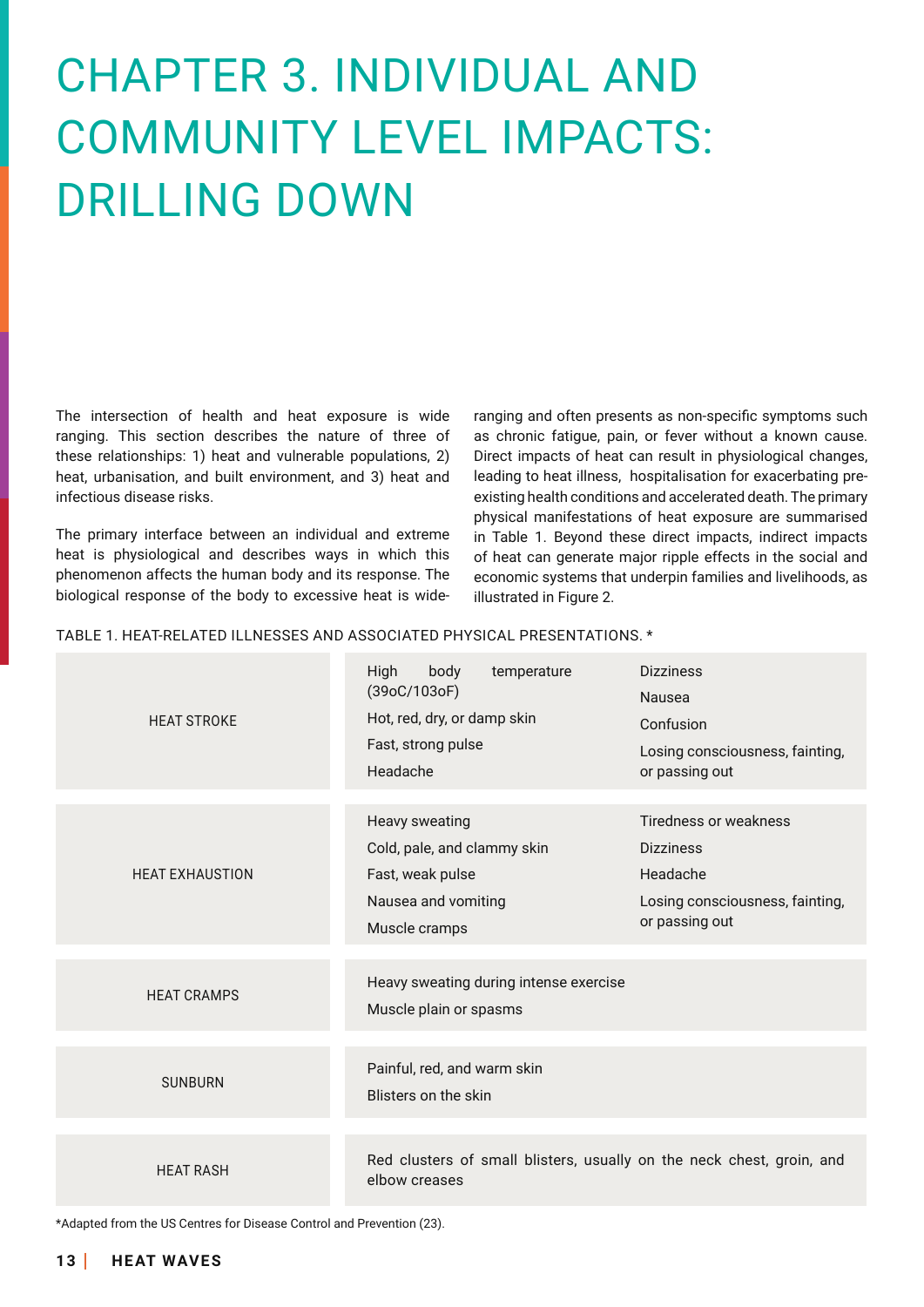#### INDIRECT IMPACTS AND INTERNATIONAL CONTROL IMPACTS

#### **IMPACT ON HEALTH SERVICES**

- Increased ambulance call-outs and
- slower response times Heat cramps
- Response times
- Increased number of hospital admissions
- Storage of medicines

#### **INCREASED RISK OF ACCIDENTS**

- Drowning
- Work-related accidents
- **•** Imjuries and poisonings **HOSPITALIZATION**

#### **INCREASED TRANSMISSION OF**

- Food and waterborne diseases
- Marine algal blooms

#### **POTENTIAL DISRUPTION OF INFRASTRUCTURE**

- Power
- Water
- **Transport**
- **Productivity**

\*From the World Health Organization, 2018 (24).

The physiology of heat stress is related to heat gain in the body caused by a combination of external heat from the environment and internal body heat generated from metabolic processes. Rapid rises in heat gain weakens the body's ability to regulate temperature and can result in various conditions such as heat cramps, heat exhaustion, heatstroke, and hyperthermia. Heat-related mortality begins with the arrival of hot temperatures and dissipates within a 3-4 day period (25). Small children, the elderly, and pregnant and lactating women are populations of particular concern for negative health outcomes related to heat exposure.

Effective preparedness and response, especially at individual and community levels, involves a basic understanding of the factors that exacerbate the vulnerability of a person to extreme heat. Many cardiovascular, metabolic and respiratory conditions are intensifed by decreased air quality during heat waves as well as by the additional metabolic stress of heat exposure (4). As these conditions (e.g., diabetes, obesity, smoking) become increasingly prevalent in low- and middle-income countries, deaths precipitated by heat waves can be expected to increase signifcantly. In India, for example, the increasingly frequent and intense heat waves

**HEALTH IMPACTS OF EXPOSURE TO EXTREME HEAT**

#### **HEAT ILLNESS**

- dehydration
- heat cramps
- Heat stroke

#### **ACCELERATED DEATH FROM:**

- Respiratory disease
- Cardiovascular disease

Other chronic disease (mental health, renal disease)

- Respiratory disease
- Diabetes mellitus
- Renal disease
- **Stroke**
- Mental health conditions

of the last decade have occurred concurrently with increased prevalence of hypertension and diabetes increasing the size of the population segments that are susceptible to negative outcomes (26,27). This trend is particularly strong amongst urban populations, resulting in an increased risk among growing populations and vastly expanding socially and physically vulnerable groups.

Extreme heat in an geographic region is non-discriminatory for those exposed to it, however due to economic inequality determining people's access to resources, the poor are less able to mitigate the impacts of extreme heat. Systemic socioeconomic and resource-related mitigation measures pose barriers to effective mitigation of impact and peoples ability to adapt to these events. The inequity is such, that policies that target the most vulnerable amongst the lowincome communities warrant urgent and specifc attention. Economic, cultural, social, political, and organizational structures play central roles in how individuals, families and communities are exposed to extreme heat and what they can do about it. Indoor cool spaces, air conditioning, or very simply, easy access to clean and cool water are some of the factors that are beyond the reach of millions in hot developing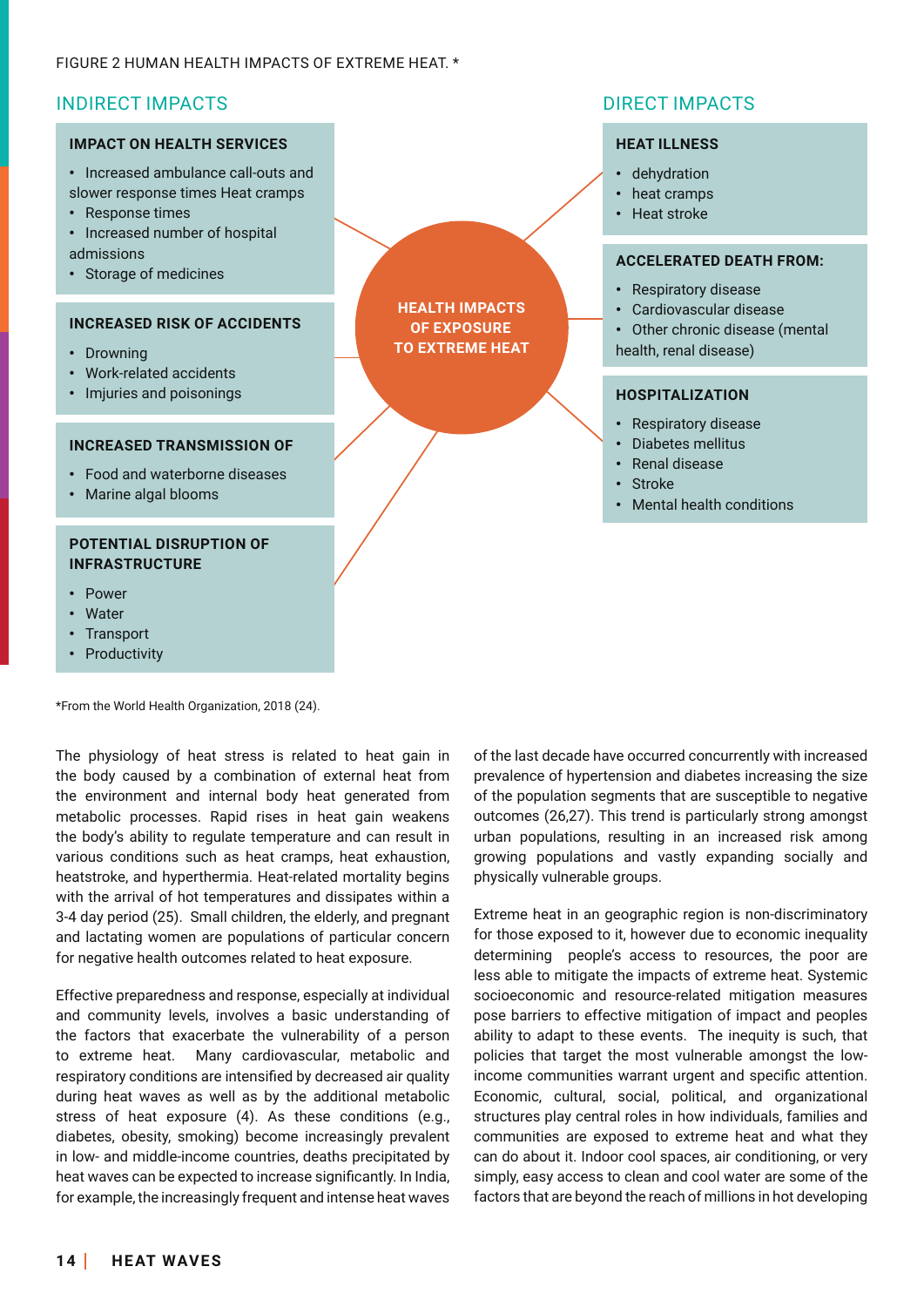countries. A simple example is the temperatures that water stored in metal tanks can reach, exceeding acceptable limits for drinking and bathing during high heat conditions. Heated water stored for several hours in metal or galvanised drums also encourage proliferation of bacteria and propagate disease when used for drinking and washing (28).

Wider considerations such as **societal gender roles, workers' rights, housing rights and regulations also have an essential role in determining exposure to extreme heat among vulnerable subgroups** and are discussed also in Chapter 4 of this report.

### 3.1. HIGH RISK GROUPS: NO SURPRISES

The people most at risk of adverse impact of extreme heat are the elderly, pregnant and breastfeeding women, and infants. Community engagement and participation, targeted information, and support for accessing services and implementing protective policies can ensure an individual's agency, reduce undue heat exposure, and mitigate risks.

#### THE ELDERLY: A GROWING HIGH RISK DEMOGRAPHIC GROUP

Older individuals especially those with pre-disposing health conditions, are highly susceptible to heat. Most of this is due to the ageing process itself, which reduces the physiological signals of dehydration, reducing the sensation of thirst and accelerates dehydration. Maintaining an human-rights approach top elderly care (e.g. 50 years of age and older and needs should be central to programming and operations here especially since the elderly are particularly vulnerable to its effects. Social networks of the elderly especially if they are alone or otherwise isolated, home monitoring by health agents and possibly legal protections are some measures that fall within an human rights approach for heat wave preparedness and prevention. Public authorities must uphold these rights not only for the elderly but also for persons with disabilities.

Sensitivity of thermoregulation (instant adjustment to excessive heat) of the skin reduces with age, thus delaying the necessary lowering of body temperature. Moreover, elderly persons are more likely to have chronic medical conditions and are more liable to take prescription medications that affect the body's ability to control its temperature or sweat. Over the past two decades, heat related mortality in those 65 and older have increased globally by more than 53% (9). European countries are facing ageing demographic profles, with around 20% of the population being over the age of 65. The Asia-Pacifc region is now home to a third of the world's elderly population and is facing increased frequency and duration of heat waves (7). Many Asian countries now have an rapidly ageing population with substantial shares over 65, such as Japan (28%), S Korea (15.6%), China (12.0%), and Thailand (10.6%) (29). The future in most of these countries is trending towards a swift increase in elderly as life expectancies rise and socio-economic conditions improve. Vietnam, for example, is likely to have more than 30% of its population over 65 and approximately 6% of its population over the age of 80 by 2050 (30). The capital city of Hanoi has experienced over 175 days with temperatures over 35oC in the last decade, and, with "medium" greenhouse gas concentration (4.5 ppmv), temperatures in Hanoi are expected to increase 23 oC until 2050 (14,31,32). Concurrently, morbidity data from Vietnam has shown a 20% increase in all causes hospital admissions and an increase of more than 45% in prevalent cases of respiratory diseases (33). Together, ageing populations and higher prevalence of underlying conditions, especially as individuals age, create a perfect storm for heat-related morbidity and mortality, leaving the elderly particularly at-risk for negative outcomes.

#### PREGNANT AND LACTATING WOMEN AND INFANTS AT EXCEPTIONAL RISK

The second group at high risk of negative outcomes related to heat exposure are **pregnant and lactating women and infants.** The effect of heat in urban poor settings on preterm births and low birth weights are of signifcant and of immediate importance. Neither of these are easily recuperable, and the consequences of these adverse birth experiences will impair child growth and development with consequences for their lifespan.

Because air pollutant concentration worsens with increasing temperature, both maternal and foetal stress are further amplifed in extreme heat events (34). As temperatures increase, pregnant women deliver babies at a younger gestational age, with studies showing preterm delivery increasing from  $1 - 6\%$  for every 2oC increase above basal thresholds (35). Researchers from Brown University have estimated a 2.5% increase in preterm births in the four days following a single day with extreme heat using data from the US Statistical Service for 30 million births. These results are indicative of what could be the reality in urban poor settings, which often lack adequate facilities to care for preterm births. The review also cites rare evidence from 19 African countries where birthweights were lowest with each additional hot day during the second trimester of pregnancy (36).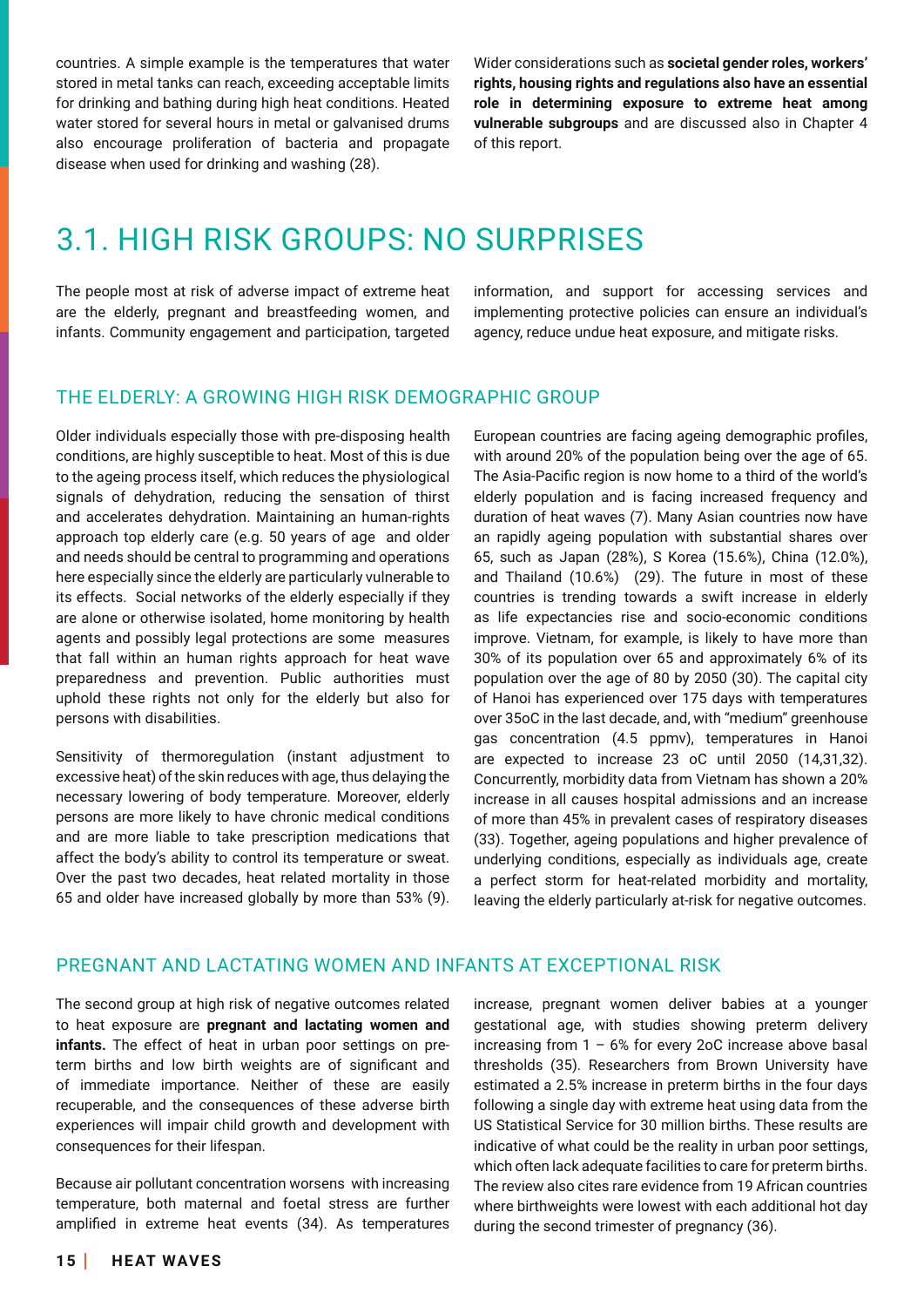While heat exposure in early pregnancy results in a higher risk of stillbirth than exposure in the later stages, the association between heat exposure and preterm birth holds regardless of timing of exposure (37). Additionally, dehydration due to heat exposure can have cascading adverse effects in pregnant and breastfeeding women, and their infants, including but not limited to still births, premature birth, low birthweight, and lactation suppression in mothers. Building heat stress mitigation programmes on existing local maternal care systems, such as India's Janani Shishu Suraksha Karyakaram (JSSK), a social protection programme for women and infants operating throughout the country, are proven cost-effective options for the efficient use of support systems already in place to support women and child health services.

Another key consideration for heightened heat risk among women is the way in which gender norms, roles, and responsibilities can impact women's access to open air. On an individual level, women are often responsible for household domestic tasks, including cooking, often over open fres in small rooms with inadequate ventilation. In households that lack piped water, women are also usually responsible for fetching water on extremely hot days. Common tube well sources are often the only available source of water, and women are tasked with traveling to these wells, often accompanied by their infants, further exposing both women and children to heat, air pollution, and direct sunlight for extended periods of time. Indoor stoves and open fame cooking add organic matter into indoor air and heat to the interior of dwellings, increasing exposure particularly among women.

The diurnal cycle of minimum and maximum temperatures is an important factor infuencing heat-related morbidity and mortality. Physical recuperation of metabolic and cardiovascular stability following protracted heat exposure during the day require sufficiently cooler night time temperatures (38,39). **When body temperatures fail to drop at night, the sustained heat can place the elderly, pregnant and lactating women, and their infants at high risk for negative outcomes related to heat exposure.** This is especially pronounced when modest drops in temperature outside are not felt indoors since women tend to spend more time inside and are less likely to sleep outside due to social norms and safety concerns, reducing the opportunity for them to beneft from any cooling or fresh air.

### 3.2. MANAGING HEAT THROUGH BUILT ENVIRONMENT AND URBAN DESIGN

There is increasing interest in exploring ways in which poorer communities, especially in urban settings, are affected by heat and ways in which risk reduction can be undertaken by local government, urban stakeholders, and communities. Results of studies clearly indicate that heat impacts on population subgroups are not uniform and risks vary signifcantly based on the interaction of individual, household, and community factors with biological, environmental, health, social, and geographic variables (2,10). Managing urbanisation and the community level problems linked extreme heat is rapidly rising to the top of the sustainable development agenda especially in Asia.

In 2018, 55% of the world's population lived in urban areas. This number is projected to increase to 68% by 2050, with nearly 90% of the increase concentrated in Asia and Africa (43). The urban poor in Asia are concentrated in informal settlements and, in many cities, represent communities often several million strong. The informal settlement area in Tondo accounted for 38% of the total population in Manila and nearly a third of the Kolkata metropolitan population are estimated to live in squatter colonies or "bastis" (44).

One of the more threatening phenomena in less planned urban growth is the growth in **urban heat islands.** These are well defned urban areas that experience more heat stress than the surrounding suburban or rural areas due to concentrated anthropogenic heat (44,45). As populations continue to urbanise, the phenomena of the urban heat island effect pose ever greater risks to population health.

A study in Adelaide, Australia conclusively found that populations with pre-existing health conditions (e.g. obesity, cardio-vascular, diabetes) have measurable risks for physiological stress during heat waves. (47). They also found that indoor air conditioning was protective against negative health outcomes related to heat exposure but having air conditioning resulted in more limited utilisation of other heat adaptations in the built environment such as the use of heatresistant building materials and utilising shade and green spaces. Admittedly, solutions or fndings in high resource settings such as those in Australia may not be extended to poorer communities in urban informal settlements. Other, low-cost solutions that make use of natural processes are more realistic options. The physical aspects of the heat island effect such as building coverage and water percolating surface coverage have been demonstrated to drive the elevated heat experience in Bangkok, Thailand (48). Other such studies suggest that improving urban design expanding urban green spaces and building more efficient transportation and energy infrastructure are clearly likely to minimise the effects of urban heat islands.

While not a panacea, green spaces offer positive environmental benefts and reduce the heat island effect. Green spaces include urban forests, such as parks, agroforestry like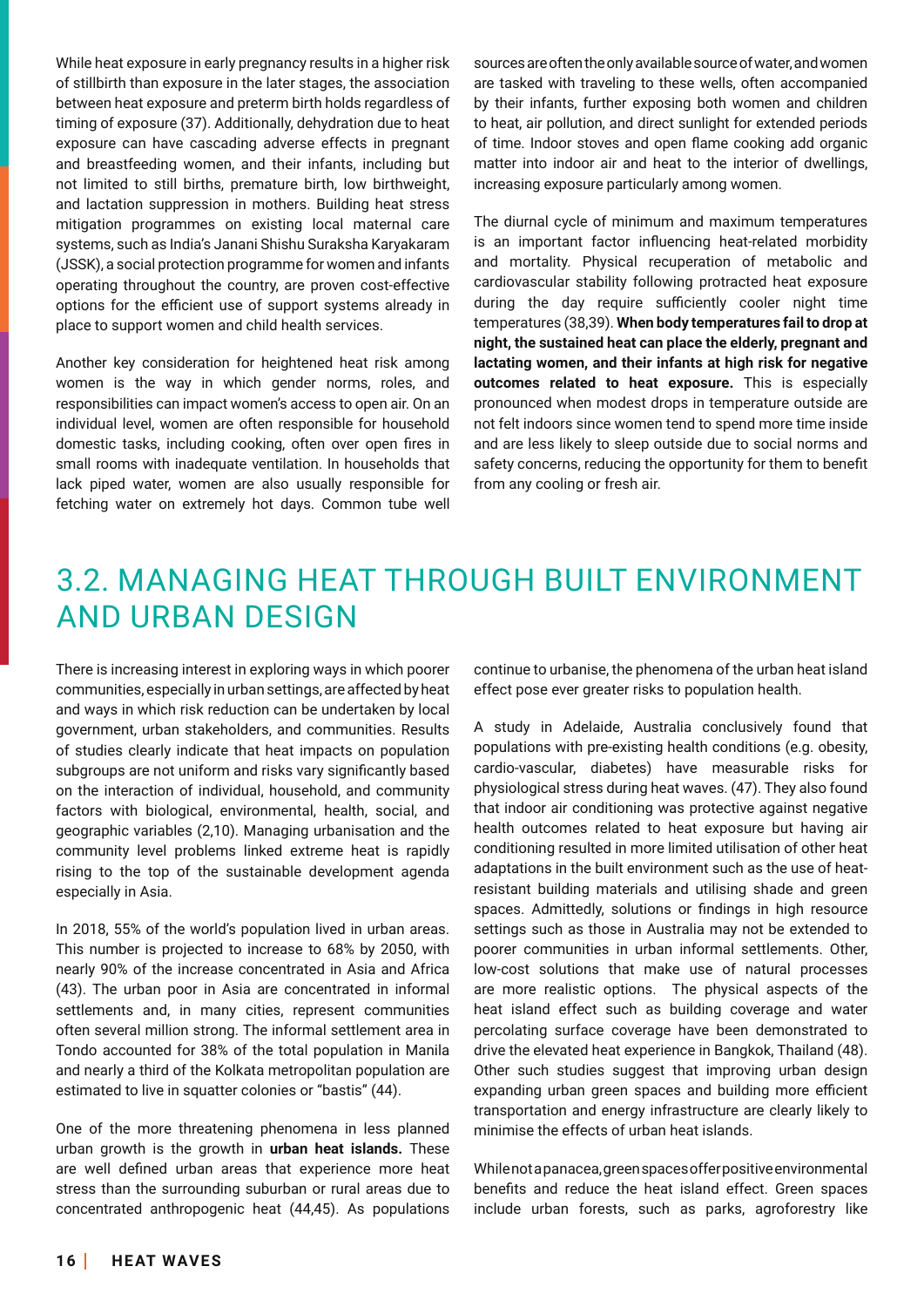orchards and coffee farms, and grassy areas, including golf courses and sports felds (49). The development of urban green spaces falls under the purview of local governments and urban stakeholders. For example, in Ho Chi Minh City, Vietnam, a study found that every 1-square kilometre increase in green space per 1000 people could prevent more than 7 heat-related deaths (50). In a review of published research, Aram and colleagues found that green spaces of 10 or more hectares contributed to  $1 - 20$  C reduction in temperatures up to 350 metres beyond the greenspace boundaries (51). Singapore established an objective of being an urban, green city in 1967, and its laws and policies have been refective of this goal since then. In 2020, nearly 47% of the land in Singapore was covered in green space.

Green spaces also have an appreciable capacity for carbon storage as shown in a land use and land crossover analysis in Myanmar (49). Research in Beijing, China has, however, shown the carbon beneft is diminished by high levels of urban development elsewhere, highlighting the need for intentional design and planning to maximise the effectiveness of green spaces (52). Japan's Green Curtain Project and similar undertakings in Greece illustrate the positive effects of "green walls" on buildings for reducing indoor temperature and heatstrain on buildings (53,54). Japan has further extended its work on developing urban green spaces to planning for the 2020/2021 Tokyo Olympics (Box 6). Multi-beneft policy changes can bolster both heat resilience and sustainable development in urban centres.

#### BOX 6. GREEN SPACES, HEAT MITIGATION, AND THE 2020/2021 SUMMER TOKYO OLYMPICS

Tokyo 2020 Games (Games of the XXXII Olympiad and the Tokyo 2020 Paralympic Games) are scheduled to take place from 23 July to 5 September 2021. To reduce heat-related risks, a collaborative effort was established by multi stakeholders including the Tokyo Organising Committee of the Olympic and Paralympic Games, the Tokyo Metropolitan Government (TMG), other local governments, and the national government (Figure 1).

#### FIGURE 1. STRUCTURE OF COLLABORATION FOR MEASURES AGAINST HEAT TOWARDS THE TOKYO 2020 GAMES. \*



\*The Tokyo Organising committee of the Olympic and Paralympic Games, 2020 (55).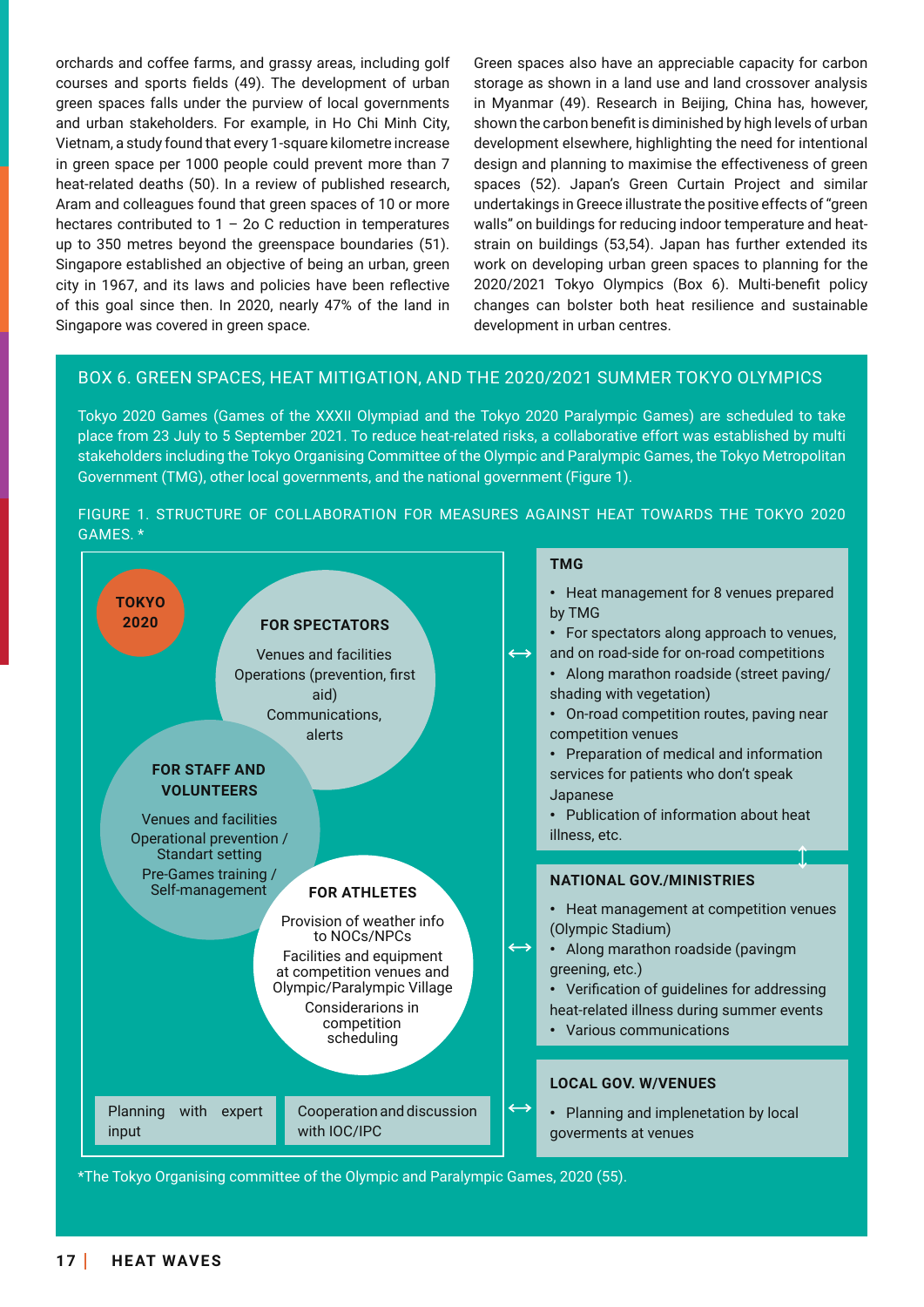Preventive measures include enhancement of green spaces (strategic planting and less pruning of trees to provide more shade), transferring several competitions to cooler locations, moving starting times earlier for some road-based competitions, support towards entities providing "cool spots" such as shade and mist, installation of heat-resistant pavement, distribution of personal cooling equipment such as paper hand fans to spectators, providing weather information and early warning information in the official mobile app and website, coordination and training of medical team and volunteers.

Regarding heat-resistant pavement, TMG and the Ministry of Land, Infrastructure and Transport have installed a total length of 133.8 km as of 2019. This pavement was designed so that those on the roads are exposed to less heat and was installed in locations including the Paralympics marathon course. To verify the impact of countermeasures, they were tested and evaluated at trials held in 2019 (56).

During the planning stage of the various venues, heat reduction measures were integrated into comprehensive landscape management. Umi no Mori, or Sea Forest, of which the cross-country course will be a venue for equestrian events and the waterway a venue for canoe and rowing, turned land which was originally a landfll into a green space (Figure 2).

FIGURE 2. BIRDS-EYE IMAGE OF UMI NO MORI (SEA FOREST)



©Tokyo Metropolitan Government

Soft measures include guidelines for heat countermeasures established by the Ministry of the Environment (2020) and Tokyo Metropolitan Government (2020), which will remain in place after the Tokyo 2020 Games (57,58).

Contributed by Tomoko Takeda, The Institute for Global Environmental Strategies (IGES), Japan

Sustainable development and heat-aware urban design are essential to build more heat-resilient cities and new low cost solutions will have to found to face the burgeoning effects of increasingly frequent heat waves (59). Thoughtful urban planning and design options can integrate fscally reasonable and high-impact solutions to reduce the negative health effects of heat exposure.

The second important factor for **heat management in urban areas is the built environment.** Peri-urban settlements commonly display characteristics that heighten heat exposure for urban poor families attributable to both individual housing design and neighbourhood planning. The urban informal settlements lack professional architectural

design and engineered solutions which relates to landuse (e.g., irregular, and unplanned street layout, absence of streets, pathways, corridors and public spaces, plots occupation, etc.), safety, construction costs and land tenure insecurity. These characteristics are often the consequence of the unrecognised legal status of these often vast communities and where basic conditions for community health protection whether from heat or other extreme climate threats are sub-optimal.

Construction materials, such as cement walls, clay tile or corrugated tin roofs, are known to raise the indoor heat stress index to dangerous levels even at relatively low outdoor temperatures. They account for higher indoor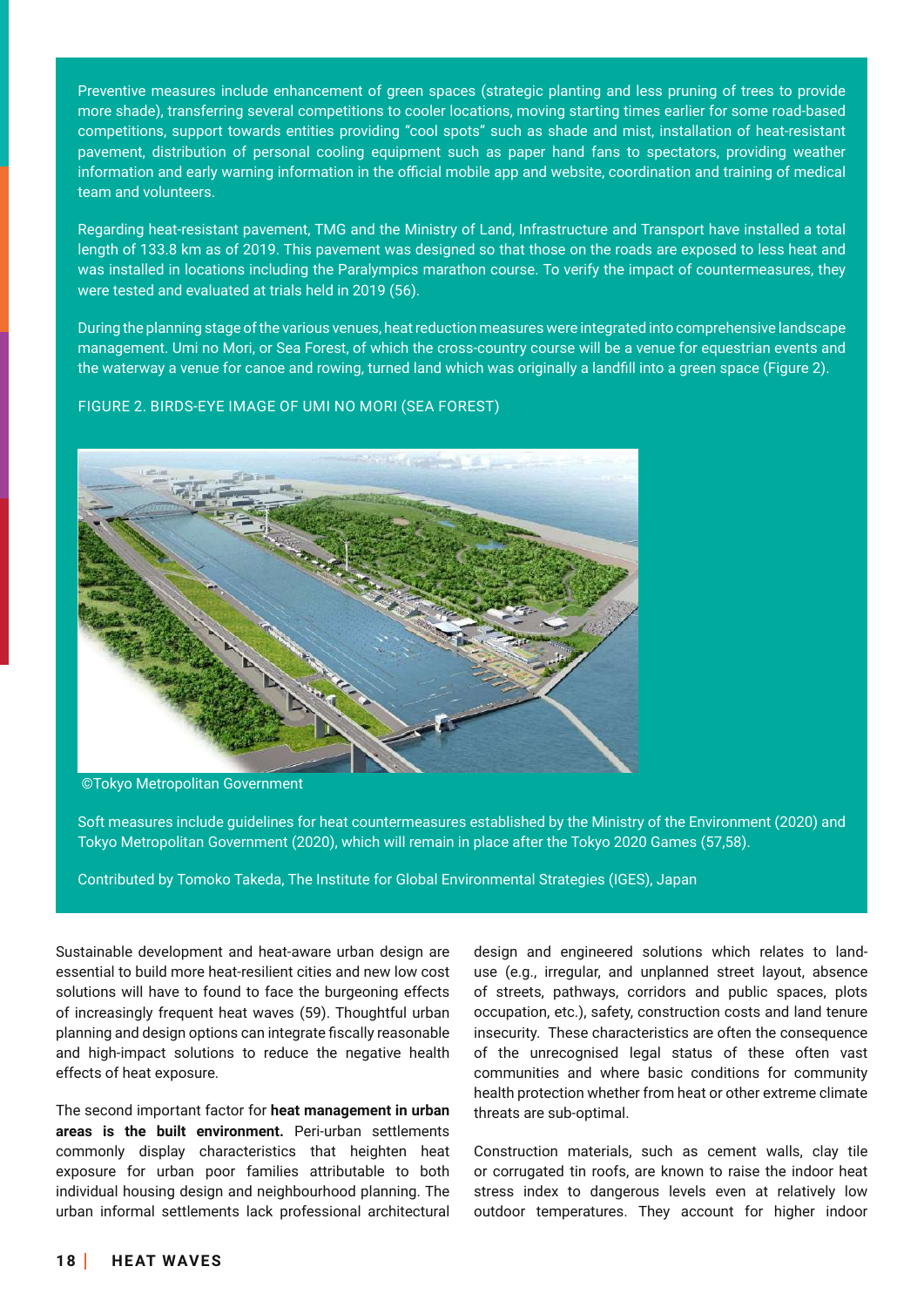temperatures compared to similar spaces in rural areas where houses are often constructed of mud and thatched roofs (60). Box 7 gives examples and considerations for housing construction in rural settings and highlights the importance of considering all-hazards approaches to housing design.

Ventilation and **housing design play an important role in air exchange and night-time cooling,** but windows are often not frequently seen in poor urban housing design, a consideration for which there is no clear evidence-base. Roofs, in particular, are known to be key design factors to reduce heat retention in small and cramped dwellings. As hot air rises, the roof cavity or the roof material will tend to be warmer and capture hot air, trapping heat indoors. Design elements that are cheap and easy to implement such as air vents below the roof can draw cool air and direct temperature exchange to help circulate air. Roofs are exposed to large amounts of solar energy as well, thus adding the effects of outside heat. This is a particular issue for roofng materials such as concrete with high thermal mass, galvanised iron, or corrugated tin. These materials trap heat and release heat slowly as opposed to thatched roofng that aerates and maintains coolness. Thatching is commonly relegated to rural establishments as it can pose a fre hazard in crowded urban settings. In its stead, treated polyvinyl chloride could be an appropriate material for use in urban settings given that it absorbs much less heat than concrete, iron, and tin roofng materials but does not pose the same fre hazard as thatched roofng (61).

**The potential for architectural and urban design innovations to improve indoor air quality, increase ventilation rates, and decrease heat retention is widely recognised to be high.** Cutting edge technologies for exterior coatings such as heat-refective, ultra-white paints and coatings have been shown to efficiently reduce indoor temperatures (62,63). Other developments such as Thermocol insulation and Modroof technologies, can also be effectively used in informal settlement housing to reduce indoor temperatures (64). In addition to these advances, simple changes like heatsensitive placement of doors, windows, and other openings, and the use of earth-to-air heat exchangers, are also effective methods to reduce heat retention.

**New technologies are rapidly developing, and these innovations are marketable in the short run and often cheap and easy to implement.** 

#### BOX 7. ASPIRATIONS ARE MAKING OUR WORLD HOTTER – LESSONS FROM THE FRONTLINES OF A POST DISASTER RECONSTRUCTION

Gujarat, on the West Coast of India, saw a devastating earthquake in January 2001. Behind the scenes of death, devastation and subsequent reconstruction was a story of how various hazards overlap to make disaster management a complex science. The earthquake struck while the region was reeling under a drought, and the spectacle of destruction was set in a landscape of parched land. As reconstruction started, many homeowners wanted to build with concrete, and to have fat concrete roofs, the kind they see in cities and aspire for. Many aid agencies obliged, with a belief that providing such stronger houses will reduce the risk from future earthquakes. The folly of this engineering centric view was soon evident as families found such concrete homes unbearable to live in during the hot summers when temperatures reach around 50C. The journey of learning lessons on heat started there, as we went about reconstructing homes with traditional designs and materials, including tile roofs that `breathe' and keep the indoors cool.

Reconstruction programmes in the Andaman Islands after the Indian Ocean Tsunami of 2004, and fash foods in the desert region of Barmer in 2006 strengthened these views. After switching from timber and thatch houses to those with tin roofs, the residents of the Andamans were found devising ways to cool their homes with nets of stringed dry leaves as shading devices. Those in Barmer who opted for concrete homes were found moving back to traditional mud houses with thatch roofs as they were signifcantly cooler in the desert heat.

The term `Build Back Better', which came into being after the Indian Ocean Tsunami and has now become part of the disaster management lexicon, is often read as an approach for better structures that would avoid damage to buildings in similar future disasters. With this restricted view, issues of thermal comfort, and environmental sustainability, often get ignored. This is not true just for the deserts and the hot plains, cold regions are also reeling with heat. In the aftermath of the 2010 fash foods in Leh, in the cold desert region of the Himalayas, when prefabricated shelters were deployed a similar story of unbearable indoor heat during the summer days emerged. Heat that affects human comfort and health is defned as a deviation from the normal, and hence a signifcant shift even in the cold regions can be quite harmful.

Urban heat islands are invisible to the eye, but heat maps glow even in the dark

What we learnt working largely in a rural landscape is of course more pronounced and better researched and documented in urban settings. Research on disaster risk and local innovations in urban low income settlements, found that families living in slums in cities like Delhi, Dhaka and Nagpur rank heat as a higher order risk than other hazards such as fooding, even though they live in frequently inundated locations. The impact is felt harder, since daytime occupants of these houses are already the most socially vulnerable groups, including infants, their mothers, the elderly and persons with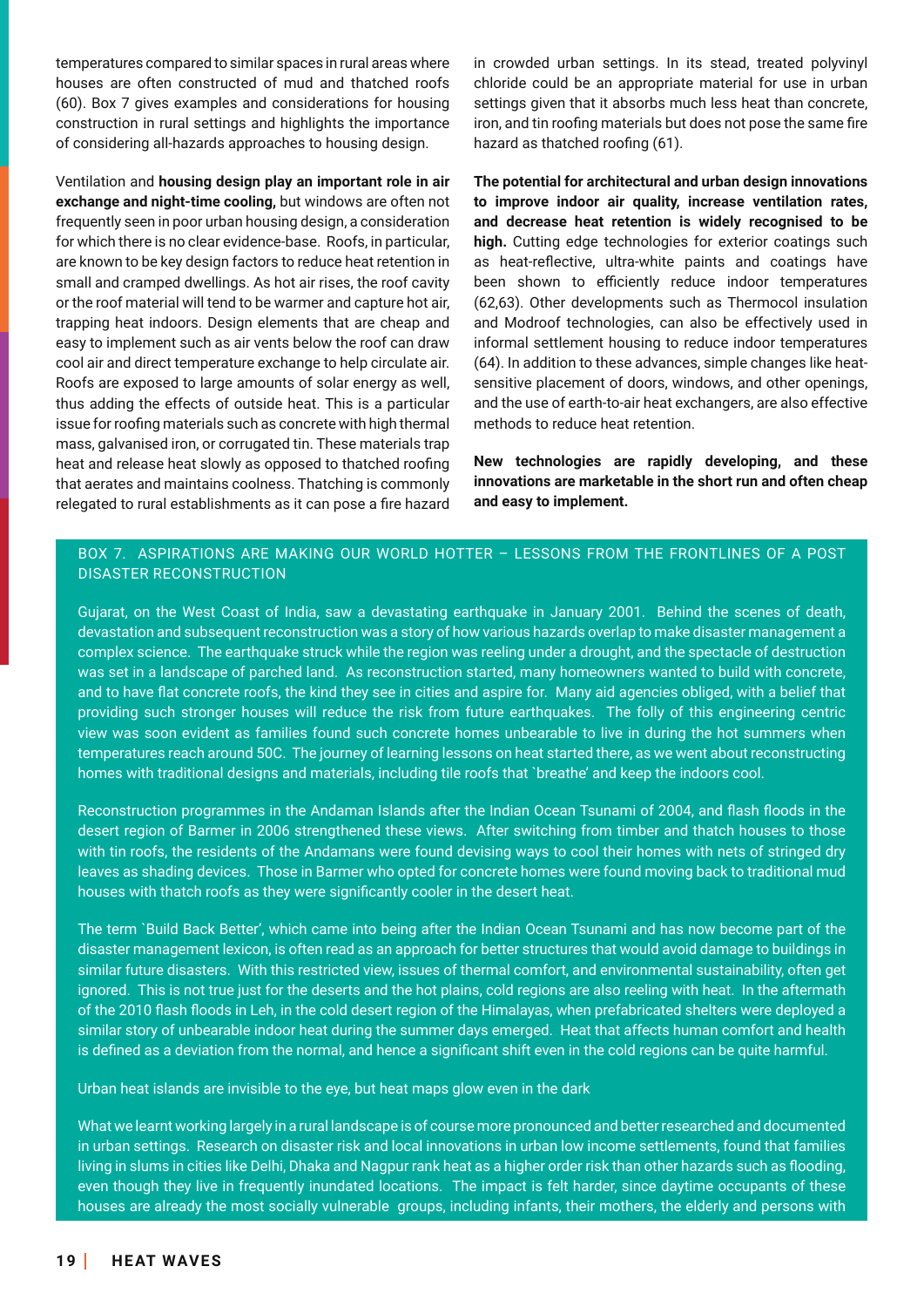disabilities. Their conditions can be severe, as we found that indoor temperatures during a summer day, when the outdoors record 37C, could hover around 47C. They also have little room to escape, as most such slums have crowded lanes and no shaded open spaces.

City or village, indoor heat is part of the new normal everywhere. What concrete backed urban heat islands do in cities is achieved by increasing shifts towards modern construction in the villages – hotter nights and no respite. The reduced gap between day-time and night-time temperatures has telling impacts on health. While earlier the concern during heat waves used to be fatalities from outdoor exposure, the emerging threat is of morbidity and stress, and the resultant loss of productivity due to indoor heat.

Indigenous knowledge and local innovations offer solutions, if you have the eye for them

Gujarat showed us how traditional houses called Bhungas, built with stone in mud mortar and earthen tiled roofs, performed better than modern structures in the earthquake as well as the heat. Barmer repeated the lesson with its version of similar homes, the Dhanis, with mud walls and thatch roofs. Urban slums across the heat belt demonstrate an amazing array of solutions where frugal innovation overlaps with tradition, to give answers like green walls and roofs where families grow food on their tiny shacks and also cool their homes down anywhere from 6 to 10 degrees C. Other local innovations that we have found and tried to help communities improve include indoor roof insulations using discarded cardboard, ventilators made from buckets, and cool walls made of stacked water drums. While local groups are attempting to systematise, scale and mainstream such solutions, the real answer will lie in a much larger scale recognition of local practices in policies and plans to counter the threat of heat. (2 photos)

Contributed by SEEDS – India

### 3.3. HEAT AND INFECTIOUS DISEASE

Our last priority issue is the association between heat and infectious diseases.

**Climate change and global warming can have complex effects on infectious diseases, causing some to increase, others to decrease, and many to shift their distributions.**  Seasonal transmission patterns, driven by rural-urban migration and agricultural practices, can be greatly infuenced by climate(65). Prolonged heat events or even peaks have been known to change dynamics of disease transmission and promote or exacerbate outbreaks in humans and wildlife (66). Temperature and precipitation are the two main environmental drivers of infectious disease, including waterborne diseases like cholera or vector-transmitted infections like malaria, parasitic helminths.

In poorer or densely populations settings, water quality and quantity, are weak links in times of extreme heat. While constraints during heat waves in developed economies are mostly limited to non-essential use of water (e.g., watering lawns or washing cars), the stakes are signifcantly more serious in poorer countries. Communities served by common tube wells face scarcity of water as ground water levels fall. Reserves in stored communal water tanks decrease and the chances of contamination increase as household water storage or roadside puddle water reduce in size, concentrating waterborne pathogens and attracting disease carrying vectors. Rapid deterioration of solid waste management systems creates optimal conditions for the growth and spread of water-borne illnesses such as typhus and other forms of diarrhoeal disease.

Reduced water levels during heat waves also result in higher concentrations of certain pathogens such as cholera bacilli (vibrio cholerae), resulting in more frequent cholera outbreaks. The growth of this bacilli increases as sea surface temperatures rise and create warm, nutrient-rich waters (67). A recent study found statistically signifcant increases in cholera cases two days after extreme heat in the Matlab research site in Bangladesh (68). The authors concluded that tree cover as a measure of green space in some areas may help reduce the risk of cholera during heat waves by mitigating the ill-effects of heat exposure.

While heat has important impacts on transmission patterns of vector-borne diseases, it is also important to note the cascading impacts of heat in the context of the COVID-19 pandemic. Decreased air quality during heat waves and additional metabolic impacts of heat stress can exacerbate the clinical effects of COVID-19 (69,70). Those living in informal urban settlements, workers in congregate settings, pregnant and lactating women, the elderly, and the medically vulnerable are all populations at high-risk for both heat-related illness and COVID-19. Although the longitudinal effects of COVID-19 are not thoroughly understood, individuals recovering from COVID-19 are likely more susceptible to negative health impacts from heat exposure (71). The need for personal protective equipment for healthcare workers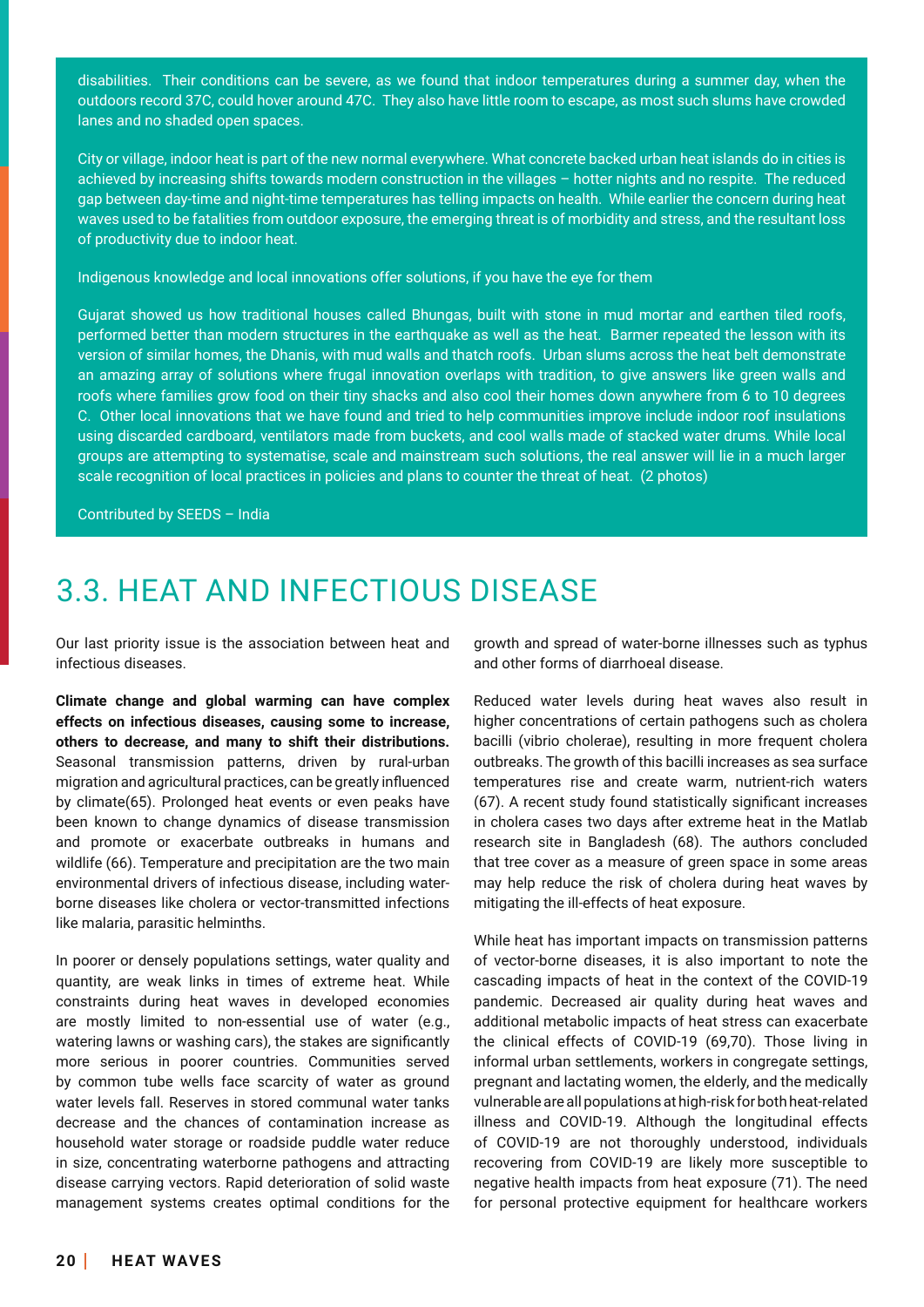– especially in feld hospitals and non-traditional clinical settings – as well as workers in congregate settings, can amplify the effects of heat, necessitating deliberately planned, socially distant breaks for hydration and cooling. Common measures for reducing heat exposure during heat waves – utilising cooling/hydration centres, closing shutters during the day, staying indoors or covered spaces – are not naturally conducive to social distancing or maximising airfow (72).

**The impact of extreme heat on individual health is challenging to capture in a systematic manner, especially among poor communities. Sustained heat exposure without the opportunity to cool off, especially at night, aggravates morbidity and mortality, among women, children, and the elderly. Operational research using robust scientifc designs, such as randomized control trials, should be developed to characterise the direct impacts faced by each vulnerable group. Results from such targeted research can convincingly inform both interventions and policy and help**  with advocacy.

**Furthermore, both vector-borne and water-borne diseases are specifcally linked to heat waves and are highly fatal in contexts where co-morbidities such as acute malnutrition and dehydration are pre-existing risks for both children and adults. Critical analysis of changing risks for infectious diseases will be critical for effectively reducing morbidity and mortality as changing transmission patterns affect heat-exposed populations.** 

**Continued attention and updated guidance are needed to maximise public protection against health impacts of extreme heat exposure in the context of the COVID-19 pandemic. Local governments and organisations should continue to promote heat-protective behaviours while working with communities to ensure that compound risks from heat and COVID-19 are minimised. Such measures could include but are not limited to ensuring adequate ventilation and social distancing in hydration and cooling centres, checking on elderly and isolated neighbours, implementing staggered working hours to decrease crowding when feasible, and providing safe break spaces for workers.**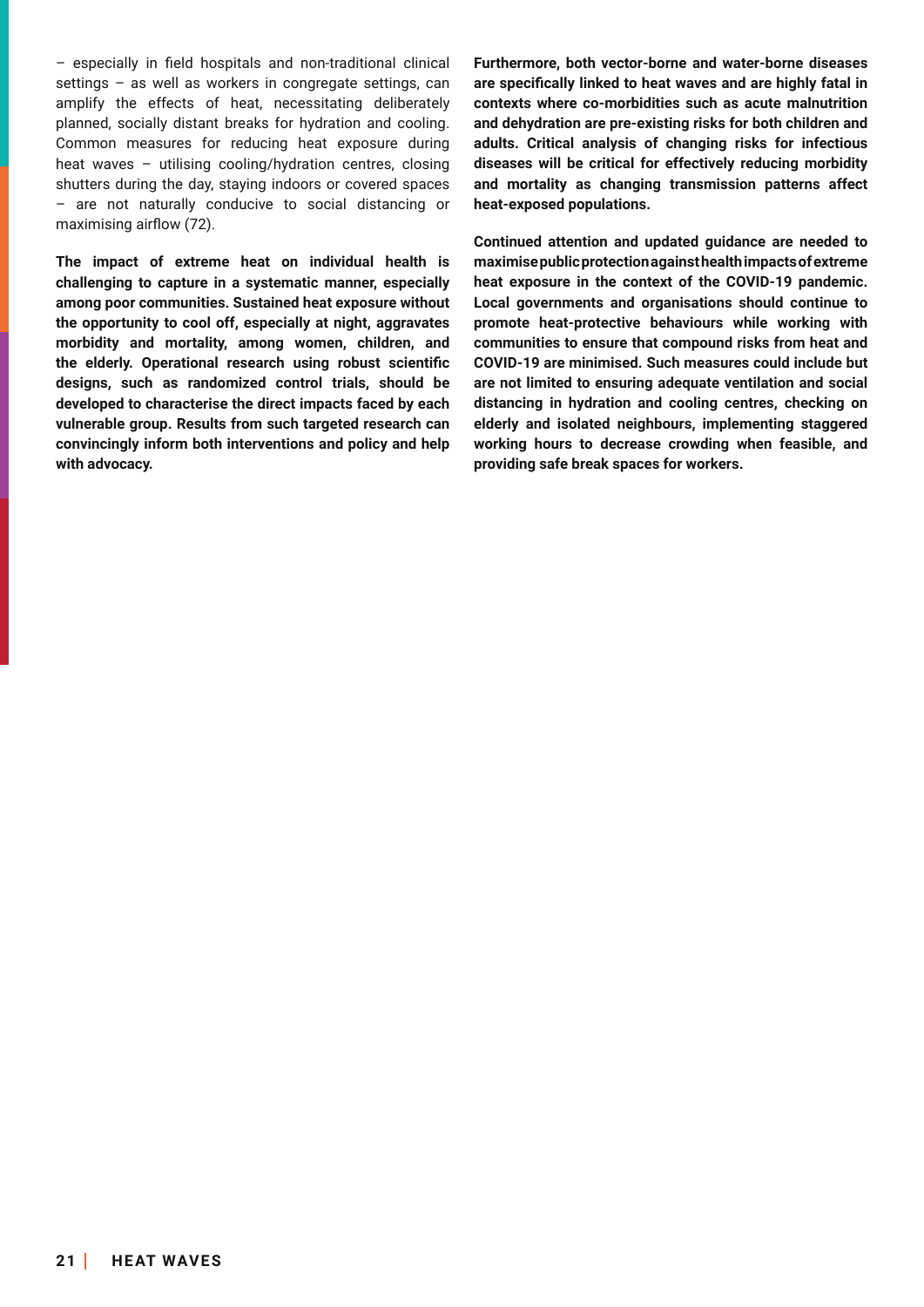# CHAPTER 4. HEAT WAVES: SPECIAL FOCUS ON SOCIAL AND LABOUR PROTECTIONS

One of the main targets of the Sustainable Development Goals is the reduction of social and economic disparities across the world but especially in developing countries, where the consequences of such imbalances are severe.

Climate change exacerbates these inequalities and extreme heat does so in less measurable ways than many other more acute disasters such as storms or floods. Although studies on heat related social and economic disparities (e.g., ability to afford air conditioning units or fans, access to workplace protections in white-collar occupations, availability of piped water or proximity to water access points) are rare, work in Vietnam and India have shown that poverty related conditions such as illiteracy, access to potable water, clean toilets, and occupational heat exposure were all predictors of heat-related hospitalisations and associated negative health outcomes (33,73).

Conceptually, there are three main paths by which climate change and its extremes drive social inequalities: **1) increases in the exposure of disadvantaged groups to the adverse effects of climate change, 2) increases in their susceptibility to damage caused by climate change, and 3) decreases in**  **their ability to cope and recover from the damage suffered (74).** While the dimensions of the relationship between socioeconomics and heat-health risks are vast and wide ranging. Here we focus on labour conditions. These are arguably two important contributors to population impact of extreme heat and are likely to respond well and rapidly to policy interventions.

Heat waves do not have the high-profle impact on industry and the economy in the same way as catastrophic floods or storms. Nonetheless, 1.4 per cent of total working hours were lost worldwide in 1995 as a result of high heat levels – the equivalent of around 35 million full-time jobs (75). By 2030, this share will rise to 2.2 per cent – a productivity loss equivalent to 80 million full-time jobs. The loss in monetary terms is then expected to total US\$2,400 billion (PPP). Lower-middle- and low-income countries would be the worst affected, losing 4 and 1.5 per cent of their GDP in 2030, respectively. In South Asia, resulting productivity loss may even reach 5 per cent, and Table 2 illustrates the number of working hours expected to be lost to heat stress across different economic sectors across different countries.

|            | <b>BILLIONS OF WORK</b><br><b>HOURS LOST IN 2000</b> | <b>BILLIONS OF WORK</b><br><b>HOURS LOST IN 2019</b> | <b>WORK HOURS LOST</b><br><b>PER PERSON IN 2019</b> |
|------------|------------------------------------------------------|------------------------------------------------------|-----------------------------------------------------|
| Global     | 199.0                                                | 302.4                                                | 52.7                                                |
| India      | 75.0                                                 | 118.3                                                | 111.2                                               |
| China      | 33.4                                                 | 28.3                                                 | 24.5                                                |
| Bangladesh | 13.3                                                 | 18.2                                                 | 148.0                                               |
| Pakistan   | 9.5                                                  | 17.0                                                 | 116.2                                               |
| Indonesia  | 10.7                                                 | 15.0                                                 | 71.8                                                |

TABLE 2. HEAT-RELATED WORK HOURS LOST, COMPARING 2000 AND 2019\*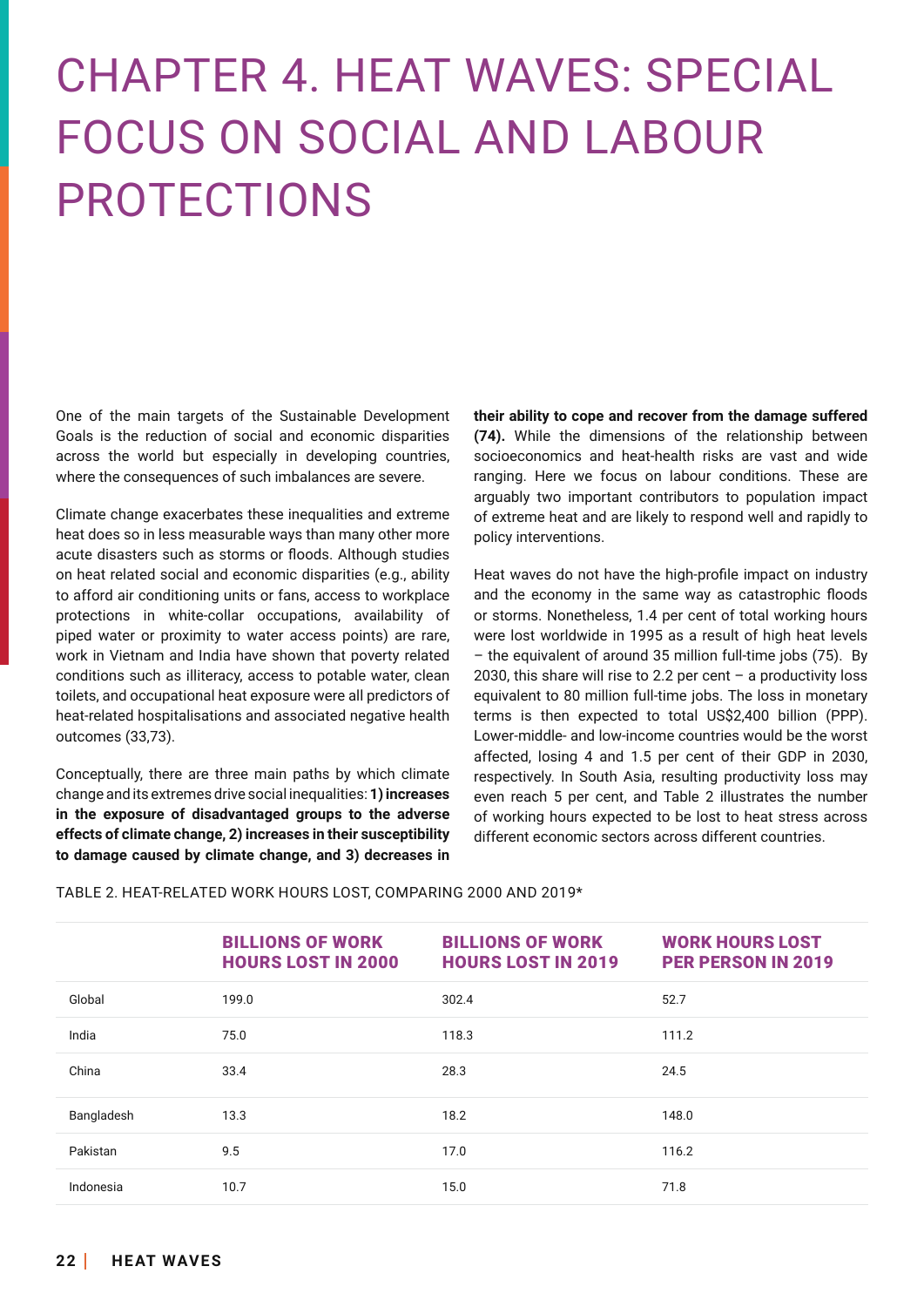| Vietnam           | 7.7  | 12.5 | 160.3 |
|-------------------|------|------|-------|
| Thailand          | 6.3  | 9.7  | 164.4 |
| Nigeria           | 4.3  | 9.4  | 66.7  |
| Philippines       | 3.5  | 5.8  | 71.4  |
| Brazil            | 2.8  | 4.0  | 23.3  |
| Cambodia          | 1.7  | 2.2  | 202.2 |
| <b>USA</b>        | 1.2  | 2.0  | 7.1   |
| Mexico            | 0.9  | 1.7  | 17.4  |
| Rest of the world | 28.7 | 58.3 | 27.5  |

\* Source: The Lancet Countdown Report (2020) (9)

By 2030, heat-related stress in the workplace is projected to result in US \$4.2 trillion in productivity losses (76). More recently, Four Twenty Seven's 2020 report *Measuring What Matters: A New Approach to Assessing Sovereign Climate Risk*  calculated 41 trillion USD in gross domestic product is at risk due to heat stress globally (77). In term of impact to the economy, large productivity losses are already being experienced due to heat stress. In South-East Asia alone as much as 15% to 20% of annual work hours may already be lost in heat-exposed jobs and this fgure may double by 2030 (76). These economic measures are reinforced by the Lancet Countdown 2020's assessment of 302.4 billion work hours – 52.7 hours per person – being lost as a result of heat events in 2019 as shown in Table 3 (9). India alone contributed the loss of 118.3 billion work hours due to heat in 2019. Further, the International Labour Organization, meanwhile, estimates that a global rise in temperature of 1.3 C will result in 2.2% of total working hours being lost worldwide by 2030, equivalent to 80 million full-time workers losing their jobs (76).

TABLE 3. PERCENTAGE OF WORKING HOURS LOST TO HEAT STRESS BY SECTOR, 1995 & 2030\*

|                           | 1995                     |              |                             |              |           |                                 |                          | 2030         |                             |              |           |                                 |  |
|---------------------------|--------------------------|--------------|-----------------------------|--------------|-----------|---------------------------------|--------------------------|--------------|-----------------------------|--------------|-----------|---------------------------------|--|
| Country                   | Agriculture in shade (%) | Industry (%) | Construction (in shade) (%) | Services (%) | Total (%) | Total (thousand full-time jobs) | Agriculture in shade (%) | Industry (%) | Construction (in shade) (%) | Services (%) | Total (%) | Total (thousand full-time jobs) |  |
| Brunei Darussalam         | 1.64                     | 0.27         | 1.64                        | 0.01         | 0.27      | $\boldsymbol{0}$                | 4.27                     | 0.88         | 4.27                        | 0.03         | 0.45      | 1                               |  |
| Cambodia                  | 9.05                     | 3.99         | 9.05                        | 0.67         | 7.53      | 394                             | 14.52                    | 7.8          | 14.52                       | 1.7          | 7.83      | 769                             |  |
| Indonesia                 | $\overline{4}$           | 1.03         | $\overline{4}$              | 0.03         | 2.14      | 1885                            | 7.68                     | 2.8          | 7.68                        | 0.17         | 2.97      | 4018                            |  |
| Lao People's<br>Dem. Rep. | 3.18                     | 1.28         | 3.18                        | 0.21         | 2.8       | 52                              | 5.71                     | 2.66         | 5.71                        | 0.49         | 4.51      | 158                             |  |
| Malaysia                  | 3.09                     | 0.71         | 3.09                        | 0.04         | 1.05      | 83                              | 6.18                     | 1.91         | 6.18                        | 0.12         | 1.51      | 246                             |  |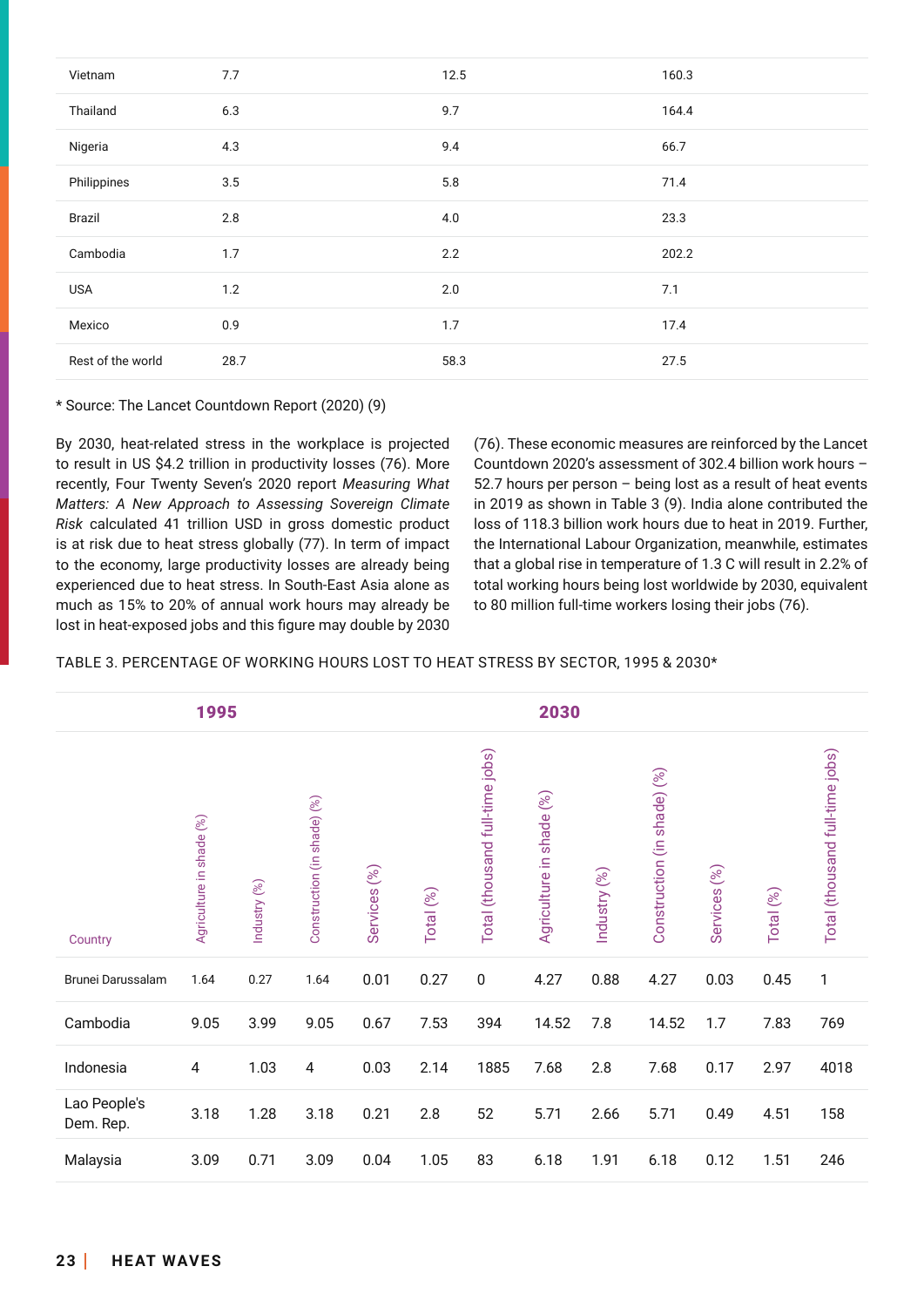| Myanmar         | 5.21 | 2.09 | 5.21 | 0.3          | 3.21 | 720          | 8.71  | 4.12 | 8.71  | 0.67         | 2.65 | 855            |
|-----------------|------|------|------|--------------|------|--------------|-------|------|-------|--------------|------|----------------|
| Philippines     | 3.2  | 0.89 | 3.2  | 0.06         | 1.62 | 426          | 6.5   | 2.35 | 6.5   | 0.23         | 2.33 | 1217           |
| Singapore       | 4.33 | 0.89 | 4.33 | 0.01         | 0.5  | 8            | 9.3   | 2.52 | 9.3   | 0.07         | 0.84 | 33             |
| Thailand        | 8.1  | 0.89 | 8.1  | 0.71         | 5.34 | 1695         | 13.03 | 7.08 | 13.03 | 1.63         | 6.39 | 2637           |
| Timor-Leste     | 0.16 | 0.89 | 0.16 | $\mathbf{0}$ | 0.08 | $\mathbf{0}$ | 0.7   | 0.09 | 0.7   | $\mathbf{0}$ | 0.36 | $\overline{2}$ |
| Viet Nam        | 5.71 | 0.89 | 5.71 | 0.35         | 4.4  | 1650         | 9.71  | 4.96 | 9.71  | 1.03         | 5.14 | 3062           |
| South East Asia | 5.2  | 0.89 | 5.2  | 0.19         | 3.1  | 6913         | 8.87  | 3.89 | 8.87  | 0.54         | 3.66 | 12999          |

\*Adapted from ILOSTAT database, HadGEM2 and GFDL-ESM2M climate models (75)

Extreme heat and the increase in heat wave events coincide with zones where work conditions and local infrastructure (e.g., electrical and power grids, public transit systems, water delivery systems) are inadequate. In many of these settings, social protection laws may exist but the level and inclusivity of protections (e.g., excluding migrant workers, etc.), as well as the enforcement of these protections, may be weak. Moreover, high rates of informal jobs or subsistence employment make application of labour regulations challenging. By 2040, 82 million Indians are projected to face extreme heat exposure with 75% of the country's population facing particular risk from outdoor occupation, including but not limited to jobs such as construction, farming, and fishing (77). Insights from regions other than Asia confirm this impact. In agriculture, manufacturing, and mining-driven economies across South American countries (Colombia, Venezuela, Bolivia, Peru, and Guyana) 80 – 100% of the population are projected to be exposed to extreme heat stress by 2040. The United Arab Emirates, where there is an appreciable amount of informal labour and little social protection for these workers, is set to experience one of the highest hazards related to heat exposure by 2040. The projection for exposure is unlikely to be much different for the countries in the Asia region.

Outdoor work carries clear risks from exposure to direct sunlight and ultraviolet light exposure. Important efforts to address these shortcomings in worker protection have been made in India, where district administrations are empowered to regulate labour conditions as needed, often shifting working times for outdoor labourers, and initiating social protection measures through the duration of the heat event. These considerations show that the stratifcation of risk by population groups and occupation groups can be indicative of the inequality between groups even within the same country.

For women working outside of the home, manufacturing sector jobs such as in garment factories are common sources of employment, especially in Asian countries. These factories employ hundreds of women in scanty spaces with insufficient ventilation and few breaks for water or fresh air. **Indoor workplaces**  without adequate cooling systems also pose specifc risks for morbidity, with both income and productivity losses exacerbated by factory and site closures during extreme heat events. Men are equally, although quite differently, at risk due to the gender division of labour. They are often engaged in manual work in factories, road repairs, or the building industry and are exposed to the hottest hours of the day. Health risks for young, active workers employed on building sites and in manufacturing plants are signifcant in heat events, despite this population not being in the usual groupings of those with high health risk. One study on heat stress amongst Nepalese migrant workers in Qatar between 2009 and 2017, for example, found that up to 35% of cardiovascular deaths were preventable by measures that were neither costly nor difficult to implement in the workplace (78). Construction workers, including men and women, are often daily wage labourers and are exposed to high heat at the risk of losing their meager daily earnings. The exposure of both women and men should not be underestimated in terms of its impacts on their personal health, survival, and the equally important survival of their families.

Other high-risk occupations such as refuse collection, laundries, bakeries, or other cooking activities, also expose workers to additional heat on top of the ambient temperatures due to their occupational context. Worker attrition can also affect productivity when transport systems fail in regions without heat-resilient or heat-adapted public transit infrastructure, and limit population mobility (79).

Simple and pragmatic changes in social protection and labour policies in heat conditions can beneft large swaths of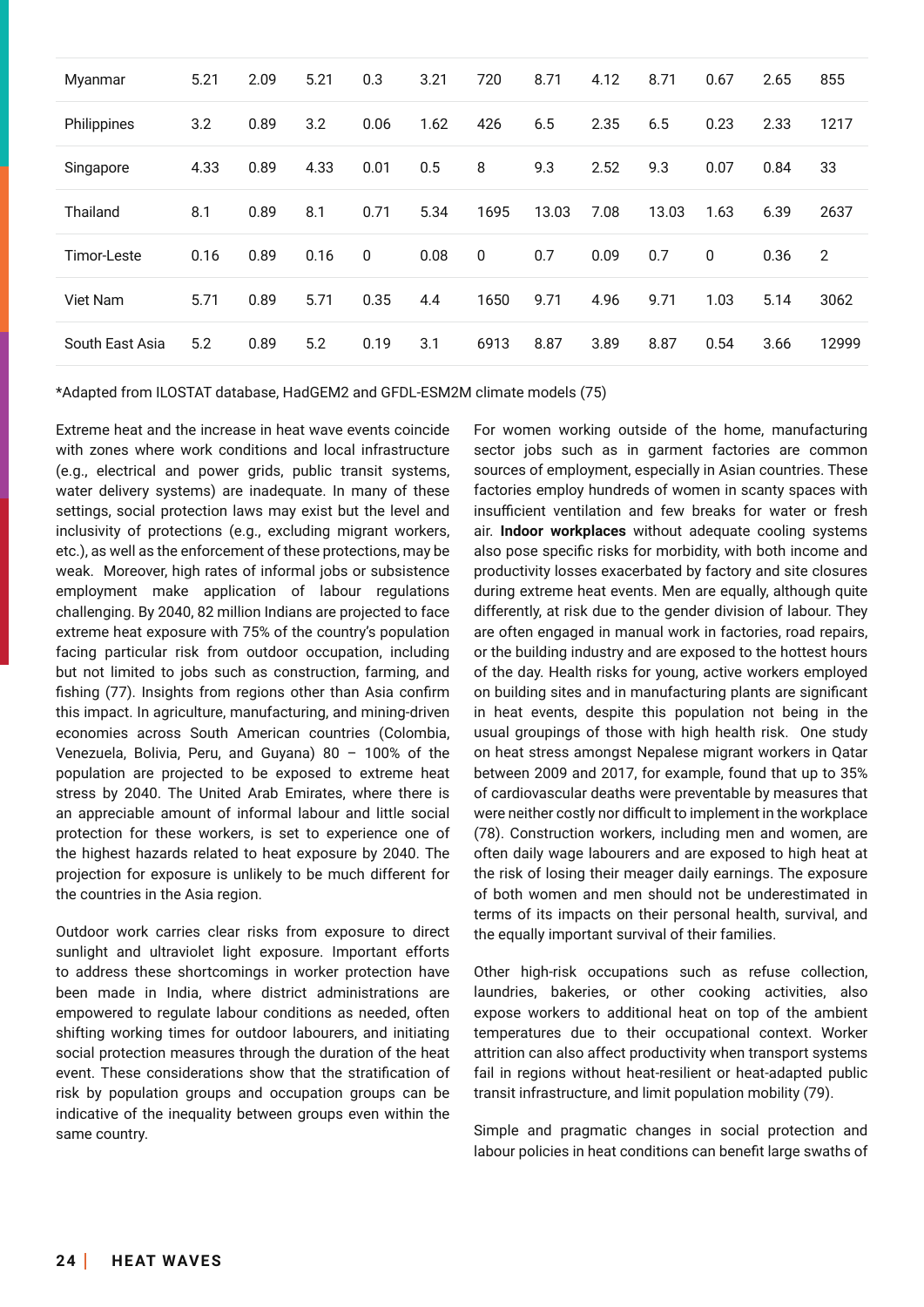the population. A good example of a programmatic solution is the Administrative Measures on Heatstroke Prevention (AMHP2012) programme implemented on 1 March 2012 by the Chinese government in in Guangzhou, China, in response to occupational health impacts of extreme heat (80). The study quantifed the intervention effects of the AMHP2012 on extreme heat related occupational injuries and subsequent insurance payouts. Following the implementation of the AMHP2012 program, insurance claims for heat-related illnesses decreased signifcantly. This study brings valuable evidence on the efficacy of a national policy on protecting occupational illnesses during extreme heat.

**In conclusion, although heat waves are less high-profle than other types of natural hazards, their impact on industry and economy are far reaching, posing signifcant threats to workers without social protections or labour rights– both men and women – and societal and economic systems.**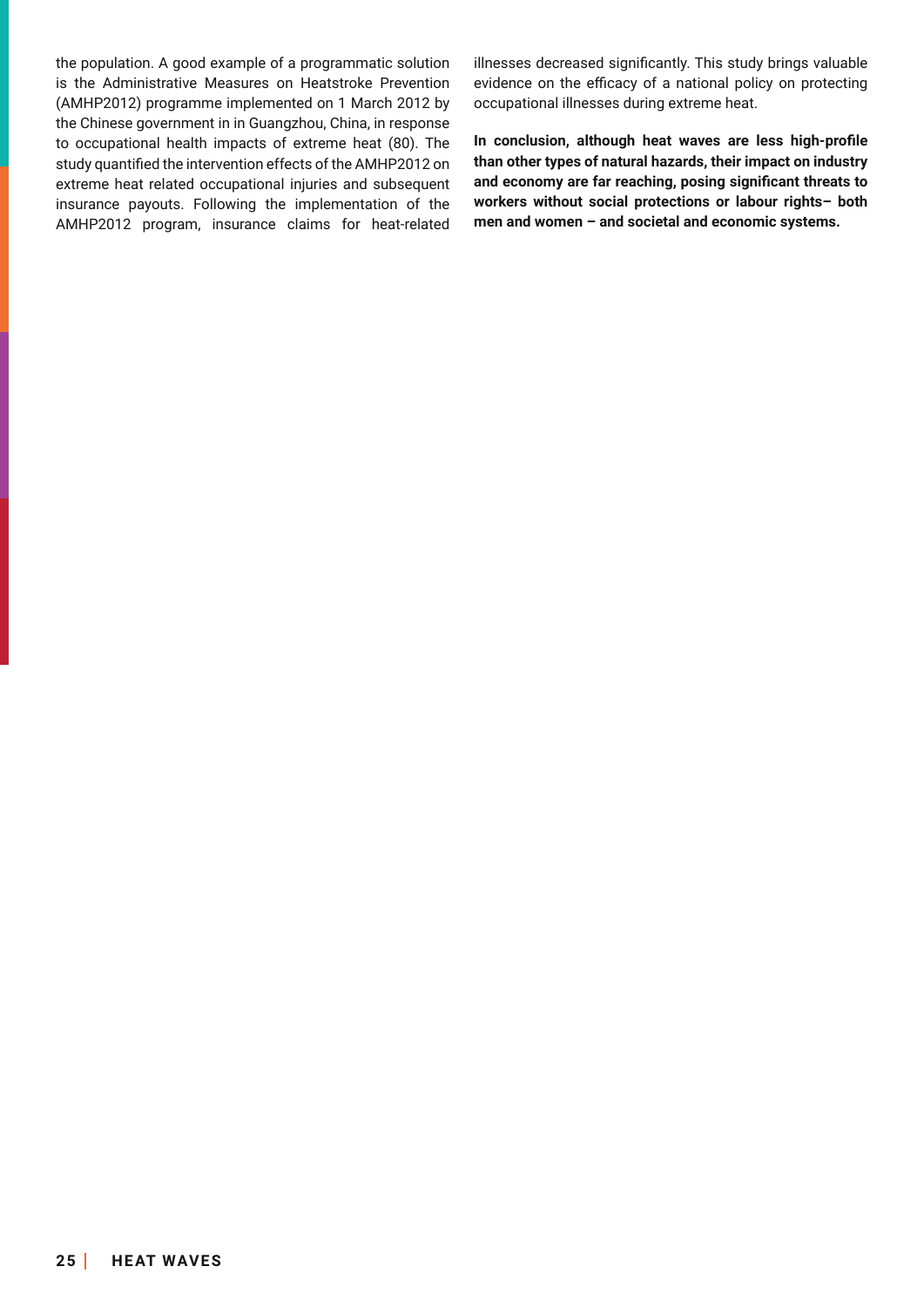# CHAPTER 5. IMPACT DATA: MIND THE GAP

Surveillance, early warning, and system strengthening and capacity building are central themes of the IRFC's framework for heat action (BOX 8). However, data needed for these undertakings are clearly a major obstacle for better management of heat waves. Surveillance or registry data even for high resource countries are outdated or inexistent. The best option would be to strengthen the routine data systems through institutional strengthening. This is a major undertaking in most countries, which needs substantial resources and takes years to be achieved. However, in its absence, there are two options which may be worth immediate consideration to provide persuasive evidence for policy makers: satellite technology and sentinel systems.

The natural home for remote sensed data is in meteorological forecasts, exposure analysis, hazard modelling and damage assessment, but recently, it has shown promise for obtaining reliable data on heat waves and disease spread. Remote sensed data can inform policy at a more granular level, holding enormous promise for forecasting heat waves and associated human impacts. Further, satellite data has great potential as a low-cost, systematic surveillance method to monitor water and vector borne disease and temperature extremes. Researchers in Bangladesh used remote sensed data to establish that the risk of cholera increased up to four fold during the six weeks following a 5-degree spike in sea surface temperature (81). Geographic information systems have also been successfully used to model malaria risk patterns in endemic areas such as sub-Saharan Africa, India, Brazil, and Thailand, and many of these studies highlighted key linkages to heat. These methods are successfully used to monitor West Nile virus in Europe and North America (82,83).

Today, many agencies not only collect satellite sourced data for disasters but provide them at nominal or low costs to the humanitarian community. A good example is the International Disaster Charter founded by the European Space Agency (ESA) and National Centre of Spatial Studies (Centre National d'Etudes Spatiales, i.e., the French Space Agency (CNES)), bringing together a non-binding membership on national space agencies. The Charter supplies valuable satellite data for humanitarian crises management including monitoring of populations at imminent risk or victims of natural or technological hazards. There are other sources of remote sensed data that are available for free or nearly free. One promising source is the Copernicus twin satellites (operated by the European Space Agency) with high revisit frequencies and high-resolution images. The mission of this initiative is very relevant to heat wave monitoring, early warning, response, and recovery in that the main mission objectives include land monitoring, emergency management, security, and climate change. Analysed with ground-truthed information, this data source can yield very rich results for heat wave management. Google Earth also has excellent potential especially when dealing with informal settlement populations from where official data is scant, totally absent, or outdated. The Google Foundation is open to research collaborations and provides a promising point of entry for such scientifc endeavours. Bringing in other novel initiatives such as World Pop, a source that provides valuable and up to date population denominators, and Humanitarian OpenStreetMap (HOT), a crowdsourced database using mapping to increase access to disaster-affected populations, with modelled satellite data can be invaluable for estimating impact across different comparable zones such as the mega-cities of Asia.

Tightening coordination and co-operative links between meteorological forecasting agencies and community institutions responsible for public health risks reduction is central to an effective response to heat waves. The promise of such approaches is refected in the success of Vietnam Red Cross' forecast-based-funding scheme, Pakistan's START Network heat wave anticipatory action and disaster risk fnancing program, and National Disaster Management Authority (India)'s steps to strengthen impact-based forecasting (described previously). Forging linkages between forecasting and public health sectors offers the opportunity for signifcant and immediate population beneft.

Early warning for imminent heat events generally depends on alerts issued by meteorological agencies. It is undoubtedly the most reliable and in the recent decades, models and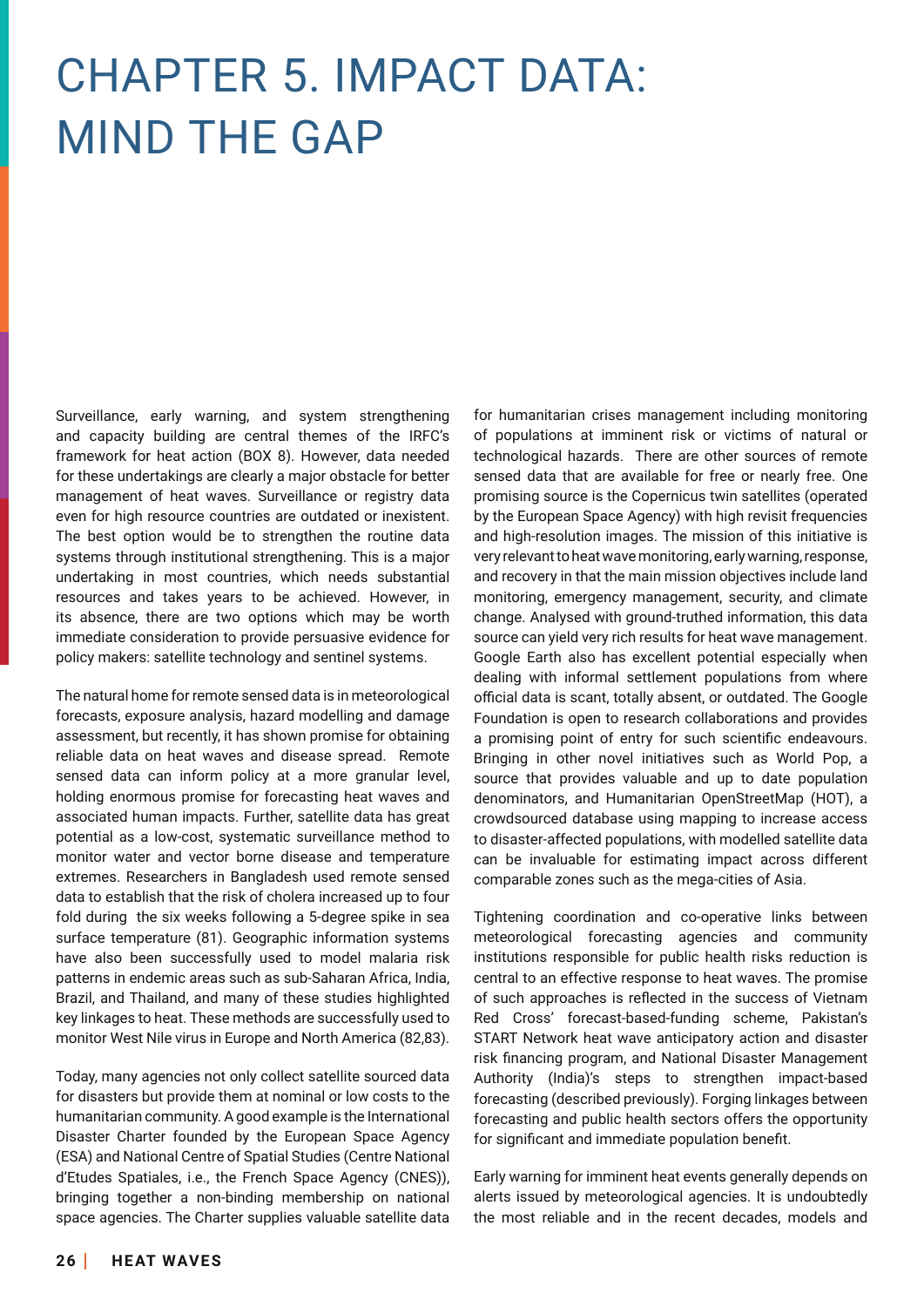quality of data have progressed by leaps and bounds. However, there is still much work to be done for these systems to maximise population-level protection. Today forecasts are generally on target or sometimes slightly out of range, but they can be used as a good indication of what is to come in terms of meteorological conditions. As a complement to this key service from meteorological organisations, monitoring health conditions at community level can also make the early warning-early action process much more effective. Typically, such monitoring of health conditions is done through classical surveillance systems used all over the world for public health disease control and monitoring. An example of the collaboration between meteorological and public health entities for early warning systems and surveillance is given in Box 9. But a variation on this technique can present a promising approach for early identifcation of a heat wave using human impact indicators and arguably a realistic option in resource poor settings.

#### BOX 8: IFRC OPERATIONAL FRAMEWORK FOR HEAT ACTION

With climate change at the center of the IFRC's 2030 strategy, extreme heat stands out as a growing area of expertise and action. The IFRC is developing a framework that outlines an operational path for the IFRC is taking to reduce the impacts of extreme heat on vulnerable people. Recognizing that heat is one of the most ignored and yet clearest impacts of climate change, the international movement IFRC has developed 3 key targets:

1. 250 million people better protected from heat by 2025, in at least 150 cities and towns.

2. 50 Red Cross Red Crescent Societies actively implementing heat wave risk reduction, preparedness or response efforts.

3. 50 national disaster policies or laws recognize extreme heat as a form of disaster.

In order to achieve these targets, the framework includes a number of priority areas for action including urban planning, health system strengthening, early warning and early action, capacity strengthening, awareness raising, research, and policy. The framework will be launched in Fall of 2022 and will inform the IFRC's work on heat action towards its Strategy 2030.

#### BOX 9. POPULATION-SPECIFIC EARLY WARNING SYSTEM

Early warning systems are widely recognized as key adaptation measures for response to more frequent and intense heat events. Thresholds and meteorological indices employed in early warning systems of heat waves are essential. Considering the different responses of population groups, early warning thresholds are suggested to be localized and specifed to refect population tolerance to heat. Meanwhile, as an increase in the frequency of high-temperature days might lead to changes in physical adaptation, the performance of early warning systems needs to be evaluated and revised periodically based on local heat-related mortality and morbidity data.

A case study evaluating the performance of Shanghai heat-health warning system based on heat-related illness data shows that, with the temperature threshold of 35°C, 50% of heat-related illnesses and 58.2% of heat-related deaths occurred on dates that had no heat warnings from 2014 to 2015. Moreover, different from existing studies, while infants and seniors are deemed as vulnerable population groups to heat, young and middle-aged males were found to suffer more heat-related illnesses in hot weather. This is probably due to the extra longtime outdoor activities of these specifc population groups in hot days.

The heat-related mortality and morbidity data used in this research is collected from the national heat-related illness surveillance system developed by the Chinese Center for Disease Control and Prevention, which collects data from local medical institutions. Data collection was guided by a national plan, the Hygiene Emergency Plan for High Temperature, released by the Ministry of Health and the China Meteorological Administration in July 2007.

A lower threshold could make the public more aware of health-threatening conditions but could also increase socioeconomic costs. For example, while a decrease in the warning threshold would increase the warning frequency and socioeconomic costs, it might also cause warning fatigue. The trade-off between these two aspects is essential for decision-makers and other stakeholders in early warning systems' design and improvement (84).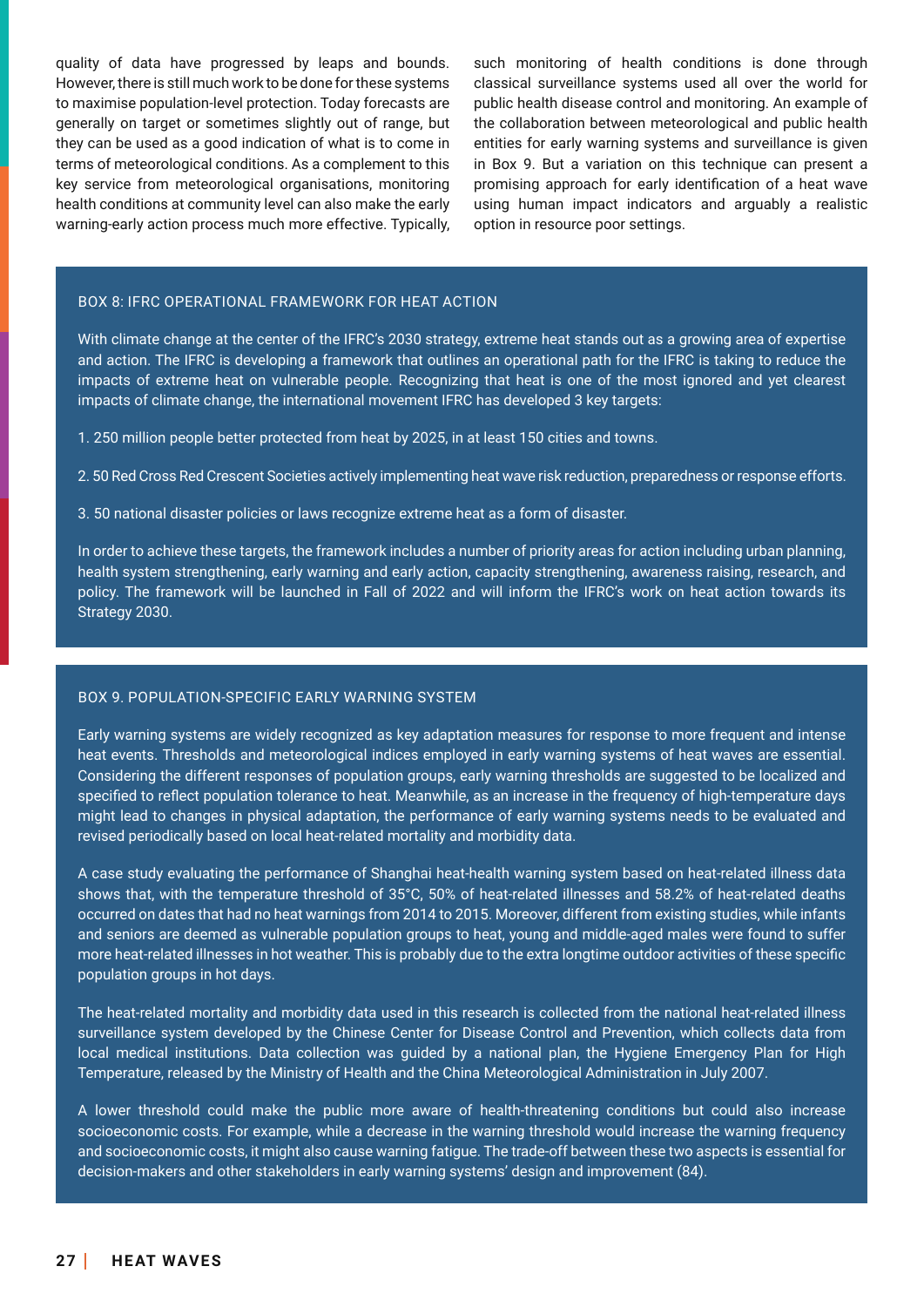Classical surveillance systems are often costly to upkeep and require substantial human resources for data compilation. Sentinel surveillance systems, in contrast, use information from selected "indicator" sites only and are often practical and less expensive alternative. Sentinel surveillance systems are widely used in emerging infectious diseases to capture early signs of an impending increase of a health condition. The approach essentially monitors a limited number of health facility sites (e.g., a few hospitals or primary care centres) in the monitoring area as sentinel sites which makes it cheaper and easier to set up - two important advantages if resources are limited. On the other hand, reporting sites are often based on pragmatic considerations, resulting in reporting sites and individuals with disease not having equal probability of being included in surveillance data. While this bias limits the statistically representativeness of the disease estimates, the system usually generates a fairly reliable estimate at a low cost. In the context of heat-related sickness and death, high-volume, high-access facilities could serve as sentinel locations to alert other care facilities should be prepared for treatment of heat related conditions.

**Sentinel surveillance allows evidence-based community interventions to be launched early in the process and eventually modifed. There are many options for early indicators for surveillance for health impacts. Monitoring outdoor consultations in primary health care clinics for a broad spectrum of heat related conditions, for example, can serve as early alerts to increasing impacts. Integrated forecasting and sentinel surveillance systems present affordable, high-impact options but need to be feld tested to establish predictive power and operational feasibility.**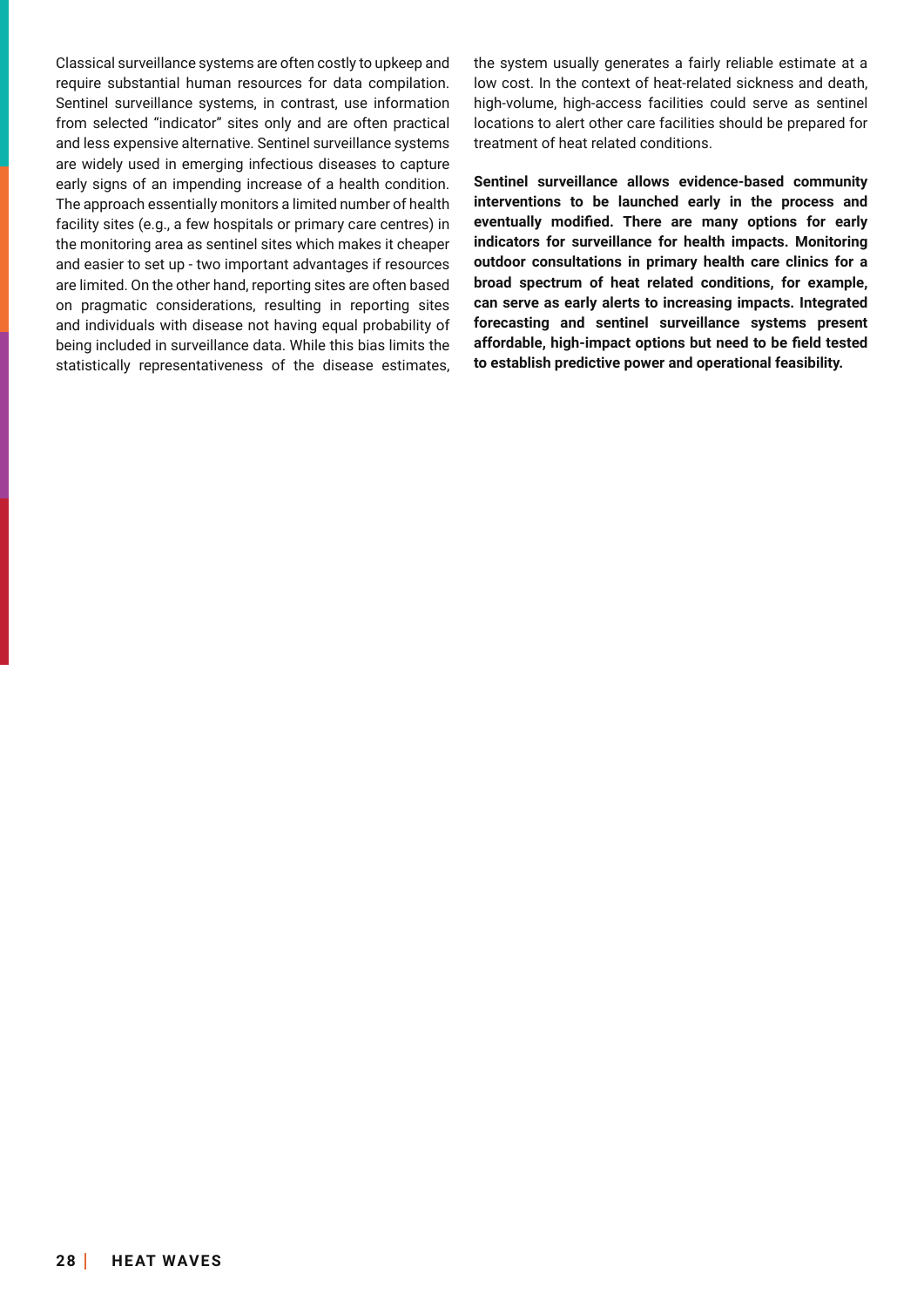# CHAPTER 6. POLICY AND RESEARCH RECOMMENDATIONS: LOW HANGING FRUITS FOR URGENT NEEDS

To achieve concrete, measurable, and positive results, both policy and research need well defned foci. Involvement of front-line organisations is a key factor in policy development and research, and they should be clearly incorporated in any calls to action or initiatives as joint partners.

Choosing priorities has an undeniable disadvantage as it invariably means that some areas may be temporarily excluded. However, **focusing on low-hanging fruits or initiatives that are most likely to have success will be more convincing.** They will allow for greater expansion to include more complex and delicate issues and prime communities for a wider roll out of programmes in the future.

We propose six research and policy directions with global evidence of success and measurable results. These recommendations consider the information discussed throughout this document and the seven measures and associated key actions recommended in the Bangkok Principles for the Implementation of the Health Aspects of the Sendai Framework for Disaster Risk Reduction, 2015 – 2030.

The Bangkok Principles highlight seven main areas for addressing the health aspects of the Sendai Framework for Disaster Risk Reduction. These measures and the associated key actions apply across the spectrum of the health-disaster nexus and provide actionable objectives for all jurisdictional levels. The seven measures are as follows:

1. Promote systematic integration of health into national and subnational disaster risk reduction policies and plans and the inclusion of emergency and disaster risk management programmes in national and sub-national health strategies.

2. Enhance cooperation between health authorities and other relevant stakeholders to strengthen capacity for disaster risk management for health, the implementation of the International Health Regulations (2005) and building of resilient health systems.

3. Stimulate people-centred public and private investment

in emergency and disaster risk reduction, including in health facilities and infrastructure.

4. Integrate disaster risk reduction into health education and training and strengthen capacity building of health workers in disaster risk reduction.

5. Incorporate disaster-related mortality, morbidity, and disability data into multi-hazard early warning system, health core indicators and national risk assessments.

6. Advocate for, and support cross sectoral, transboundary collaboration including information sharing, and science and technology for all hazards, including biological hazards.

7. Promote coherence and further development of local and national policies and strategies, legal frameworks, regulations, and institutional arrangements.

We also highlight specifc areas for policy focus that can be undertaken in partnership with frontline actors to yield evidence-based policy and programming.

**1. Practical options for improved quality and quantity of data to enable early action, bolster prevention and preparedness, and inform adaptive response in the short and medium term should be specifcally promoted by relevant research and data authorities at regional or national levels, and supported by DRR and civil society organizations.** 

А) INNOVATIVE USE OF REMOTE SENSED DATA FOR PREDICTING AND MEASURING HUMAN IMPACT OF EXTREME HEAT

Identifed as a key action for people-centred approaches to emergency and disaster risk reduction in the Bangkok Principles, enhancing innovation and utilising modern technologies to better prevent and modulate disaster risks offers great opportunity for mitigating negative health outcomes in heat events. Innovative uses of technology are needed to build early warning systems that can contribute to preventing negative health outcomes through early action.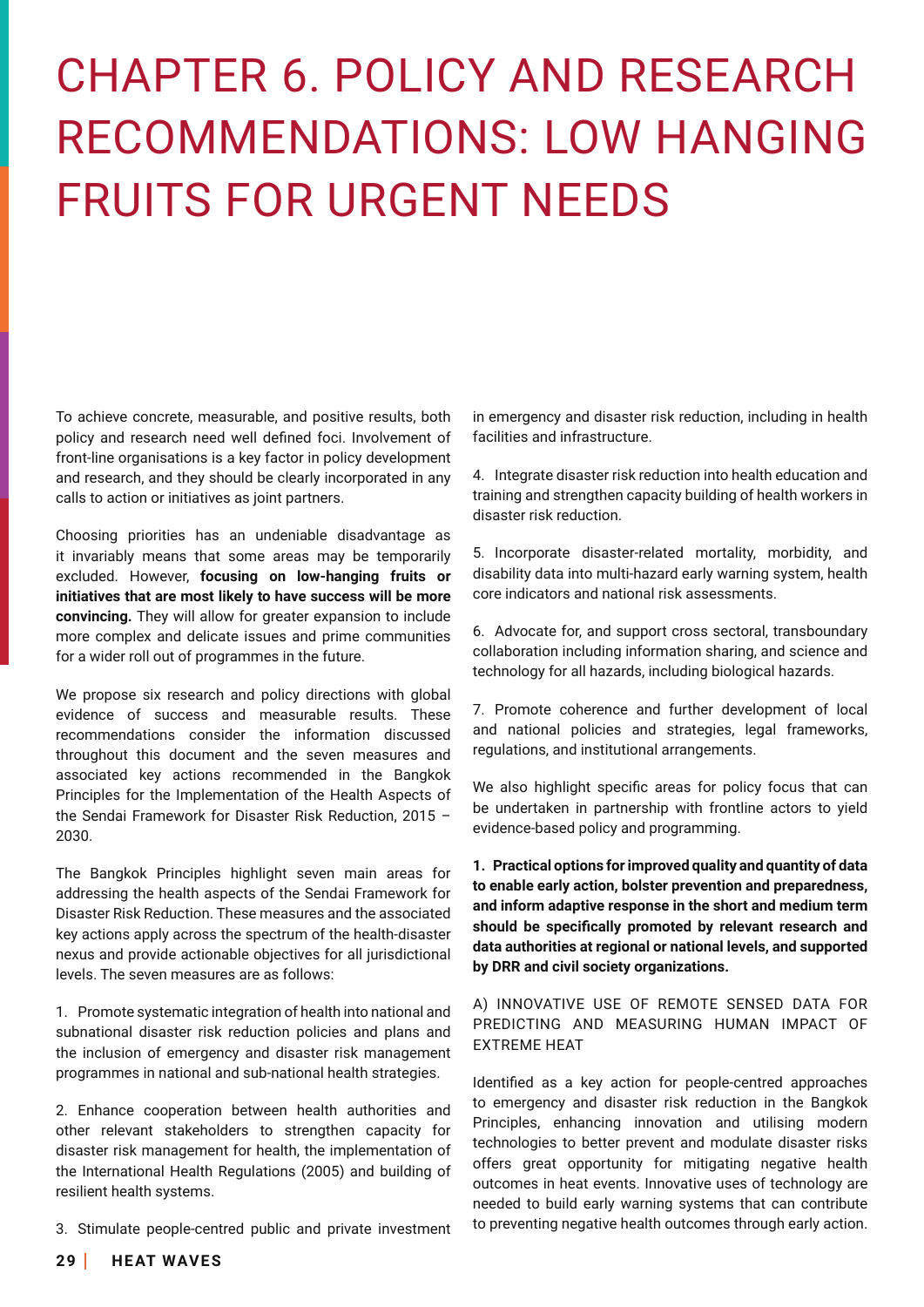Such innovations are also needed to enhance the rapidity of response and relevance of feld collected data, especially for disasters where data is particularly weak or inaccurate. In addition, sound, and scientifcally credible research on the pathways by which extreme heat affects communities and individuals is urgently needed.

Remote-sensing data collection methods and rapid feld analyses of surveys can provide cost-effective ways to generate evidence for both predictions of and early response to heat waves and heat-related disease outbreaks at many jurisdictional levels. With the ubiquity of mobile phone usage globally, broadcast messages to mobile phones in at risk areas can operationalised for both timely warning and realtime surveillance. Expansion of existing and development of novel methods and tools should be promoted and supported actively by scientifc research policy setting bodies such as international and national scientifc agencies, research funding programmes, and hydrological and meteorological agencies as well as DRR and civil society organizations . Examples of such entities include as the European Civil Protection and Humanitarian Organization, UKAID, Global Facility for Disaster Reduction and Recovery (GFDRR), Global Heat Health International Network (GHHIN), banks directly involved in disaster recovery, prepardness and response – such as World Bank or Asian Development Bank – IFRC Climate Center, Red Cross/Red Crescent national societies, Start Fund, etc..

B) EFFECTIVENESS OF SENTINEL SYSTEMS TO CAPTURE RISES IN HEAT RELATED MORBIDITY AND MORTALITY IN SETTINGS WITH LIMITED DATA SYSTEMS:

Since data on human effects of heat waves is poor, alternative methods of surveillance need to be developed and tested in situ. Research on practical confgurations of sentinel systems that provide effective predictive information at low costs should be encouraged by national and international research programmes on climate extremes, early warning, and human health. The policy must include will feld tested options appropriate for the local settings and adapted to the national system for implementation. Monitoring indicators to follow performance and generation of rapid turn-around results during the heat wave period must also be part of the programme.

**2. National and municipal level policies should target gender related exposure among women and infants for heat wave preparedness and response. Civil society organizations, DRR, and frontline actors should be encouraged to focus on groups most at risk including the elderly, pregnant and breastfeeding women, and infants.**

Given the evidence, we consider that messaging about the dangers of extreme heat for pregnant and breast-feeding women and children are inadequate on its own to change behaviour. Targeted interventions and health systems preparedness for heat-related illnesses are essential across all levels, and gender-responsive policies are needed.

Examples of targeted, easily promotable interventions with measurable benefts are described.

• Specially designated community-based cooling and hydration centres should be made available and accessible for women and children. Household delivery of potable water should be available to prevent dehydration in pregnant and nursing women and children.

• Working women who are pregnant, or lactating should be provided paid leave to limit additional heat exposure.

• Extreme temperature preparedness can be integrated into school curricula and other multi-hazard awareness raising campaigns and risk communication instruments. For example, in countries that utilise modular learning curricula, teaching behavioural modifcations and best practices for primary and secondary school children could positively impact the children and, by extension, others in their households.

• Free provision of effective and cheap emergency treatment of heat-induced illnesses like oral rehydration salt packets has been observed to be effective in India, among other contexts. Education and training for identifying heat-related illness and heat stroke, including among primary health and community workers, and volunteers can also help reduce heat-related morbidity and mortality.

• Streamlining interventions with health programmes and policies that are already in place is a cost-effective channel for maximising scarce resources and overworked programme staff. Heat related education and supplementary resources, referrals for particularly vulnerable groups such as infants and the elderly at early stages of heat exhaustion are some interventions that can be seasonally tacked on to established community programmes.

• Emergency response infrastructure, such as evacuation centers, feld hospitals and health facilities, and shelter should be established, built or retrofit using heat resilient standards.

**3. Urban planners, public and private sector front line organisations, including civil society and DRR actors involved in urban sustainable development, post disaster housing reconstruction and recovery must urgently prepare, reduce risks, and adapt for heat waves.**

In many locations, climate-smart designs are increasingly in the public consciousness, but these are not translated into practice enough. Young designers and urban planners, construction workers and civil society/DRR organizations engaged in social housing , neighbordhood upgrading and post disaster reconstruction should be engaged in the process to increase uptake of climate-smart design and urban management.

Good practices and practical examples of beneficial urban design and planning should be shared widely, and advocated by international DRR and CCA organisations, national and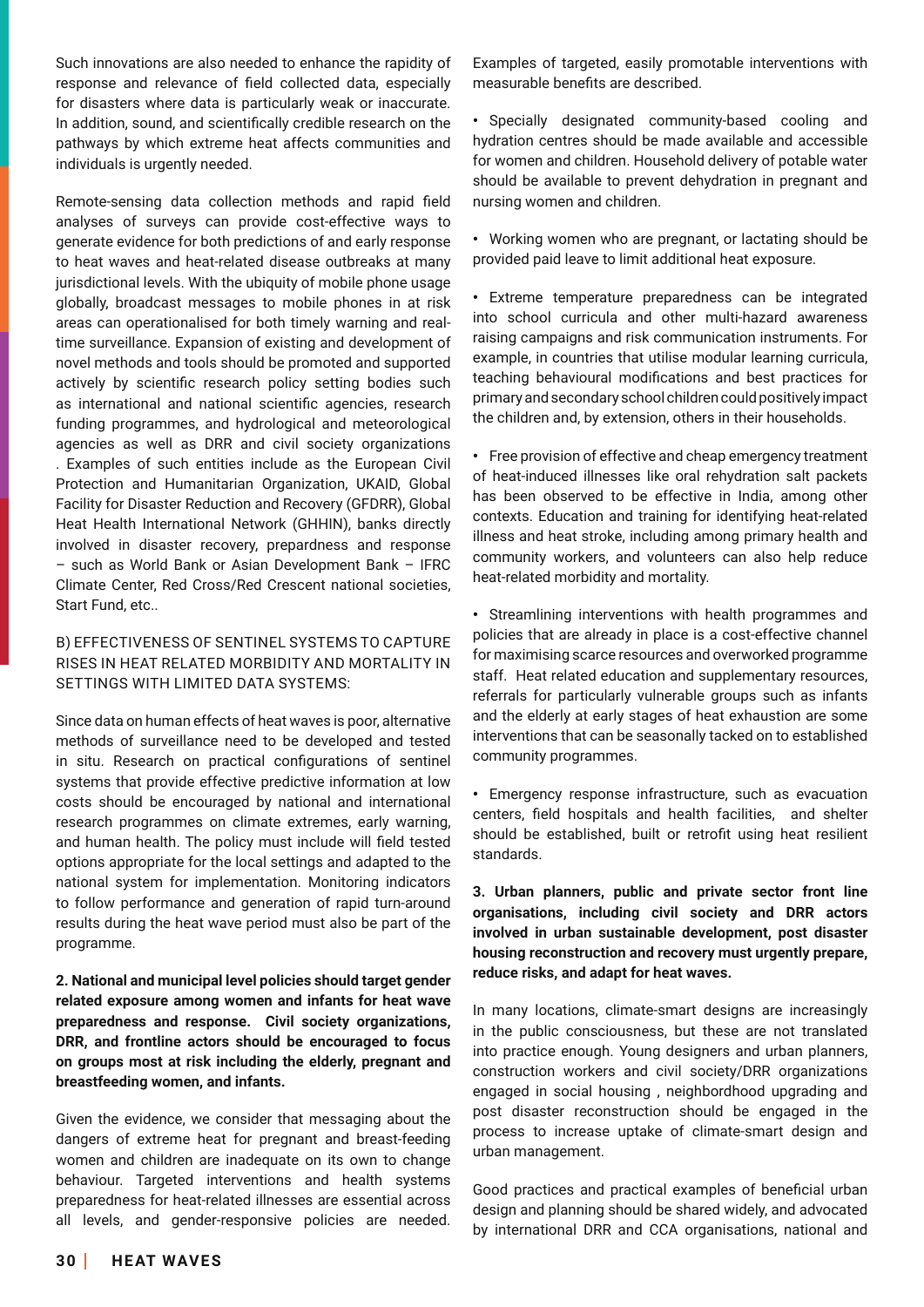local governments, DRR and civil society organizations, private sector/construction sector business associations, academia and regional and local authorities.

Special attention should be given to the development of green spaces which have proved to be effective to bring down temperatures and provide relief for heat exposed residents. The Sendai Framework Targets C and D, in alignment with Sustainable Development Goals 1 and 11, call for development and protection of urban green spaces as a means of reducing economic losses and degradation of vital infrastructure due to disasters (85). Baseline inventories, frequent monitoring, and post-disaster impact assessments for green infrastructure are necessary steps to meet the criteria set forth in global targets. Regulations for development, rehabilitation and post disaster recovery should require green design elements such as green walls and also require businesses to repopulate foliage removed in the building process. Local governments and developers should mandate the preservation of existing green spaces, require green landscaping and tree planting in building development, and incentivise the creative expansion of green spaces in densely built environments.

Finally, options need to be found that allow those living in informal settlement households while sustainably modifying risks posed by the built environment. Good practices of urban regeneration and informal settlement upgrading exist. Reform and modifcations to existing settlements can introduce new approaches and low-cost technologies that promote climate-smart/heat resistant/improved ventilation. These could include, among other innovative options, the use of bio-climatic architectural design, thermal resistant construction materials, street layout re-design.

#### **4, Technical institutions and research centres should develop and test in partnership with civil society, DRR, private sector, and government actors fnancially feasible structural options for reducing heat retention in low-income housing**

Inadequate ventilation and high indoor temperatures increase vulnerability during extreme heat events. Innovative design can improve indoor air quality, increase airfow, and result in better heat dissipation. Civil society organisations in many countries have taken up this challenge. Successful experiences should be evaluated for scaling up by housing authorities, private sector and local governments . Organisations having demonstrated benefts of heat resistant solutions should be provided relevant support for wide promotion specially in affordable housing programs.

More specifcally, local housing design policies should actively encourage the provision and use of simple yet effective tools for heat control while minimising the use of heat retaining materials. Such tools include but are not limited to white-washing tiles and roofng material. Public outreach and community-based programs, including in the post disaster and recovery stages should be leveraged to educate households on infrastructural and object placements

to increase airfow.

Policy measures should promote and subsidise alternative options for housing materials that are less heat retentive and can be realistically implemented. Such policies would have a notable impact on rural and urban low-income communities where roofng is commonly made of highly heat retentive materials such as galvanised iron or corrugated tin. Architectural options such as better positioning of windows, orienting buildings to reduce solar radiation exposure of exterior walls, shaping buildings to increase natural airfows, and increasing ventilation with protection against rain or pests such as mosquitoes should also be identifed, explored, and promoted. Further, new and potentially lowcost technologies such as green roofs and walls that can lower indoor temperatures should be further feld tested for effectiveness, and, if feasible, subsidised.

While redesigning impoverished and informal urban settlement is a major challenge, it needs to start somewhere. Many obstacles stand in the way of change in these types of urban settlements where extreme heat is increasingly an issue and can in itself, become the genesis of social unrest. Political complexities, vested fnancial interests, and reluctance of local planners to open what could be a Pandora's box of unpleasant issues, are all examples that can apply to most urban and peri-urban settlements in Asia and elsewhere. Availability of technical solutions and stepwise interventions and programming can act as a catalyst for long term progress towards improving dwelling conditions of the urban poor.

#### **5. Authorities responsible for social and labour protection through legislative action and enforcement should review regulations for protection against heat for both male and female workers in high exposure occupations.**

Main actors for heat protection policy, regulation and monitoring are employers, labour unions, ministries of labour and worker protection, workplace safety, associations of workers. There is a wide range of penalty- or incentive-based regulatory mechanisms available to national, city and other local authorities to mitigate work-related heat stress for atrisk workers. Beyond these frameworks that govern labour conditions during heat waves, social protection legislation that consider heat as an occupational risk is central to mitigation of heat wave impacts. Specifc programmes such as shock responsive protection schemes, social assistance programmes for inability to work and lost wages due to heat and expanded workplace protections – are some practical solutions. Civil society organizations can support advocacy and knowledge generation on needs, cost, benefts, and effectiveness for labour protective and shock responsive measures. Examples of effective regulatory conditions, following a declaration of heat wave are:

• Mandatory work breaks at the hottest times of day or shifting operational hours to early mornings and nights when the heat-humidity matrices are lower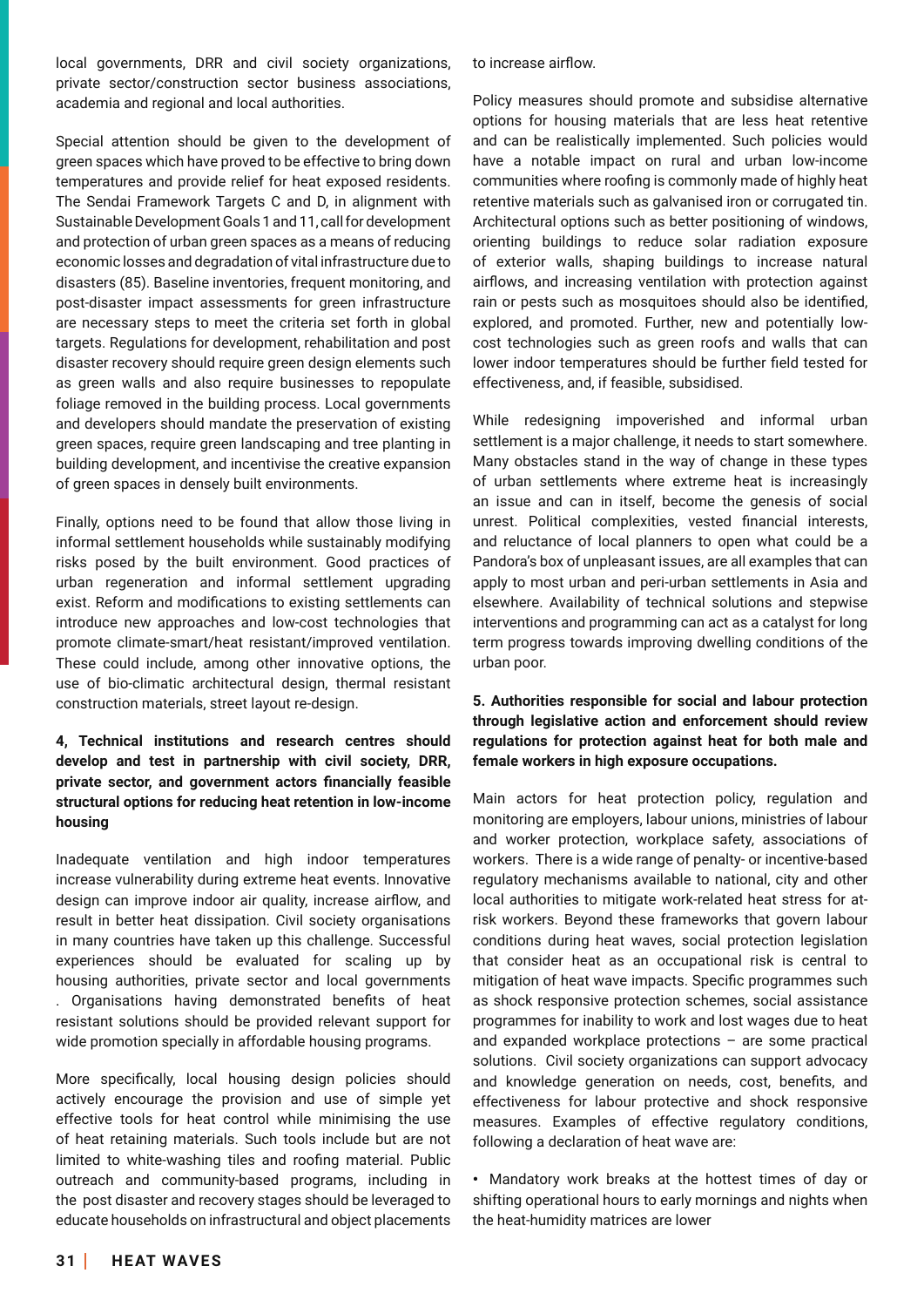• Provision of free drinking water during a declared heat wave

• Regular organisation of training of workers to identify the signs and symptoms of heat exhaustion and stress and designating shaded or cooler areas on site

• Mandated or incentivised cascade shift patterns at at-risk manufacturing, construction, and other work sites, designed to minimise the time that individual workers spend in high heat or high humidity

• Information and messaging programmes to encourage male and female workers to wear loose-ftting, light weight, and light-coloured clothing to allow for the evaporation of sweat, and natural cooling of the body

**6. Local and regional authorities should develop, implement, and iteratively evaluate heat action plans. Civil society, DRR actors and the private sector should engage in the development, implementation, monitoring and evaluation of such plans to foster learning and adaptive risk governance systems.**

• As described for Ahmedabad, Karachi, and Queensland, heat action plans are a comprehensive approach to mitigating the negative health impacts of extreme heat events. HAPs are a particularly potent tool for risk mitigation because they allow for local designation of threat levels, calibrated to the unique environmental, social, and cultural considerations of the locality. As living documents, they should include regular evaluation of triggering mechanisms, monitoring of response time and quality by implementing agencies and overall success of the policy.

• Utilise a multi-sector approach to both triggering and responding to extreme heat events

• Specifcally integrate health components of HAPs with national and subnational disaster risk reduction policies, as described by the Bangkok Principles for the Implementation of the Health Aspects of the Sendai Framework for Disaster Risk Reduction, 2015 – 2030.

• Create clear warning system and anticipatory action schema that is easily communicated to at risk and affected populations, using methods such as colour-coding or numbering threat levels or any others inclusive of persons with disabilities, special needs groups (migrants, elder, minority groups, illiterate, etc.) and responsive to preferred communicaiton channels in different context.

• Engage community members – especially those in high risk, vulnerable groups – community actors such as local NGOs, voluntary organizations, and humanitarian partners to develop an action plan that will confer protection to not only the general population but also those disproportionately affected by heat exposure

• Data and information sharing between local, regional, and national authorities, DRR, private sector, and civil society organizations and across sectors to ensure that cumulative response actions are commensurate with identifed threat levels

In conclusion, impact of extreme heat **is related to disenfranchisement and socio-economic vulnerabilities of the most affected communities.** The effect of extreme heat is mainly constrained to the poor and hence has little political traction. It is the global community, DRR and development partners, and local civil society who can push for change and should put their shoulders to the wheel to bring about progress.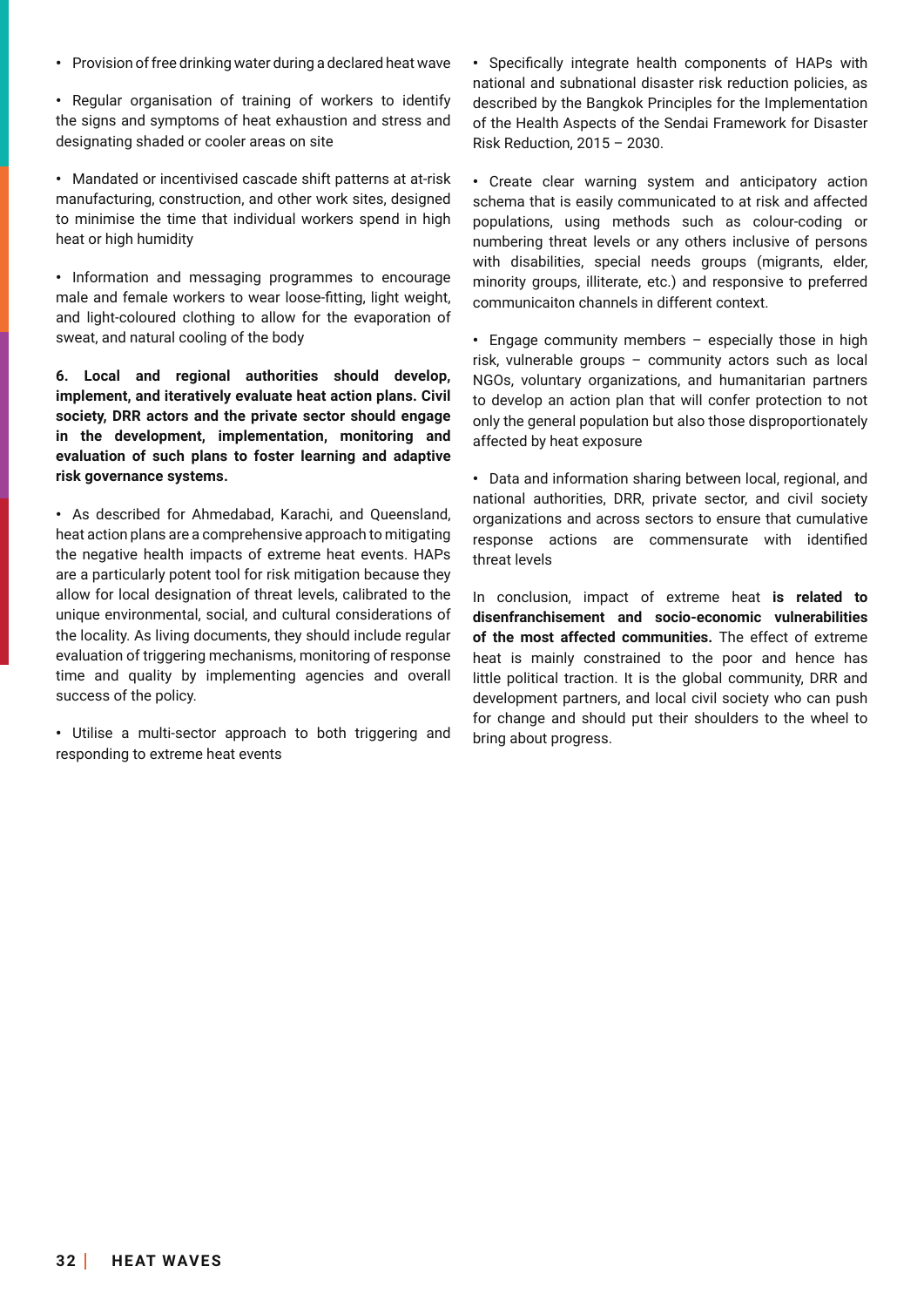### **REFERENCES**

1. Coffel ED, Horton RM, de Sherbinin A. Temperature and humidity based projections of a rapid rise in global heat stress exposure during the 21st century. Environ Res Lett ERL Web Site. 2018 Jan;13(1).

2. Campbell S, Remenyi TA, White CJ, Johnston FH. Heatwave and health impact research: A global review. Health Place. 2018 Sep 1;53:210–8.

3. Costello A, Abbas M, Allen A, Ball S, Bell S, Bellamy R, et al. Managing the health effects of climate change: Lancet and University College London Institute for Global Health Commission. Lancet Lond Engl. 2009 May 16;373(9676):1693–733.

4. Watts N, Adger WN, Agnolucci P, Blackstock J, Byass P, Cai W, et al. Health and climate change: policy responses to protect public health. The Lancet. 2015 Nov 7;386(10006):1861–914.

5. Stocker TF, Intergovernmental Panel on Climate Change, editors. Climate Change 2013: The Physical Science Basis, Summary fo Policymakers, Technical Summary and Frequently Asked Questions. New York: Intergovernmental Panel on Climate Change; 2013. 203 p.

6. Chapter  $1 -$  Global Warming of 1.5 oC [Internet]. [cited] 2021 Apr 20]. Available from: https://www.ipcc.ch/sr15/ chapter/chapter-1/

7. Allen M, Dube O, Solecki W, Aragón-Durand W, Cramer S, Humphreys M, et al. 2018: Framing and Context. In: Global Warming of 15 C An IPCC Special Report on the impacts of global warming of 15 C above pre-industrial levels and related global greenhouse gas emission pathways, in the context of strengthening the global response to the threat of climate change, sustainable development, and efforts to eradicate poverty [Internet]. In Press. IPCC; 2018 [cited 2021 Jan 7]. Available from: https://www.ipcc.ch/sr15/chapter/glossary/

8. Casanueva A, Burgstall A, Kotlarski S, Messeri A, Morabito M, Flouris AD, et al. Overview of Existing Heat-Health Warning Systems in Europe. Int J Environ Res Public Health [Internet]. 2019 Aug [cited 2020 Oct 26];16(15). Available from: https:// www.ncbi.nlm.nih.gov/pmc/articles/PMC6695887/

9. The 2020 report of The Lancet Countdown on health and climate change: responding to converging crises - The Lancet [Internet]. [cited 2021 Jan 6]. Available from: https:// www.thelancet.com/journals/lancet/article/PIIS0140- 6736(20)32290-X/fulltext

10. HeatwaveManagementPlan.pdf [Internet]. [cited 2021 Jan 17]. Available from: http://www.lead.org.pk/attachments/ HeatwaveManagementPlan.pdf

11. Heatwave Management Sub-Plan - June 2019. 2019;35.

12. Hess JJ, Lm S, Knowlton K, Saha S, Dutta P, Ganguly P, et al. Building Resilience to Climate Change: Pilot Evaluation of the Impact of India's First Heat Action Plan on All-Cause Mortality. J Environ Public Health. 2018 Nov 1;2018:1–8.

13. International Federation of Red Cross and Red Crescent Societies, German Red Cross. Forecast-based Financing: A new era for the humanitarian system [Internet]. German Red Cross; 2019. Available from: https://www.forecastbased-financing.org/wp-content/uploads/2019/03/DRK\_ Broschuere\_2019\_new\_era.pdf

14. Lohrey S, Chua M, Gros C, Faucet J, Lee JKW. Perceptions of heat-health impacts and the effects of knowledge and preventive actions by outdoor workers in Hanoi, Vietnam. Sci Total Environ. 2021 Nov 10;794:148260.

15. International Federation of Red Cross and Red Crescent Climate Centre. Forecast-based Financing: Vietnam [Internet]. German Red Cross; 2019. Available from: https://www. forecast-based-fnancing.org/wp-content/uploads/2020/04/ Factsheet\_Vietnam.pdf

16. Coughlan de Perez E, van den Hurk B, van Aalst MK, Jongman B, Klose T, Suarez P. Forecast-based fnancing: an approach for catalyzing humanitarian action based on extreme weather and climate forecasts. Nat Hazards Earth Syst Sci. 2015 Apr 23;15(4):895–904.

17. Dinnissen S, Faucet J, Nguyen Van T, Vu Van T, Tran Dinh T, Nguyen Quang T. Fostering anticipatory humanitarian actions for heatwaves in Hanoi through forecast-based fnancing. Clim Serv. 2020 Jun 18;18.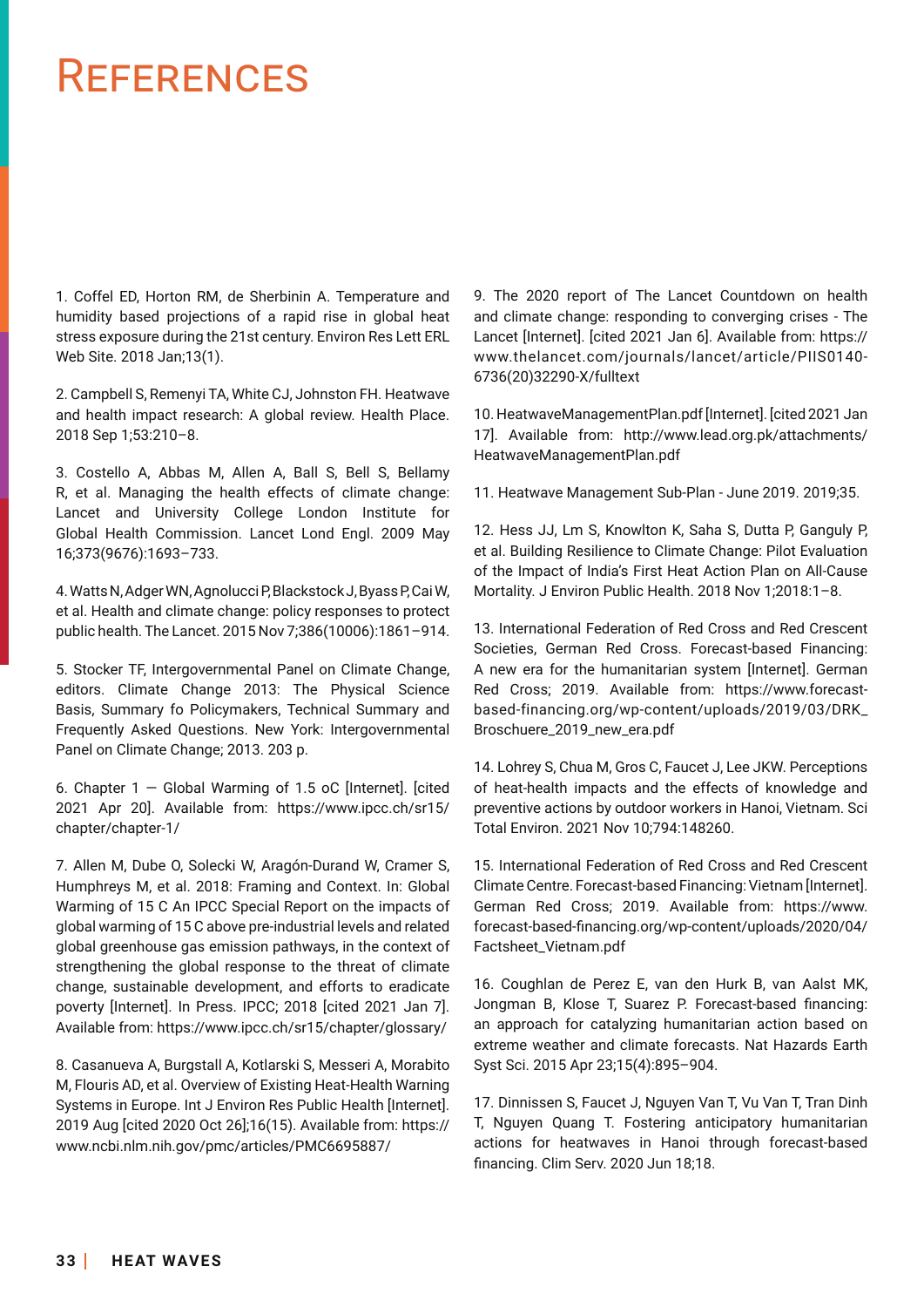18. IPCC. 2018: Annex I: Glossary. In: Matthews J, editor. Global Warming of 15 C An IPCC Special Report on the impacts of global warming of 15 C above pre-industrial levels and related global greenhouse gas emission pathways, in the context of strengthening the global response to the threat of climate change, sustainable development, and efforts to eradicate poverty [Internet]. In Press. IPCC; 2018 [cited 2021 Jan 7]. Available from: https://www.ipcc.ch/sr15/chapter/ glossary/

19. Oppermann E, Strengers Y, Maller C, Rickards L, Brearley M. Beyond Threshold Approaches to Extreme Heat: Repositioning Adaptation as Everyday Practice. Weather Clim Soc. 2018 Oct 1;10(4):885–98.

20. Murage P, Kovats S, Sarran C, Taylor J, McInnes R, Hajat S. What individual and neighbourhood-level factors increase the risk of heat-related mortality? A case-crossover study of over 185,000 deaths in London using high-resolution climate datasets. Environ Int. 2020 Jan;134:105292.

21. Limaye\* VS, Vargo J, Harkey M, Holloway T, Patz JA. Climate Change and Heat-Related Excess Mortality in the Eastern US. EcoHealth. 2018 Sep;15(3):485–96.

22. Green H, Bailey J, Schwarz L, Vanos J, Ebi K, Benmarhnia T. Impact of heat on mortality and morbidity in low and middle income countries: A review of the epidemiological evidence and considerations for future research. Environ Res. 2019 Apr;171:80–91.

23. Warning Signs and Symptoms of Heat-Related Illness | Natural Disasters and Severe Weather | CDC [Internet]. 2020 [cited 2021 Jan 7]. Available from: https://www.cdc.gov/ disasters/extremeheat/warning.html

24. Heat and Health [Internet]. [cited 2021 May 2]. Available from: https://www.who.int/news-room/fact-sheets/detail/ climate-change-heat-and-health

25. Guo Y, Gasparrini A, Armstrong B, Li S, Tawatsupa B, Tobias A, et al. Global variation in the effects of ambient temperature on mortality: a systematic evaluation. Epidemiol Camb Mass. 2014 Nov;25(6):781–9.

26. Mazdiyasni O, AghaKouchak A, Davis SJ, Madadgar S, Mehran A, Ragno E, et al. Increasing probability of mortality during Indian heat waves. Sci Adv [Internet]. 2017 Jun 7 [cited 2021 Jan 8];3(6). Available from: https://www.ncbi.nlm.nih. gov/pmc/articles/PMC5462497/

27. Gupta R, Deedwania PC, Achari V, Bhansali A, Gupta BK, Gupta A, et al. Normotension, Prehypertension, and Hypertension in Urban Middle-Class Subjects in India: Prevalence, Awareness, Treatment, and Control. Am J Hypertens. 2013 Jan 1;26(1):83–94.

28. Chalchisa D, Megersa M, Beyene A. Assessment of the quality of drinking water in storage tanks and its implication on the safety of urban water supply in developing countries. Environ Syst Res. 2017 Apr 4;6(1):12.

29. McCracken K, Phillips D. Climate Change and Health of Older People in Southeast Asia. In: Akhtar R, editor. Climate Change and Human Health Scenario in South and Southeast Asia. Switzerland: Springer International Publishing; p. 29– 52.

30. helpageAsia. Ageing population in Vietnam [Internet]. HelpAge Asia. [cited 2021 Aug 25]. Available from: https:// ageingasia.org/ageing-population-vietnam/

31. Pham TTH, Tong THA, Pham VC. Becoming Urban: How Urbanization Infuences the Loss of Arable Land in Peri-urban Hanoi. In: Murgante B, Misra S, Carlini M, Torre CM, Nguyen H-Q, Taniar D, et al., editors. Computational Science and Its Applications – ICCSA 2013. Berlin, Heidelberg: Springer; 2013. p. 238–52. (Lecture Notes in Computer Science).

32. Bastin J-F, Clark E, Elliott T, Hart S, Hoogen J van den, Hordijk I, et al. Understanding climate change from a global analysis of city analogues. PLOS ONE. 2019 Jul 10;14(7):e0217592.

33. Phung D, Guo Y, Nguyen HTL, Rutherford S, Baum S, Chu C. High temperature and risk of hospitalizations, and effect modifying potential of socio-economic conditions: A multiprovince study in the tropical Mekong Delta Region. Environ Int. 2016 Aug;92–93:77–86.

34. Kuehn L, McCormick S. Heat Exposure and Maternal Health in the Face of Climate Change. Int J Environ Res Public Health. 2017 Jul 29;14(8).

35. Ward A, Clark J, McLeod J, Woodul R, Moser H, Konrad C. The impact of heat exposure on reduced gestational age in pregnant women in North Carolina, 2011–2015. Int J Biometeorol. 2019 Dec 1;63(12):1611–20.

36. Konkel Lindsey. Taking the Heat: Potential Fetal Health Effects of Hot Temperatures. Environ Health Perspect. 127(10):102002.

37. Wang J, Tong S, Williams G, Pan X. Exposure to Heat Wave During Pregnancy and Adverse Birth Outcomes: An Exploration of Susceptible Windows. Epidemiol Camb Mass. 2019;30 Suppl 1:S115–21.

38. Murage P, Hajat S, Kovats RS. Effect of night-time temperatures on cause and age-specifc mortality in London. Environ Epidemiol. 2017 Dec;1(2):e005.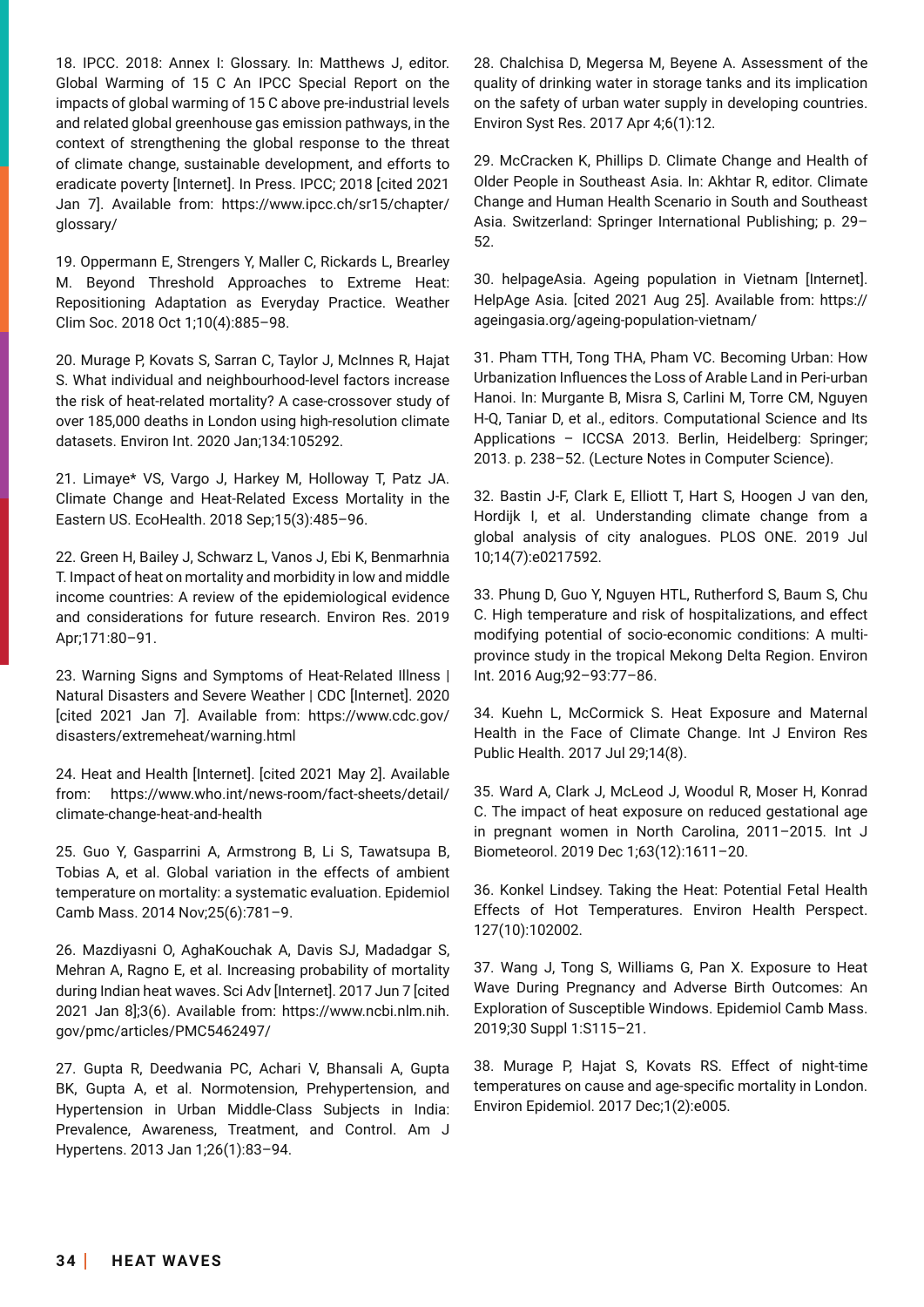39. Gustin G. Summer Nights Are Getting Hotter. Here's Why That's a Health and Wildfre Risk. [Internet]. Inside Climate News. 2018 [cited 2021 Jan 8]. Available from: https:// insideclimatenews.org/news/11072018/heat-wavesglobal-warming-overnight-high-temperatures-impact-healthwildlife-wildfres-agriculture/

40. Klinenberg E. Heat Wave: A social autopsy of disaster in Chicago. First. University of Chicago Press; 2002. 320 p.

41. Uejio CK, Wilhelmi OV, Golden JS, Mills DM, Gulino SP, Samenow JP. Intra-urban societal vulnerability to extreme heat: the role of heat exposure and the built environment, socioeconomics, and neighborhood stability. Health Place. 2011 Mar;17(2):498–507.

42. Xu Y, Dadvand P, Barrera-Gómez J, Sartini C, Marí-Dell'Olmo M, Borrell C, et al. Differences on the effect of heat waves on mortality by sociodemographic and urban landscape characteristics. J Epidemiol Community Health. 2013 Jun;67(6):519–25.

43. United Nations Department of Economic and Social Affairs. 68% of the world population projected to live in urban areas by 2050, says UN. 2018.

44. Renewing the City: Efforts to Improve Life in Calcutta's Urban Slums [Internet]. Asia Society. [cited 2021 Apr 8]. Available from: https://asiasociety.org/renewing-city-effortsimprove-life-calcutta%E2%80%99s-urban-slums

45. Heaviside C, Macintyre H, Vardoulakis S. The Urban Heat Island: Implications for Health in a Changing Environment. Curr Environ Health Rep. 2017;4(3):296–305.

46. Mohajerani A, Bakaric J, Jeffrey-Bailey T. The urban heat island effect, its causes, and mitigation, with reference to the thermal properties of asphalt concrete. J Environ Manage. 2017 Jul 15;197:522–38.

47. Hatvani-Kovacs G, Belusko M, Skinner N, Pockett J, Boland J. Drivers and barriers to heat stress resilience. Sci Total Environ. 2016 Nov 15;571:603–14.

48. Khamchiangta D, Dhakal S. Physical and non-physical factors driving urban heat island: Case of Bangkok Metropolitan Administration, Thailand. J Environ Manage. 2019 Oct 15;248:109285.

49. Helen, Jarzebski MP, Gasparatos A. Land use change, carbon stocks and tree species diversity in green spaces of a secondary city in Myanmar, Pyin Oo Lwin. PLoS ONE [Internet]. 2019 Nov 26 [cited 2020 Oct 26];14(11). Available from: https://www.ncbi.nlm.nih.gov/pmc/articles/PMC6879162/

50. Dang TN, Van DQ, Kusaka H, Seposo XT, Honda Y. Green Space and Deaths Attributable to the Urban Heat Island Effect in Ho Chi Minh City. Am J Public Health. 2017 Oct 26;108(S2):S137–43.

51. Aram F, Higueras García E, Solgi E, Mansournia S. Urban green space cooling effect in cities. Heliyon [Internet]. 2019 Apr 8 [cited 2020 Oct 26];5(4). Available from: https://www. ncbi.nlm.nih.gov/pmc/articles/PMC6458494/

52. Sun Y, Xie S, Zhao S. Valuing urban green spaces in mitigating climate change: A city-wide estimate of aboveground carbon stored in urban green spaces of China's Capital. Glob Change Biol. 2019 May;25(5):1717–32.

53. Katsoulas N, Antoniadis D, Tsirogiannis IL, Labraki E, Bartzanas T, Kittas C. Microclimatic effects of planted hydroponic structures in urban environment: measurements and simulations. Int J Biometeorol. 2017 May;61(5):943–56.

54. Abe H, Rijal HB, Hiroki R, Iijima K, Ohta A. Thermal Mitigation of the Indoor and Outdoor Climate by Green Curtains in Japanese Condominiums. Climate. 2020 Jan;8(1):8.

55. The Tokyo Organising Committee of the Olympic and Paralympic Games. Sustainability Pre-Games Report, April 2020. 2020.

56. Prime Minister of Japan and His Cabinet, Government of Japan. Documents from the working group on heat countermeasures in athletes and spectators for Tokyo 2020 [Internet]. 2020 [cited 2021 Jan 1]. Available from: http:// www.kantei.go.jp/jp/singi/tokyo2020\_suishin\_honbu/ atusataisaku/wg/dail/gijisidai.html

57. Tokyo Metropolitan Government. Heat Countermeasures [Internet]. 2020 [cited 2020 Dec 7]. Available from: https:// www.kankyo.metro.tokyo.lg.jp/

58. Ministry of Environment. Guidelines for heatstroke prevention during summertime events [Internet]. [cited 2021 Jan 1]. Available from: https://www.wbgt.env.go.jp/ heatillness\_gline.php

59. Zuo J, Pullen S, Palmer J, Bennetts H, Chileshe N, Ma T. Impacts of heat waves and corresponding measures: a review. J Clean Prod. 2015 Apr 1;92:1–12.

60. Mukhopadhyay B, Weitz CA, Das K. Indoor heat conditions measured in urban slum and rural village housing in West Bengal, India. Build Environ. 2021 Jan 2;107567.

61. Heat retention and ventilation [Internet]. Build. [cited 2021 Jan 11]. Available from: https://build.com.au/heat-retentionand-ventilation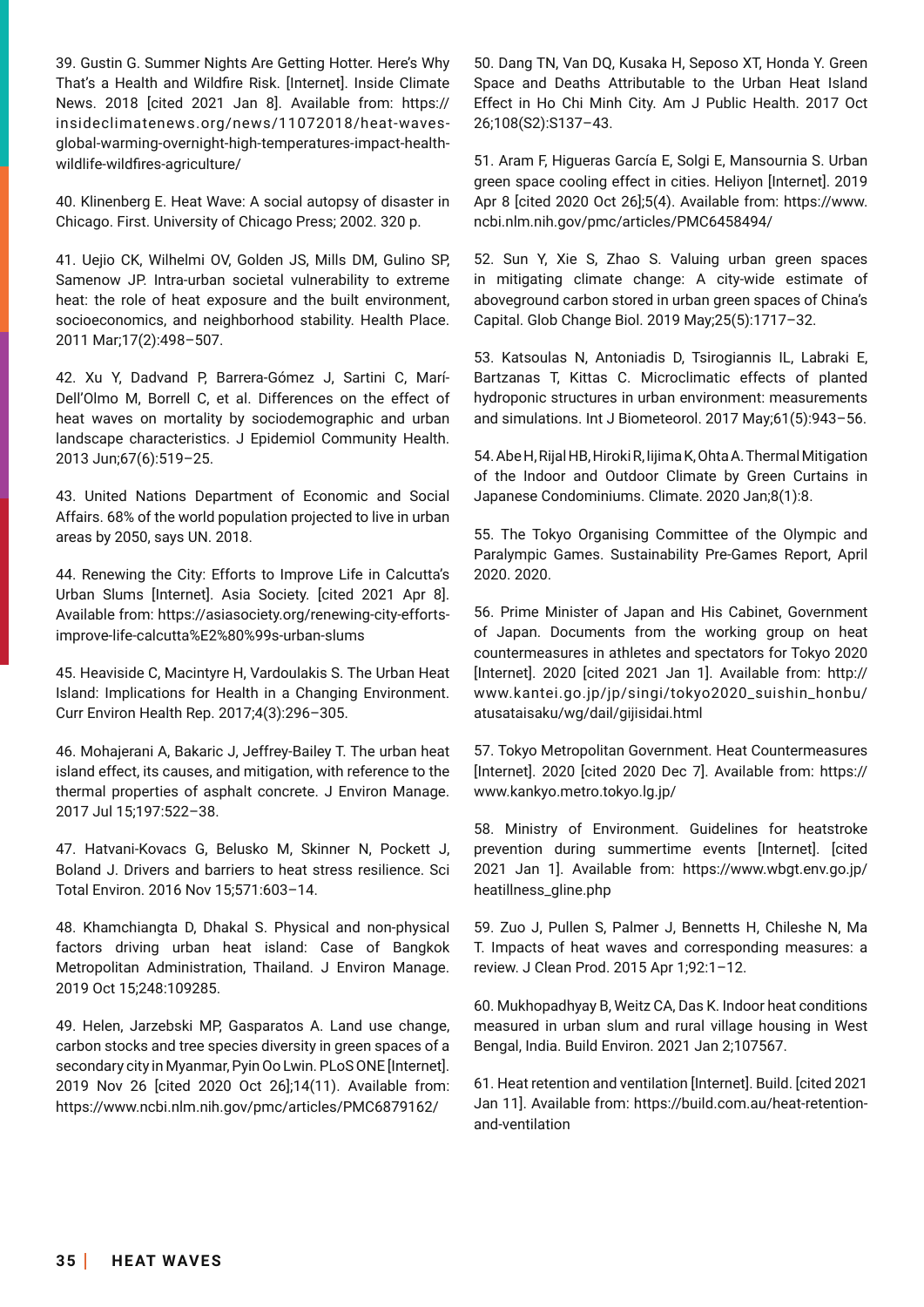62. Santamouris M, Pavlou K, Synnefa A, Niachou K, Kolokotsa D. Recent progress on passive cooling techniques: Advanced technological developments to improve survivability levels in low-income households. Energy Build. 2007 Jul 1;39(7):859–66.

63. This Ultra-White Paint May Someday Replace Air Conditioning | Innovation | Smithsonian Magazine [Internet]. [cited 2021 Apr 24]. Available from: https://www. smithsonianmag.com/innovation/ultra-white-paint-maysomeday-replace-air-conditioning-180977560/

64. Vellingiri S, Dutta P, Singh S, Sathish L, Pingle S, Brahmbhatt B. Combating Climate Change-induced Heat Stress: Assessing Cool Roofs and Its Impact on the Indoor Ambient Temperature of the Households in the Urban Slums of Ahmedabad. Indian J Occup Environ Med. 2020;24(1):25– 9.

65. McMichael C. Climate change-related migration and infectious disease. Virulence. 2015;6(6):548–53.

66. Understanding how temperature shifts could impact infectious disease [Internet]. [cited 2021 Apr 8]. Available from: https://journals.plos.org/plosbiology/article?id=10.1371/ journal.pbio.3000938

67. Climate Change Can Increase the Incidence of Cholera [Internet]. BORGEN. 2016 [cited 2021 Jan 5]. Available from: https://www.borgenmagazine.com/climate-change-mayincrease-cholera/

68. Wu J, Yunus M, Ali M, Escamilla V, Emch M. Infuences of heatwave, rainfall, and tree cover on cholera in Bangladesh. Environ Int. 2018;120:304–11.

69. Watts N, Adger WN, Agnolucci P, Blackstock J, Byass P, Cai W, et al. Health and climate change: policy responses to protect public health. The Lancet. 2015 Nov 7;386(10006):1861–914.

70. Shumake-Guillemot J. Protecting Health from Hot Weather During the COVID-19 Pandemic [Internet]. Global Heat Health Information Network; 2020. Available from: https://ghhin. org/wp-content/uploads/technical-brief-COVID-and-Heatfnalv2-1.pdf

71. Global Heat Health Information Network. Managing Heat Risk During the COVID-19 Pandemic [Internet]. Global Heat Health Information Network; 2020. Available from: https://ghhin.org/wp-content/uploads/Checklist-COVID-HEAT-final.pdf

72. World Health Organization Regional Office for Europe. Preparing for a long, hot summer with COVID-19 [Internet]. World Health Organization Regional Office for Europe. 2020. Available from: https://www.euro.who.int/en/healthtopics/environment-and-health/Climate-change/news/ news/2020/5/preparing-for-a-long,-hot-summer-withcovid-19

73. Tran KV, Azhar GS, Nair R, Knowlton K, Jaiswal A, Sheffield P, et al. A cross-sectional, randomized cluster sample survey of household vulnerability to extreme heat among slum dwellers in ahmedabad, india. Int J Environ Res Public Health. 2013 Jun 18;10(6):2515–43.

74. Islam SN, Winkel J. Climate Change and Social Inequality. 2017.

75. Work Income and Equity Unit. Working on a Warmer Planet: The impact of heat stress on labour productivity and decent work [Internet]. International Labour Organization; 2019. Available from: https://www.ilo.org/wcmsp5/ groups/public/---dgreports/---dcomm/---publ/documents/ publication/wcms\_711919.pdf

76. Kjellstrom T, Lemke B, Lee J. Workplace Heat: An increasing threat to occupational health and productivity. Am J Ind Med. 2019 Dec;62(12):1076–8.

77. Naviaux J, Steinberg NC. Measuring What Matters: A New Approach to Assessing Sovereign Climate Risk [Internet]. Four Twenty Seven; 2020. Available from: http://427mt.com/ wp-content/uploads/2020/12/Measuring-What-Matters-Sovereign-Climate-Risk-427\_12.2020.pdf

78. Pradhan B, Kjellstrom T, Atar D, Sharma P, Kayastha B, Bhandari G, et al. Heat Stress Impacts on Cardiac Mortality in Nepali Migrant Workers in Qatar. Cardiology. 2019;143(1):37– 48.

79. House of Commons Environmental Audit Committee. Heatwaves: adapting to climate change. :53.

80. Su Y, Cheng L, Cai W, Lee JKW, Zhong S, Chen S, et al. Evaluating the effectiveness of labor protection policy on occupational injuries caused by extreme heat in a large subtropical city of China. Environ Res. 2020 Jul 1;186:109532.

81. Colwell R. Cholera and the Environment: A Classic Model for Human Pathogens in the Environment [Internet]. Symposium Presentation presented at; 2004 Feb 14 [cited 2020 Dec 30]; Seattle, Washington. Available from: https://www.nsf.gov/ news/speeches/colwell/rc040214aaascholera.htm